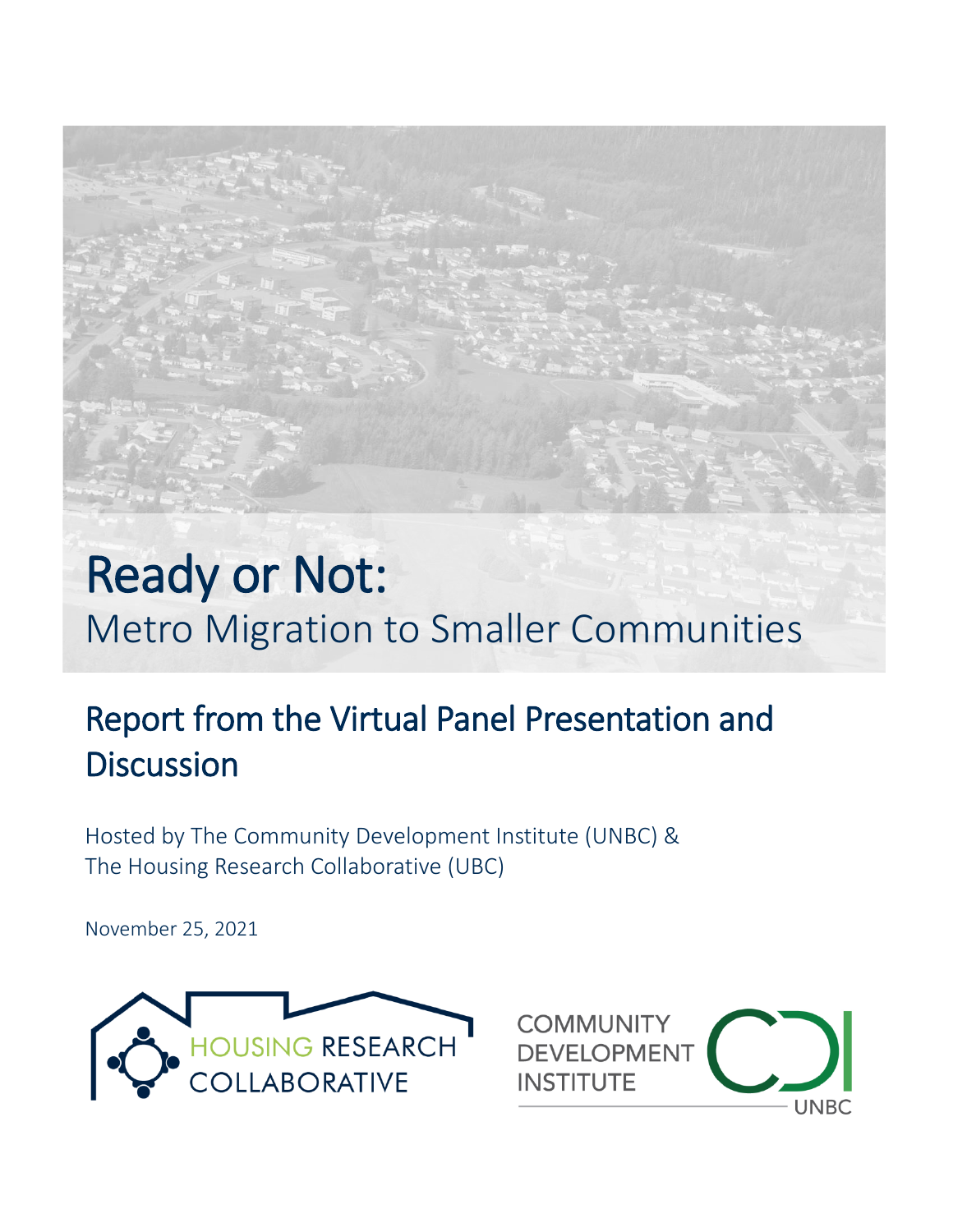# <span id="page-1-0"></span>**Event Notes**

Migration from large centres in British Columbia (BC) to smaller communities has been recognized as a trend for some time. Intra-provincial migration statistics between 2016 and 2020 confirm this trend. While Vancouver experienced net negative intra-provincial migration, most Census Agglomerations, as well as the areas outside of Census Metropolitan Areas and Census Agglomerations overall, registered considerable net positive migration from within the province.

While growth, and the ability to attract residents, are good news for non-metropolitan BC communities, metro-migration to smaller communities has exposed challenges in the non-metropolitan housing market and created new pressures for those communities. Affordability challenges due to high demand, low supply, and a sudden influx of capital are one aspect; the state of the housing stock and a lack of appropriate housing meeting today's standards and expectations for people from all ages and stages of life pose another important barrier.

When non-metropolitan communities do not have enough housing supply, or not enough appropriate housing, community and economic development faces challenges, and social and economic momentum can be lost. Attracting new residents, housing a larger workforce, and enabling seniors to comfortably age in place, all while maintaining a high quality of life for all residents, becomes a challenge. Consequently, housing becomes a direct barrier to attracting businesses, growing industries, and expanding services and community amenities.

On November 25, 2021, the Community Development Institute and the Housing Research Collaborative jointly hosted a 2.5-hour virtual panel presentation and discussion with a focus on how communities are directly affected by metro-migration, and what ideas they have to address the barriers as well as realize the opportunities metro-migration presents.

The session was attended by over 120 professionals from communities throughout all regions of BC. Attendees included a breadth of occupations and fields of expertise, ranging, for example, from local government, to planners, consultants, building industry, education sector, and research.

CDI Community Development Institute, UNBC<https://www2.unbc.ca/community-development-institute> HRC Housing Research Collaborative, UBC<https://housingresearchcollaborative.scarp.ubc.ca/>

This report has been prepared by Julia Good, Research Associate, Community Development Institute.



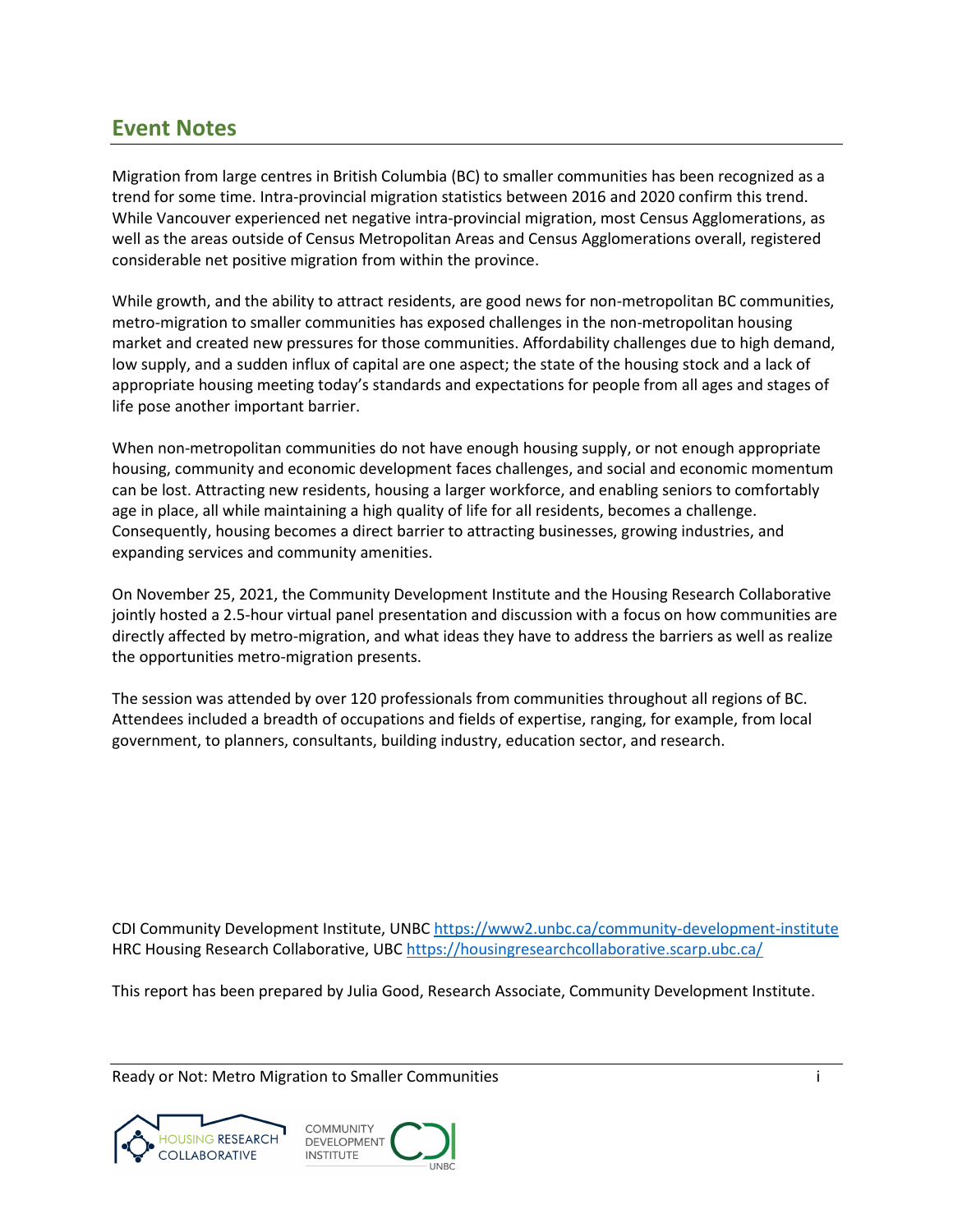# <span id="page-2-0"></span>**Agenda**

#### **Ready or Not: Metro Migration to Smaller Communities**

Thursday, November 25, 2021 9:00am – 11:30am Virtual panel presentation and discussion via Zoom

#### **Land Acknowledgement and Welcome**

Dr. Penny Gurstein, Director, Housing Research Collaborative, UBC

#### **Participant poll**

Which best describes your role? What type of organization do you work for? What is the population of the community you work in most often?

#### **Presentations**

Data presentation outlining non-metropolitan demographics and housing stock Marleen Morris, Co-Director, Community Development Institute, UNBC

Non-Metropolitan Municipal Government Perspective Owen Torgerson, Mayor, Village of Valemount

Non-Metropolitan Business Perspective Peter Bourke, Executive Director, Columbia Valley Chamber of Commerce

Developement and Building Industry Perspective Frank Quinn, Principal, A&T Project Developments Inc.

#### **Small group break-out sessions**

What do you see that indicates your community is ready or not for migration from metro areas? What specific ways is migration from metro areas impacting your community? What ideas do you have to address this now (low hanging fruit) and into the future?

#### **Plenary session**

Groups reporting back and discussing highlights.

#### **Closing**

Closing remarks and next steps by co-hosts Dr. Penny Gurstein and Marleen Morris.



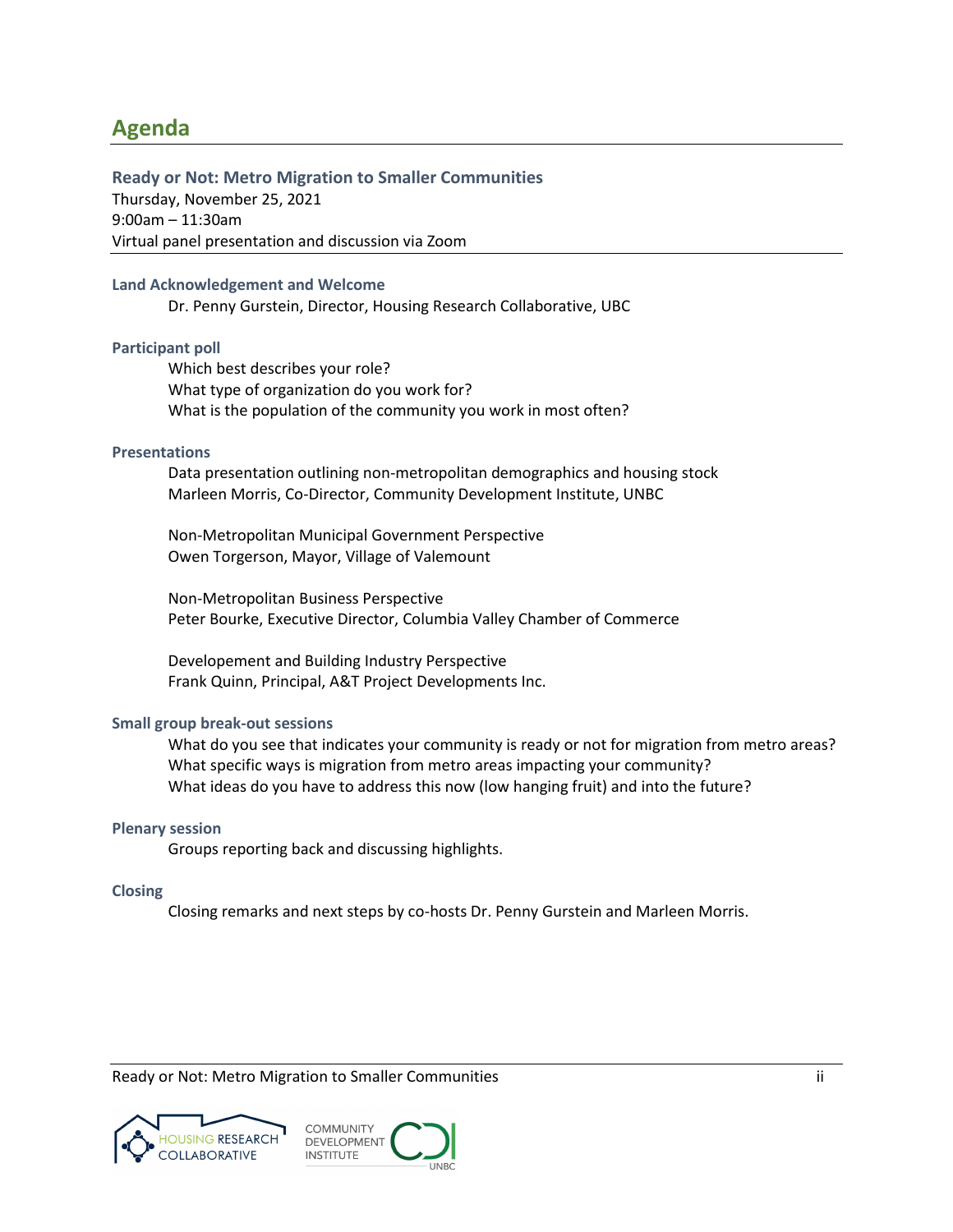# <span id="page-3-0"></span>**Acknowledgements**

# <span id="page-3-1"></span>*Land Acknowledgement*

The Community Development Institute and the Housing Research Collaborative wish to begin by acknowledging that we live and work on the ancestral homelands of Indigenous Peoples across BC, each with their unique traditions and history. We offer our respect to their Peoples, past and present. For those among us who live in Prince George, we recognize that we are on the traditional, ancestral, and unceded territories of the Lheidli T'enneh First Nation. Those of us in Vancouver recognize that we are on the traditional, ancestral, and unceded territories of the Musqueam, Squamish, and Tseil-Waututh First Nations.

# <span id="page-3-2"></span>*Event Acknowledgement*

The HRC and the CDI would like to express our appreciation for the funding received from the Real Estate Foundation of BC that made this event possible. Furthermore, we would like to thank the small-group discussion facilitators for supporting this session and making the break-



out room format possible. Thank you also to the UBC students who took on the task of note taking in the small-group discussions. Finally, a big thank you goes to the participants for taking an interest in the session, giving their time, actively sharing their perspectives, and making the session a valuable learning and information sharing experience for all involved.

# <span id="page-3-3"></span>**Availability**

This report will be posted on the following websites of the CDI and HRC:

- <https://www.unbc.ca/community-development-institute/research-projects>
- <https://housingresearchcollaborative.scarp.ubc.ca/>

It will furthermore be distributed to all session registrants and participants.

Ready or Not: Metro Migration to Smaller Communities in the state of the state iii



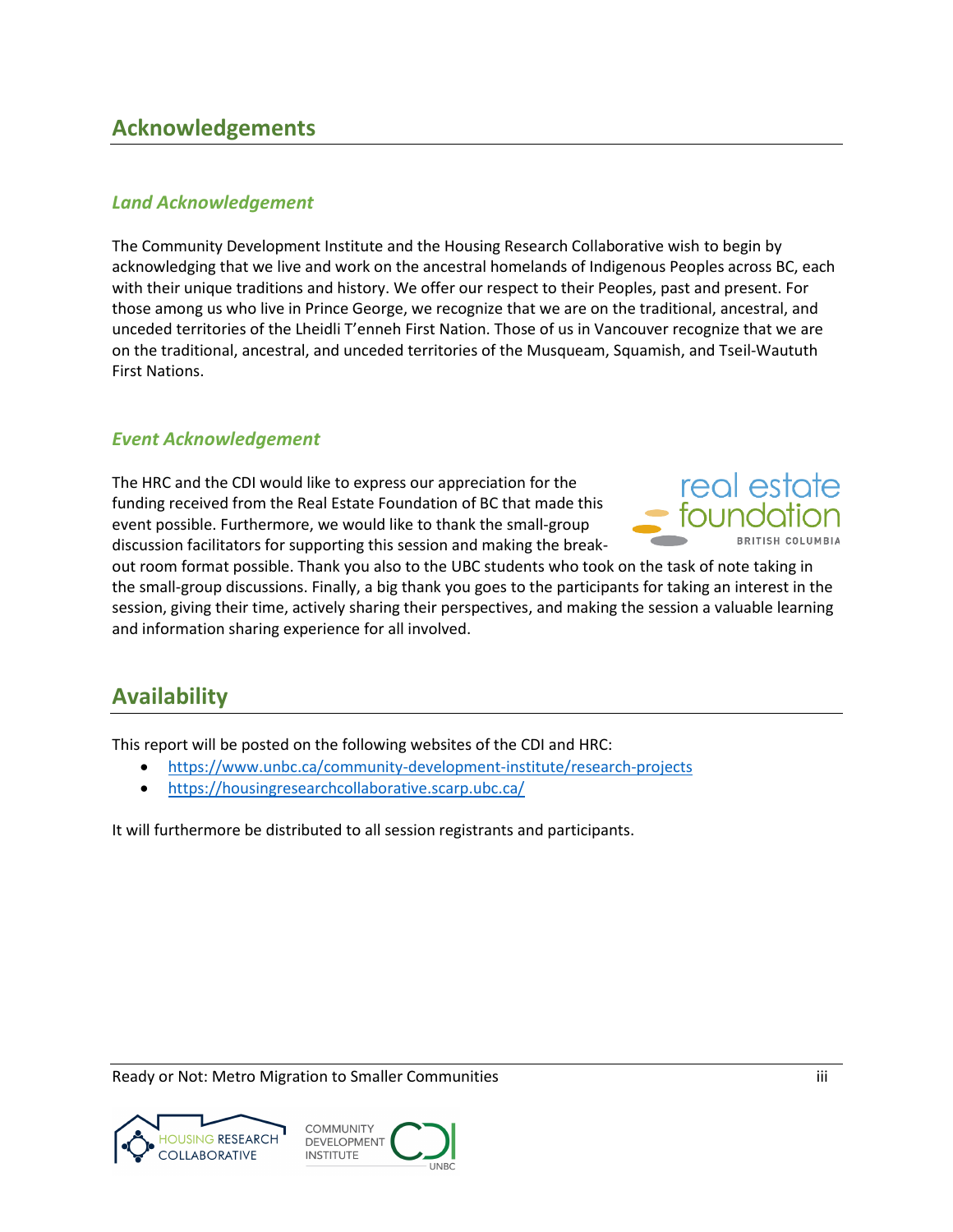# <span id="page-4-0"></span>**Host Organizations**

# <span id="page-4-1"></span>*Community Development Institute*

The Community Development Institute (CDI) at UNBC was established in 2004 with a broad mandate in the areas of community, regional, and economic development. Since its inception, the CDI has worked with communities across the northern and central regions of British Columbia to develop and implement strategies for economic diversification and community resilience.

Dedicated to understanding and realizing the potential of BC's non-metropolitan communities in a changing global economy, the CDI works to prepare students and practitioners for leadership roles in community and economic development, and to create a body of knowledge, information, and research that will enhance our understanding and our ability to deal with the impacts of ongoing transformation. The Community Development Institute is committed to working with all communities – Aboriginal and non-Aboriginal – to help them further their aspirations in community and regional development.

In recent years, the CDI has turned its focus to non-metropolitan housing. The report series *Building Foundations for the Future: Housing, community development, and economic opportunity in nonmetropolitan BC and Canada* explores demographic change and the housing stock outside of larger centres, and how these two factors impact community and economic development.

<https://www.unbc.ca/community-development-institute>

# <span id="page-4-2"></span>*The Housing Research Collaborative*

The Housing Research Collaborative (HRC) launched in 2017 as a part of the formal announcement of the Housing Research Collaborative, at the Pacific Housing Research Network Symposium in Richmond, British Columbia. HRC is a community of housing researchers, providers, and policymakers focused on understanding systemic impediments in the housing system and to address housing unaffordability.

The starting point is the need to re-conceptualize the housing delivery system in British Columbia and Canada to make it equitable and secure for all forms of tenure. The path forward is unclear, and the HRC has set out to identify important new directions for the provision of such housing.

<https://housingresearchcollaborative.scarp.ubc.ca/>



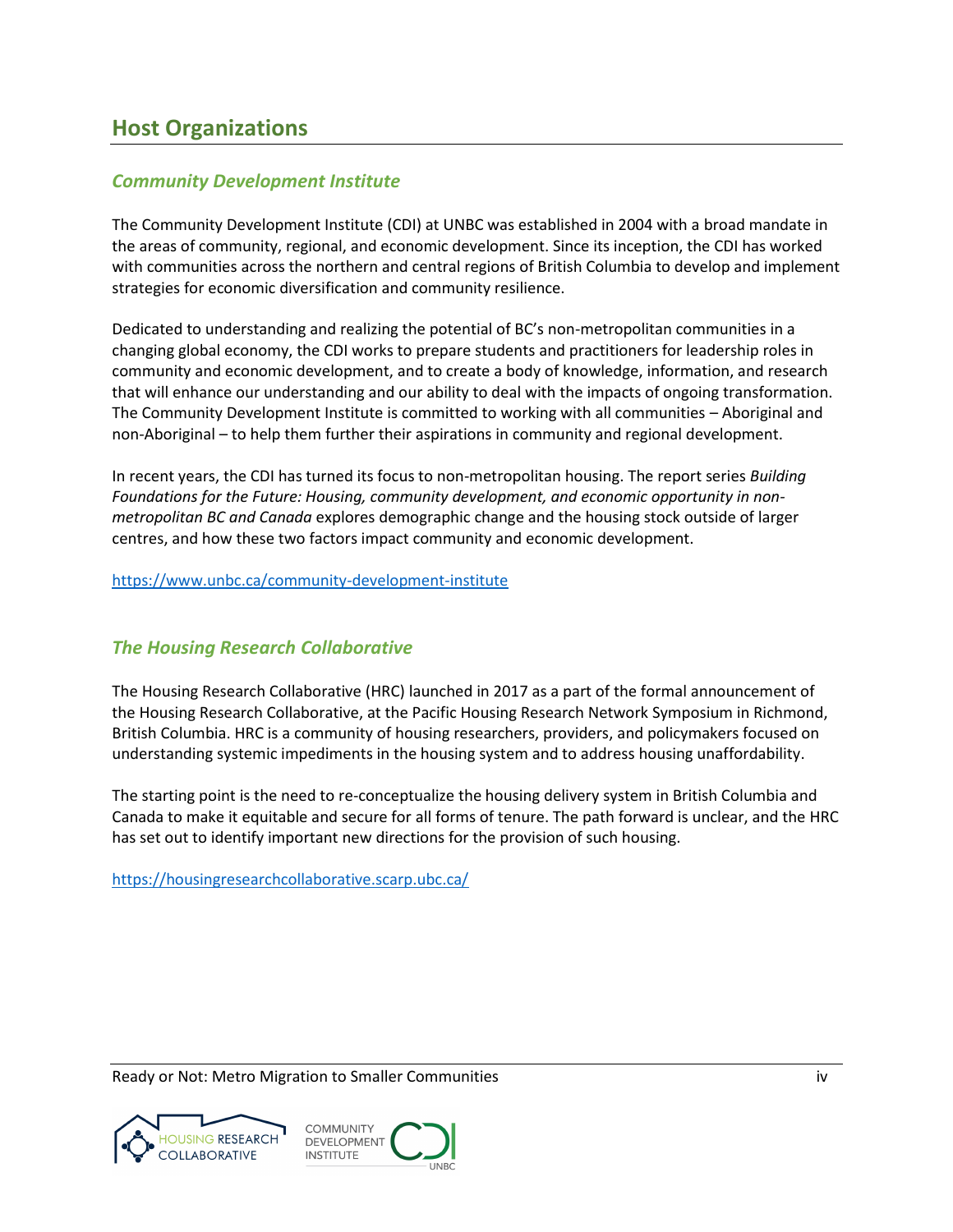# **Table of Contents**

| What do you see that indicates your community is ready or not for migration from metro areas?18 |
|-------------------------------------------------------------------------------------------------|
| Table 1: Signs that non-metropolitan communities are ready for metro-migration 20               |
| What specific ways is migration from metro areas impacting your community?22                    |
|                                                                                                 |
| What ideas do you have to address this now (low hanging fruit) and into the future? 26          |
|                                                                                                 |
|                                                                                                 |
|                                                                                                 |



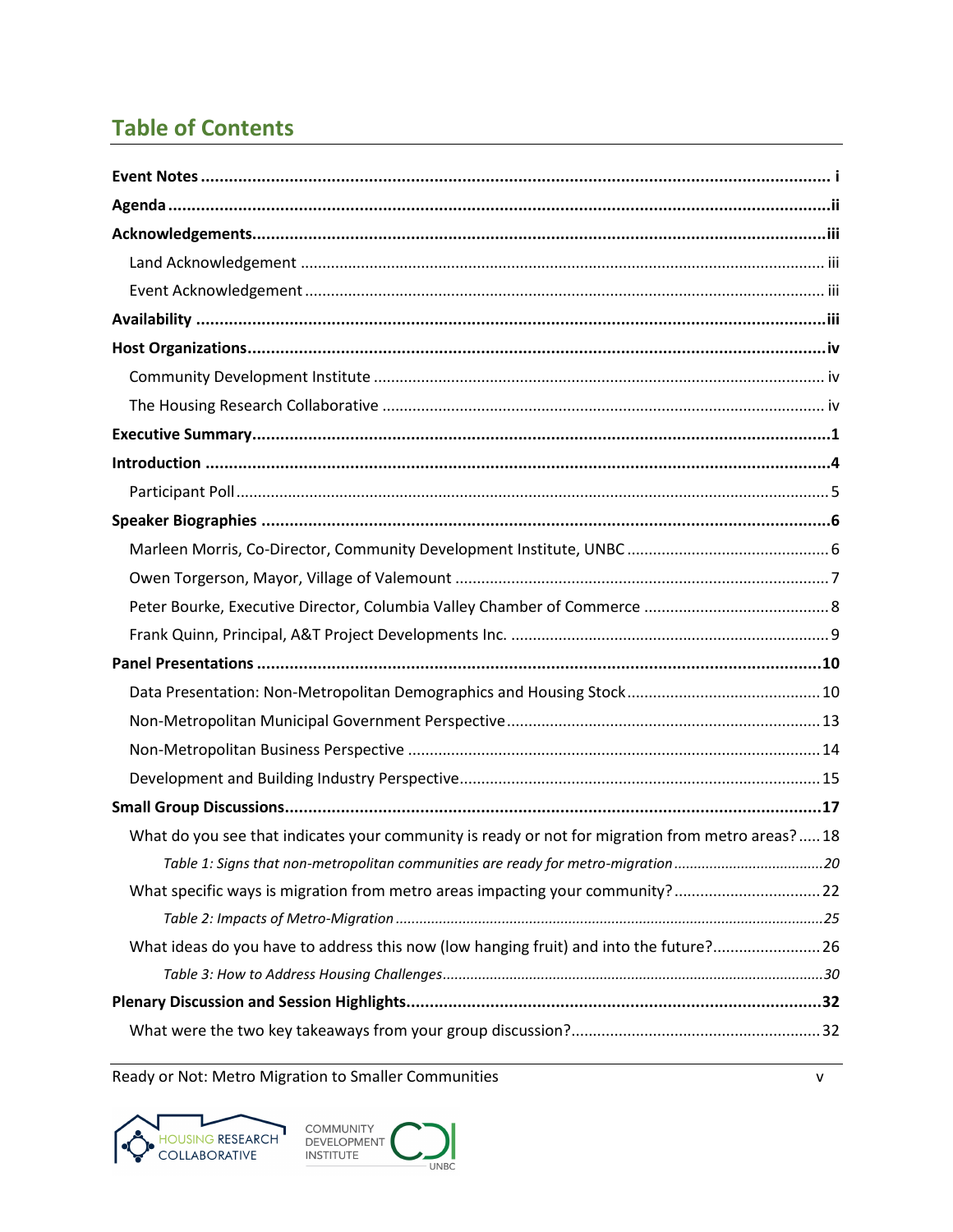Ready or Not: Metro Migration to Smaller Communities views and the Views of Views of Views and Views of Views of Views and Views of Views of Views of Views of Views of Views of Views of Views of Views of Views of Views of



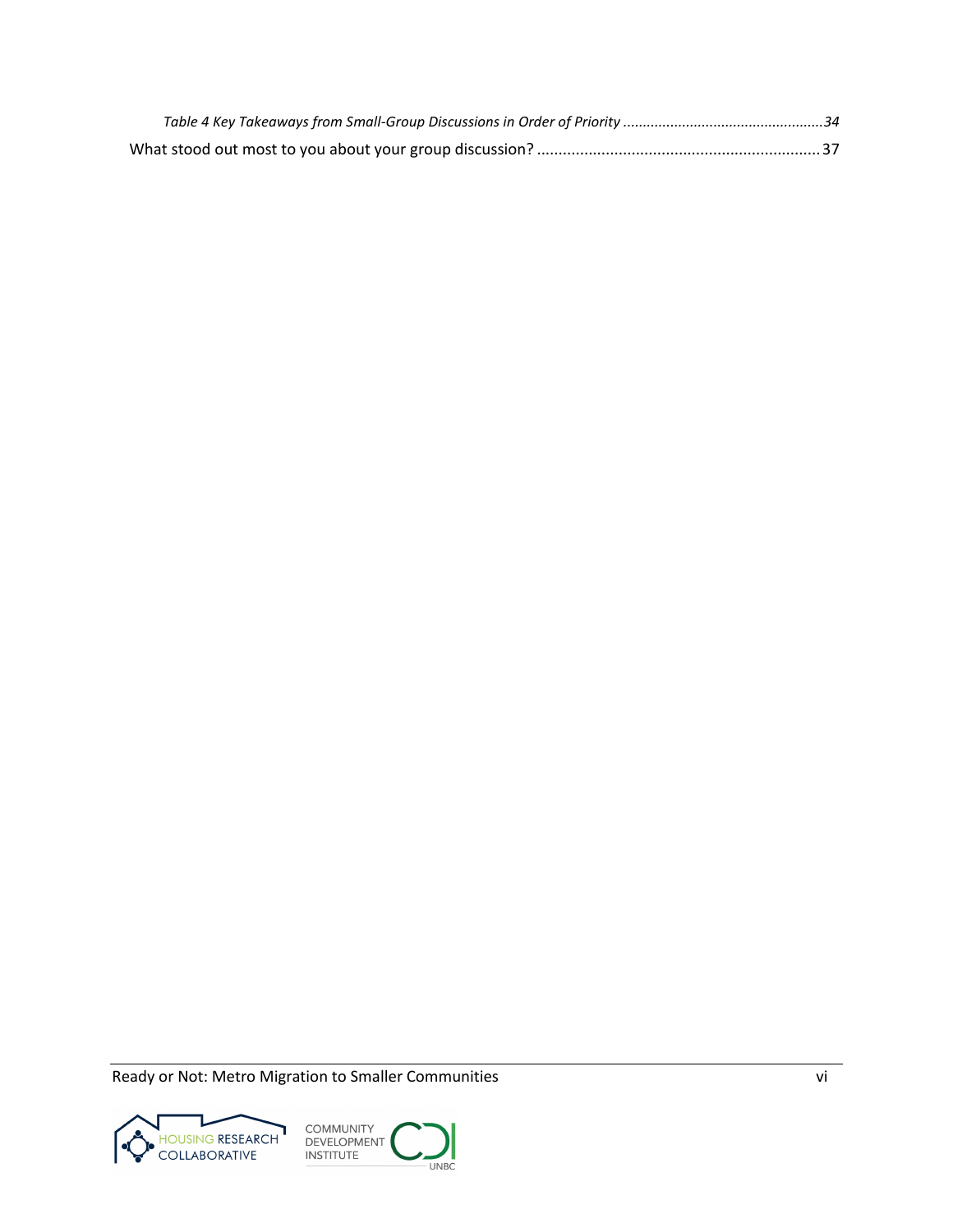# <span id="page-7-0"></span>**Executive Summary**

This session consisted of four panel presentations. This was followed by small group discussions in virtual breakout rooms. The discussions were guided by three questions encouraging thoughts about the level of readiness for metro-migration in participants' communities, noticeable impacts of metromigration, and possible solutions. A plenary discussion then provided opportunities for the small groups to share their discussion points, and the entire group built on those discussion points and highlighted priorities.

## **Panel Presentations**

Panelists included Marleen Morris, the Co-Director at the Community Development Institute (CDI) at UNBC, who set the context with non-metropolitan demographic and housing data; Owen Torgerson, Mayor of the Village of Valemount, who shared the perspective of a small resource and resort/amenity community; Peter Bourke, Executive Director of the Columbia Valley Chamber of Commerce, who presented the perspective of the business community in a non-metropolitan region of resource and resort/amenity communities; and Frank Quinn, Principal at A&T Developments Inc., who introduced the developers' and construction industry perspective on non-metropolitan housing development.

## **Non-Metropolitan Housing Context**

As CDI research has shown, non-metropolitan British Columbia (BC) housing stock is overwhelmingly old, a comparatively large proportion is in need of major repairs, and available housing is dominated by larger single detached homes, lacking options and choice. Consequently, housing in non-metropolitan British Columbia (BC) communities is not meeting demand and has effectively become a barrier to community and economic development.

The other panelists confirmed the CDI's findings and the impacts on their communities and sectors. Migration from large centres in BC to smaller communities has exposed and exacerbated housing challenges. While it holds potential for growth and economic stability for non-metropolitan BC communities, metro-migration to smaller communities has created pressures that many smaller communities are not ready for. Affordability challenges due to high demand, low supply, and a sudden influx of capital are one aspect; the state of the housing stock and a lack of appropriate housing meeting today's standards and expectations for people from all ages and stages of life pose another important barrier. Attracting new residents, housing a larger workforce, and enabling seniors to comfortably age in place, all while maintaining a high quality of life for all residents, becomes a challenge.

## **Breakout Groups**

## *Readiness*

In small-group discussions, session participants from non-metropolitan communities in all regions of BC confirmed the impacts of metro-migration and related housing challenges, and reported on signs of readiness, or the lack thereof, in a variety of topic areas. An open community and leadership mindset were considered a fundamental prerequisite for readiness. Municipal government and administrative

Ready or Not: Metro Migration to Smaller Communities 1 and 1 and 2 and 2 and 2 and 2 and 2 and 2 and 2 and 2 and 2 and 2 and 2 and 2 and 2 and 2 and 2 and 2 and 2 and 2 and 2 and 2 and 2 and 2 and 2 and 2 and 2 and 2 and 2



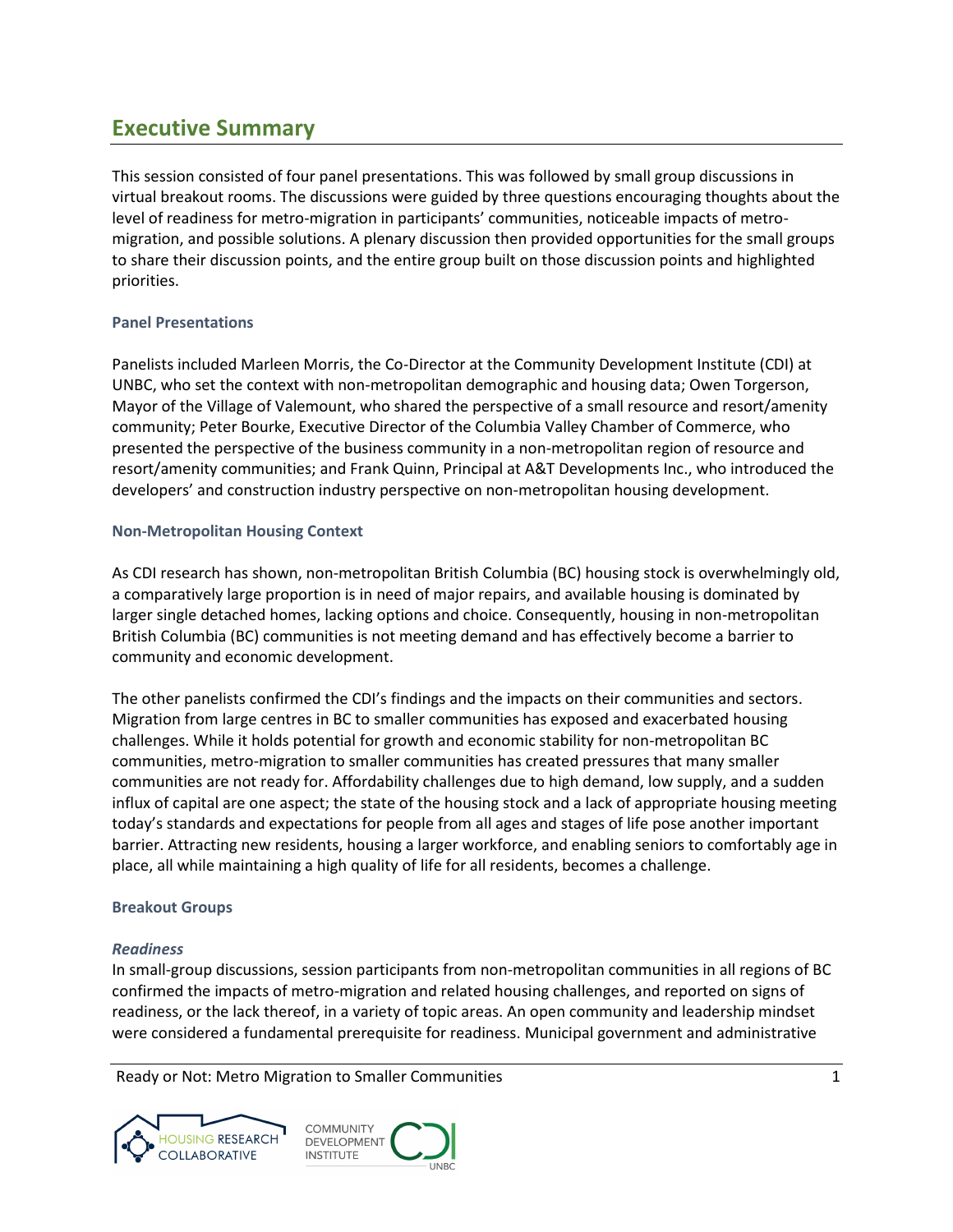capacity were generally thought to be a limiting factor. Strategic planning, and adequate and appropriate research and assessments for informed decision making, played an important role in readiness and the ability to capitalize on the potential benefits of metro-migration. The existing infrastructure in many non-metropolitan communities was reportedly at capacity and near the end of its lifespan so that the ability to accommodate growth and address related infrastructure challenges is crucial. Construction industry capacity, and a number of barriers they face with development projects in small and remote communities, were another element affecting community readiness. Finally, the housing stock itself was confirmed to be inadequate to accommodating growth.

#### *Impacts*

The impacts of metro-migration already felt by the communities represented in the session included some opportunities and positive developments, such as new housing development, a more diverse demographic, and diversification of local businesses. However, most impacts discussed by session participants pose challenges to their communities. They range from conflict and disagreement about welcoming change and how to handle it, to increasing delays in administrative processing timelines due to capacity shortages, lagging regulation trying to catch up with the realities of housing needs and developments, increased infrastructure maintenance costs and overtaxed utility and traffic networks, and increasing wait times for contractors and trades. The housing shortage, as well as lacking quality and choice of housing, are affecting all demographics. As affordability has been impacted greatly with supply shortages and an influx of metropolitan capital, a lack of affordable middle-class housing has become more pronounced. Local tourism sectors are affected by a lack of vacancies to accommodate visitors: Metro-migrants and industry workers occupy hotel rooms and short-term rentals, making them unavailable for tourists. Meanwhile local residents are at risk of being displaced by the influx of metromigrants.

## *Solutions*

Exploring how to address the challenges, participants suggested steps local governments and administrations can, and should, take, as well as a role for higher levels of government. Locally, fostering open mindsets through public consultation and education was identified as a first important step. Strategic planning with updated data and turning towards innovative solutions was thought to create the foundation, while improving and adjusting regulations and bylaws would aide in creating more efficient and effective processes. Local government strategies, according to participants, should consider incentives to guide development in the desired directions and offset challenges. Another measure that could be taken on relatively short notice is to increase administrative capacity and build relationships with developers. Communication with other communities to share information and experience, collaborate regionally, and coordinate efforts and approaches was thought to be an important factor in efficient and positive development. Finally, research and more diverse perspectives in planning were mentioned to achieve well-informed and balanced development.

For higher levels of government, it was highlighted that there is an urgent need for support. Given the capacity shortages, and similarities in challenges across communities, regulatory support and the elimination of regulatory barriers, a greater role in infrastructure funding and maintenance, and a role of guidance and information sharing to lighten the overwhelming load for non-metropolitan BC were considered to be of utmost importance.



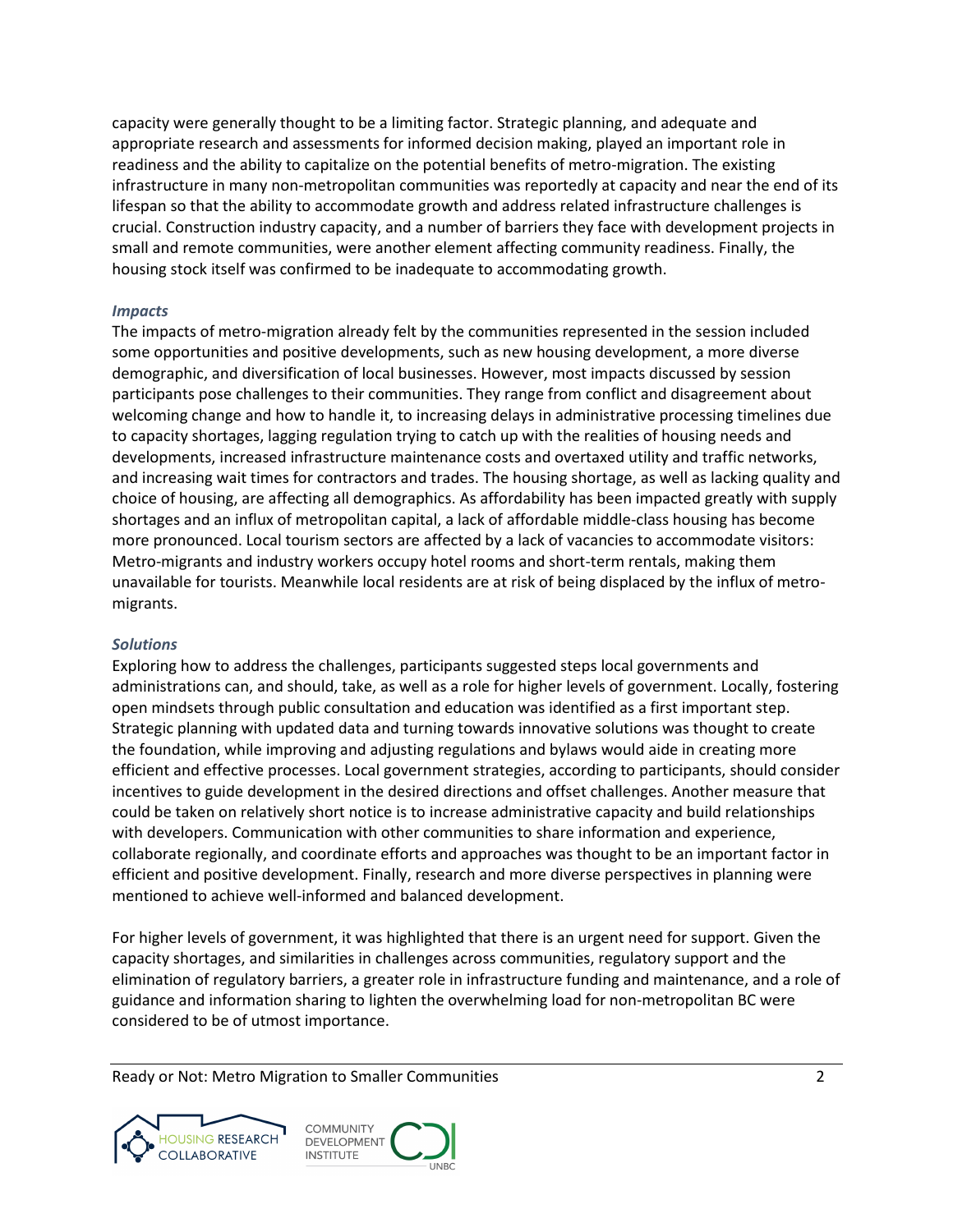#### **Plenary Discussion**

#### *Highlights*

In a final plenary conversation about the key takeaways from small-group discussions, and an opportunity for all participants to verbally or in the chat share their priorities, many of the points recorded previously were reiterated and expanded. In order of urgency, based on how often a topic was mentioned as a key takeaway and on the urgency that was conveyed in elaborations, the housing stock, including challenges and opportunities, was the most discussed topic. The importance of the role of higher levels of government was equally emphasized, and the nature of possible provincial supports was discussed in detail. This was followed by, and related to, the overwhelming nature of the pressures on local administrative staff and elected officials that was made very clear. Infrastructure, while not the most visible issue, was identified as a crucial element to be considered and addressed in the early stages of planning and development. Strategic planning was regarded as equally important and was mostly viewed as an opportunity for positive action. Economic development was discussed mostly in terms of the barriers it faces due to housing challenges. Community and leadership mindsets, as well as community development, were discussed to a smaller degree, but their importance was highlighted in the discussions again. While suggestions for zoning and regulation barriers and measures were numerous in the small-group discussions, they were less prevalent as a highlight but rather considered an obvious element in many of the other processes.

The shortage, affordability issues, and lacking quality of rental accommodation, also in the context of tourism-related short-term rentals, were discussed in detail during the last opportunity for session participant input. This included highlighting the importance of the problem, gaps in data and information, and possible solutions in the privately-owned rental market that is dominant in most nonmetropolitan communities but underrepresented in rental data. Given the opportunity to stress personal highlights, participants emphasized again the need for provincial support. Climate change and natural disaster risks were also brought up as they are fresh on BC communities' minds due to recent disasters that have highlighted the need for emergency preparedness and risk mitigation.

## **Closing**

In closing, the co-hosts acknowledged the need to pay attention to non-metropolitan housing, both at local and provincial levels. Furthermore, the need to continue the dialogue and facilitate information sharing and knowledge mobilization, as expressed by participants, was mentioned again, and plans for future events to that end were announced.



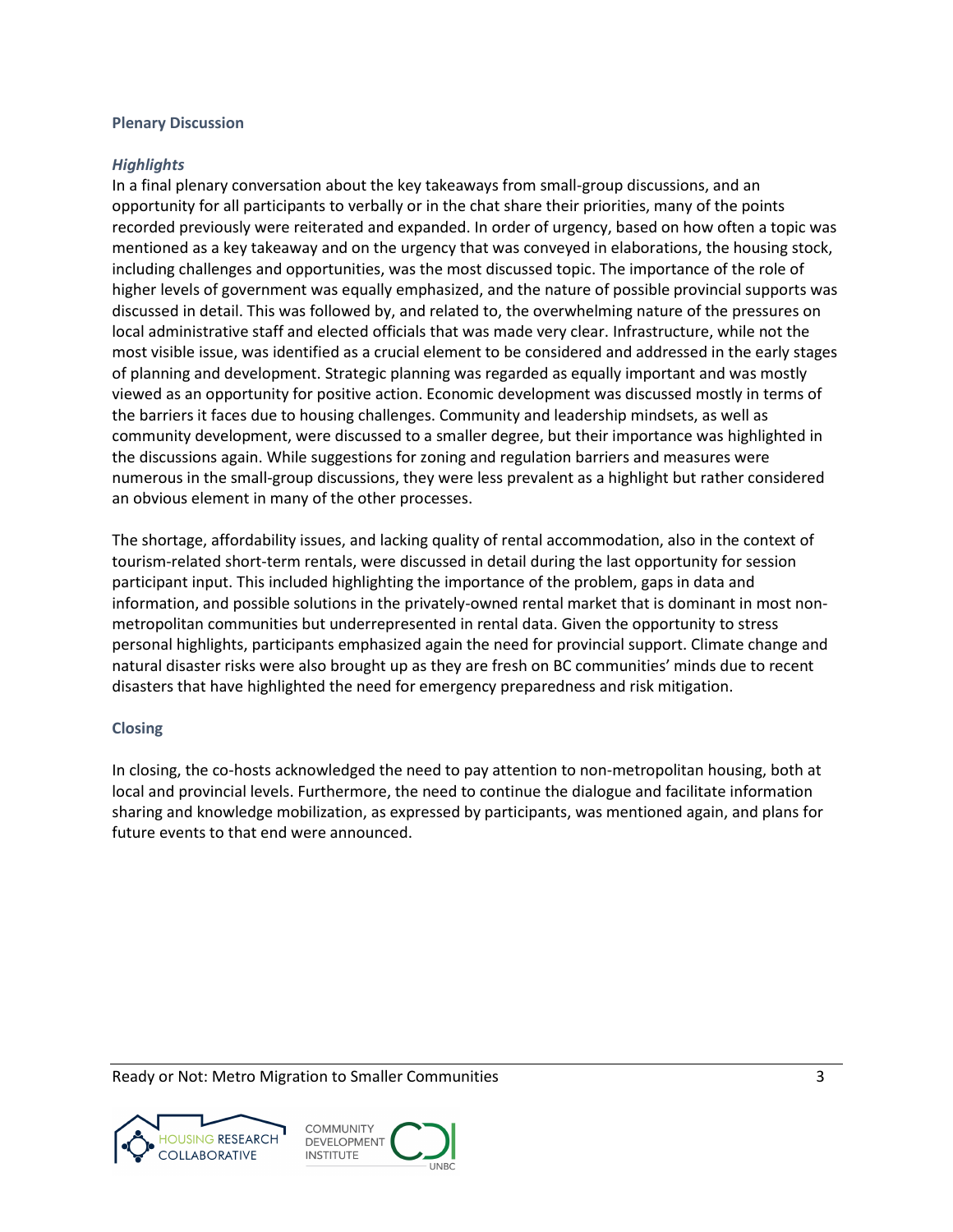# <span id="page-10-0"></span>**Introduction**

Recent research conducted by the CDI has confirmed that housing in non-metropolitan British Columbia (BC) communities is not meeting demand and has effectively become a barrier to community and economic development. The housing stock is overwhelmingly old, a comparatively large proportion is in need of major repairs, and available housing is dominated by larger single detached homes, lacking options and choice.

Migration from large centres in BC to smaller communities has been recognized as a trend for some time. Intra-provincial migration statistics between 2016 and 2020 confirm this trend. While Vancouver experienced net negative intra-provincial migration, most Census Agglomerations, as well as the areas outside of Census Metropolitan Areas and Census Agglomerations overall, registered considerable net positive migration from within the province.

While growth, and the ability to attract residents, are good news for non-metropolitan BC communities, metro-migration to smaller communities has exposed the challenges in the non-metropolitan housing market and created new pressures for those communities. Affordability challenges due to high demand, low supply, and a sudden influx of capital are one aspect; the state of the housing stock and a lack of appropriate housing meeting today's standards and expectations for people of all ages and stages of life pose another important barrier.

When non-metropolitan communities do not have enough housing supply, or not enough appropriate housing, community and economic development faces challenges, and social and economic momentum can be lost. Attracting new residents, housing a larger workforce, and enabling seniors to comfortably age in place, all while maintaining a high quality of life for all residents, becomes a challenge. Consequently, housing becomes a direct barrier to attracting businesses, growing industries, and expanding services and community amenities.

The virtual panel presentation and discussion *Ready or Not: Metro-Migration to Smaller Communities*, co-hosted by the Community Development Institute and the Housing Research Collaborative, focused on how communities are directly affected by metro-migration, and what ideas they have to address the barriers as well as realize the opportunities metro-migration presents.

The session was attended by over 120 professionals from communities throughout all regions of BC. Attendees included a breadth of occupations and fields of expertise, ranging, for example, from local government, to planners, consultants, building industry, education sector, and researchers.



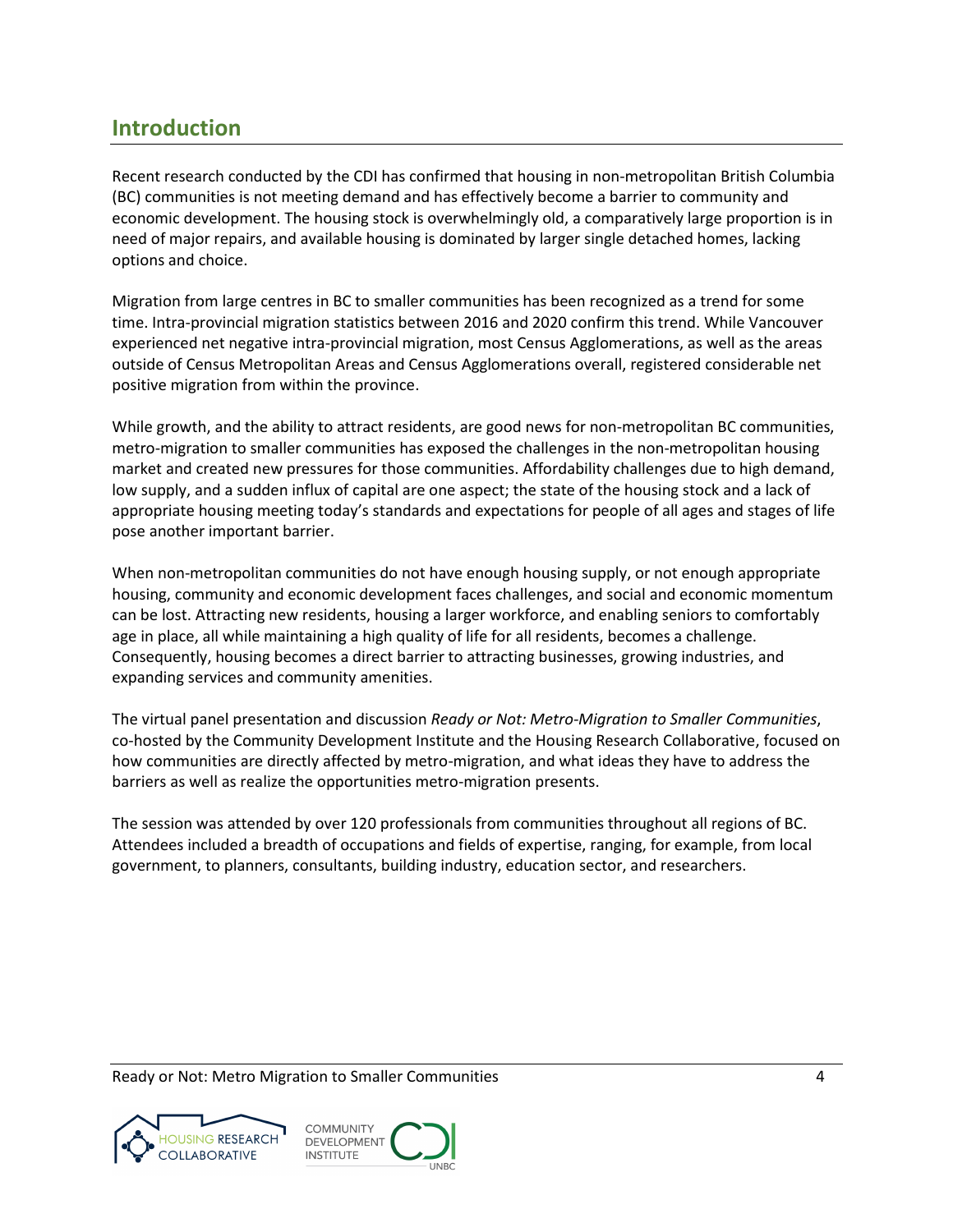# <span id="page-11-0"></span>*Participant Poll*

The poll explored who was in the virtual room to give an indication of what perspectives and what types of expertise were represented in the discussions.

## **Which best describes your role?**

- (42%) Planner
- (25%) Other
- (12%) Administrator
- ( 8%) Developer
- ( 6%) Contractor
- ( 4%) Architect/Designer
- ( 1%) Building Official
- ( 1%) Housing Manager/Coordinator

#### **What type of organization do you work for?**

- (41%) Local Government
- (15%) Private Sector
- (12%) Other
- ( 8%) Self-Employed
- ( 7%) Provincial Government
- ( 7%) Regional Government
- ( 5%) Non-Profit Sector
- ( 3%) First Nations Government

## **What is the population of the community you work in most often?**

- (43%) Less than 10,000
- (30%) More than 100,000
- (10%) 10,000-29,999
- ( 9%) 50,000-100,000
- ( 7%) 30,000-49,999



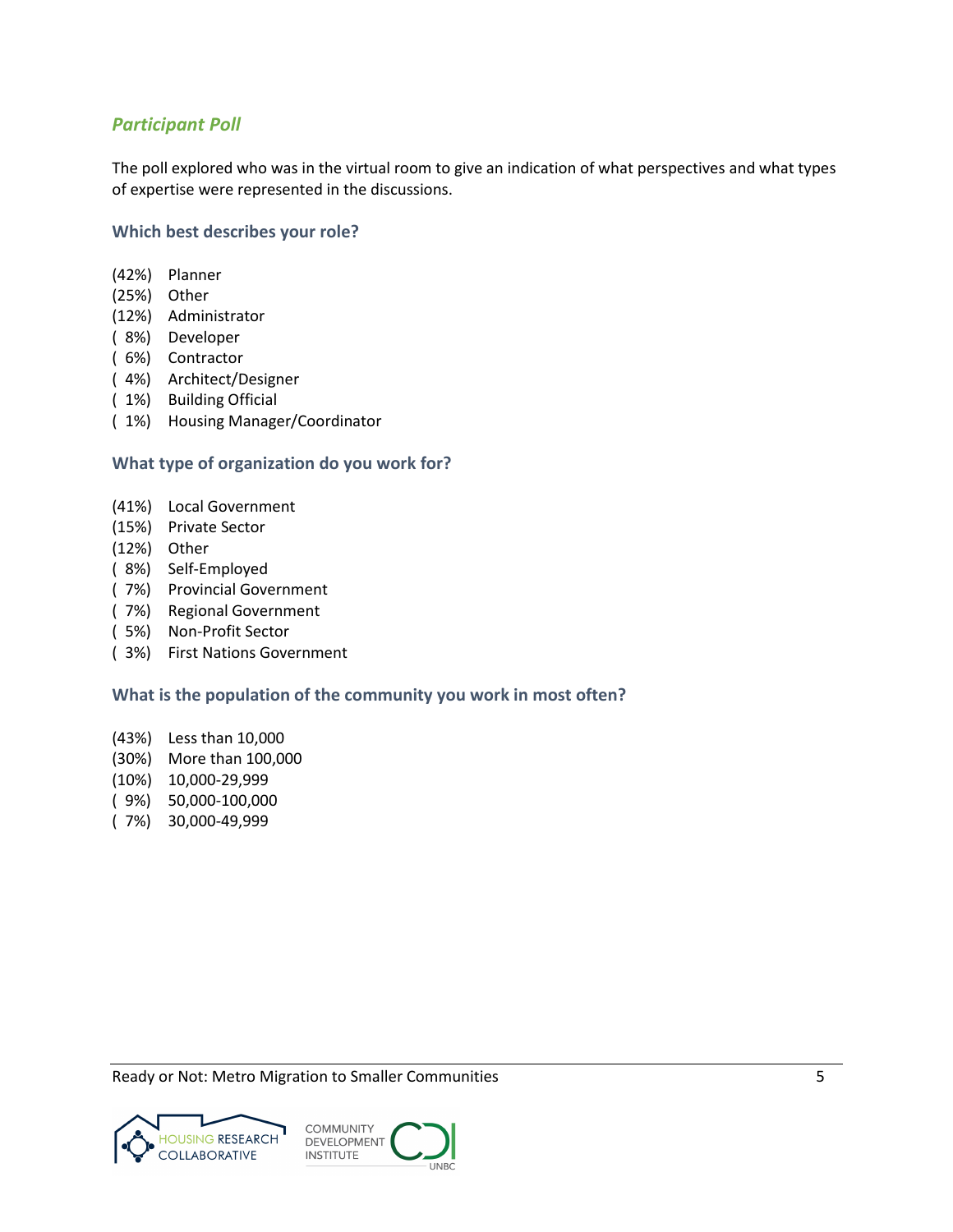# <span id="page-12-1"></span><span id="page-12-0"></span>*Marleen Morris, Co-Director, Community Development Institute, UNBC*

Marleen Morris is Co-Director of the Community Development Institute (CDI) and an Adjunct Professor of Geography at the University of Northern British Columbia.

Marleen has been involved in the housing sector in BC for more than 40 years. She was appointed to the board of BC Housing, was on the management committee of the BC/Yukon Region of Canada Mortgage and Housing Corporation, chaired the boards of The Bloom Group and Katherine Sanford Housing Society, and was appointed to the Vancouver City Planning Commission.

In addition, Marleen has over 20 years' experience in community-based research, the last 15 of which have been focused on non-metropolitan regions. As President of Marleen Morris & Associates, she worked in communities across BC helping organizations in the public, business, and non-profit sectors develop strategies for revitalization and change. Marleen also served as Vice-President, Public Affairs and Health Education at Vancouver Coastal Health and on the management team of Capilano University. She also served on the board of the Prince George Community Foundation.

Marleen holds an MSc (Management) from HEC (France) and Oxford University (England) and a BA (International Relations) from UBC.



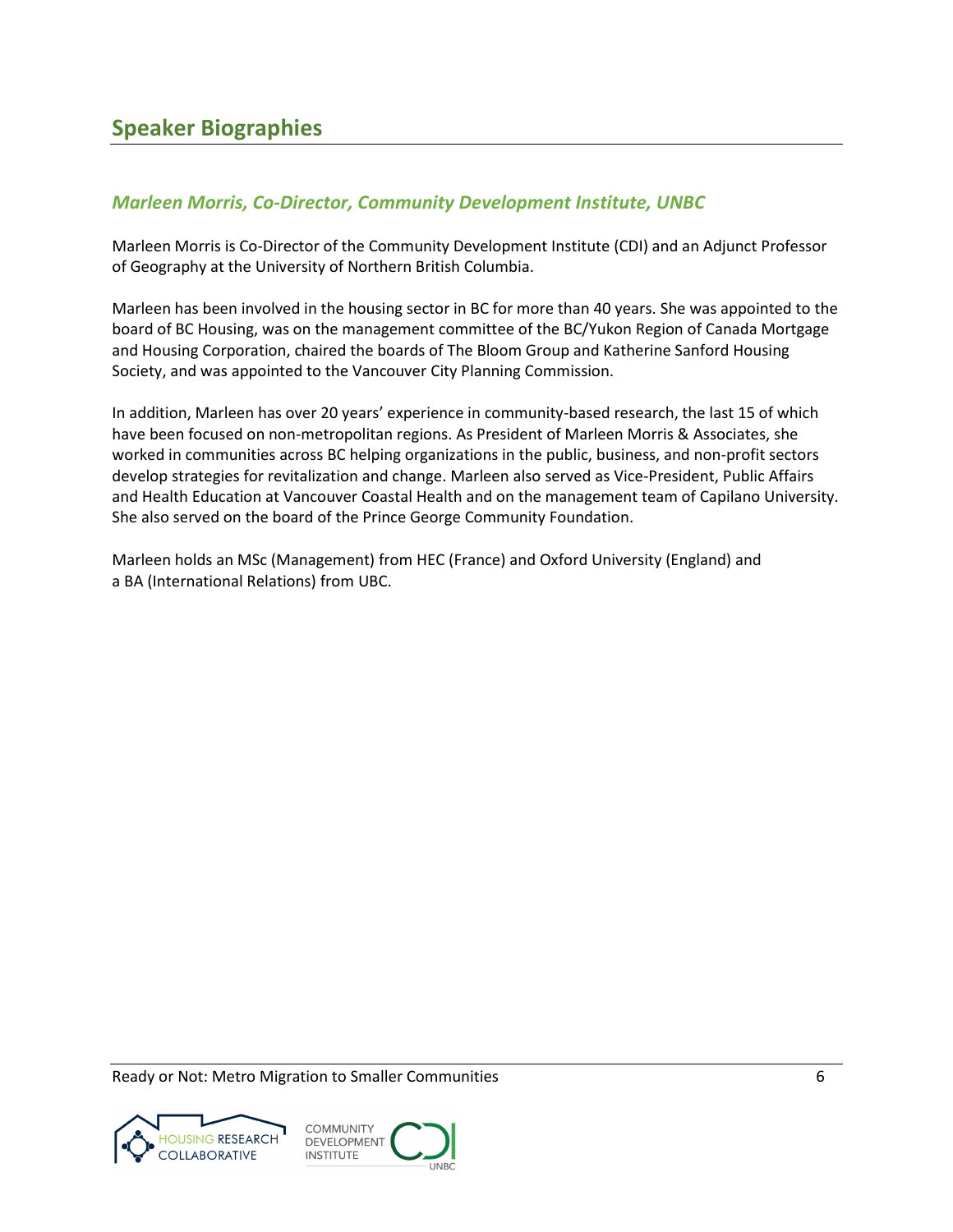# <span id="page-13-0"></span>*Owen Torgerson, Mayor, Village of Valemount*

Owen Torgerson is a life-long resident of Valemount and currently serving as its Mayor. He also leads operations in the mining sector, particularly earth works, and oversees Crown tenure permits, land-use planning, mapping, 3D-modelling, emergency response, Indigenous relations and provides multiorganizational logistics on larger projects.

Beyond the telling of many fishing stories, Owen is very well-versed with Kinbasket Reservoir and its operations. Since 2011, Owen continues to volunteer on the Kinbasket Debris Management Committee and now relaxes as Past-President of the Valemount Marina Association, a non-profit organization that manages Canoe Reach Marina.

He has been actively involved with local government since 2011, volunteering at first with the Village of Valemount Advisory Planning Commission, their Integrated Sustainable Community Planning Team and the Columbia Basin Trust Community Initiatives Adjudication Committee. In 2014 he was elected municipal Councillor where he advanced recreational development and tourism, forestry, municipal infrastructure asset management and emergency planning.

In 2018, Owen was elected Mayor of his hometown, where he and wife Korie live, work and play. As a municipal representative to the Regional District Fraser-Fort George, Owen sits as Chair of their Public Safety and Emergency Management Committee as well as Chair of their Agricultural Land Use Committee. Owen has been the Regional District's nominee to the Columbia Basin Trust Board of Directors for the past three years and has been appointed as Chair of the Trust's Housing Initiatives Committee.

Ready or Not: Metro Migration to Smaller Communities **7** and *7* and *7* and *7* and *7* and *7* and *7* and *7* and *7* and *7* and *7* and *7* and *7* and *7* and *7* and *7* and *7* and *7* and *7* and *7* and *7* and



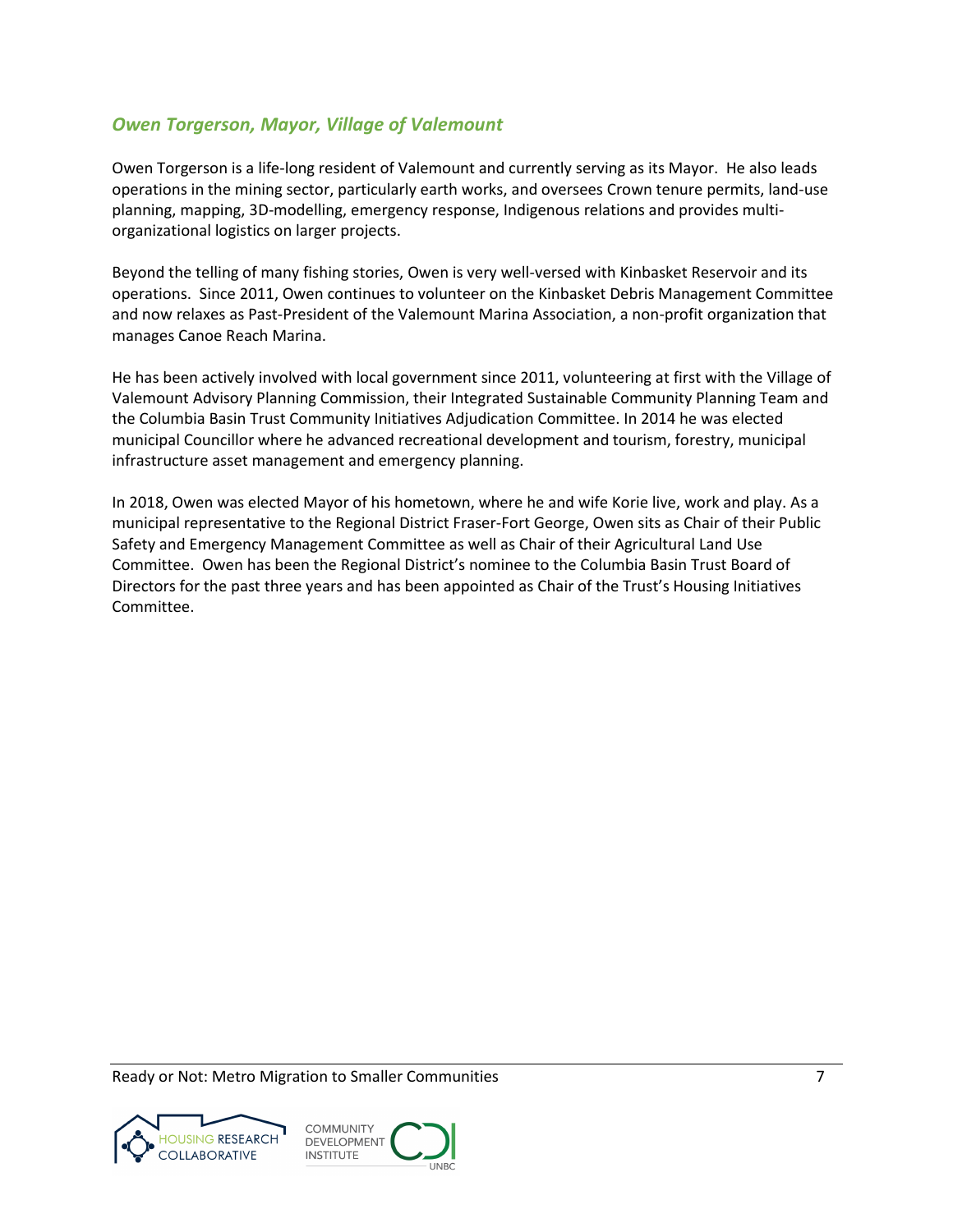# <span id="page-14-0"></span>*Peter Bourke, Executive Director, Columbia Valley Chamber of Commerce*

With over 20 years of senior management experience throughout tourism, hospitality and customer service sectors, Pete Bourke is a culture focused leader with a coach approach mindset.

He understands the value of enhancing managers and business leaders with the tools to succeed. Having owned his own business in Invermere and worked in senior roles with some of the larger employers in the region, Pete has a firsthand appreciation for what it takes to be successful in the Columbia Valley. Pete places high importance on building a sense of community and giving back to others, as evidenced through his continued commitments to non-profit organizations.

An alumnus of Royal Roads University, he holds a Graduate Executive Coaching Certificate and is EQ-i2.0 & EQ360 certified for Emotional Intelligence. Pete is also currently challenging for his Associate Certified Coach credential through the ICF and undertaking his Masters in Business Administration. Pete calls Invermere home where he lives with his wife and two teenage children.



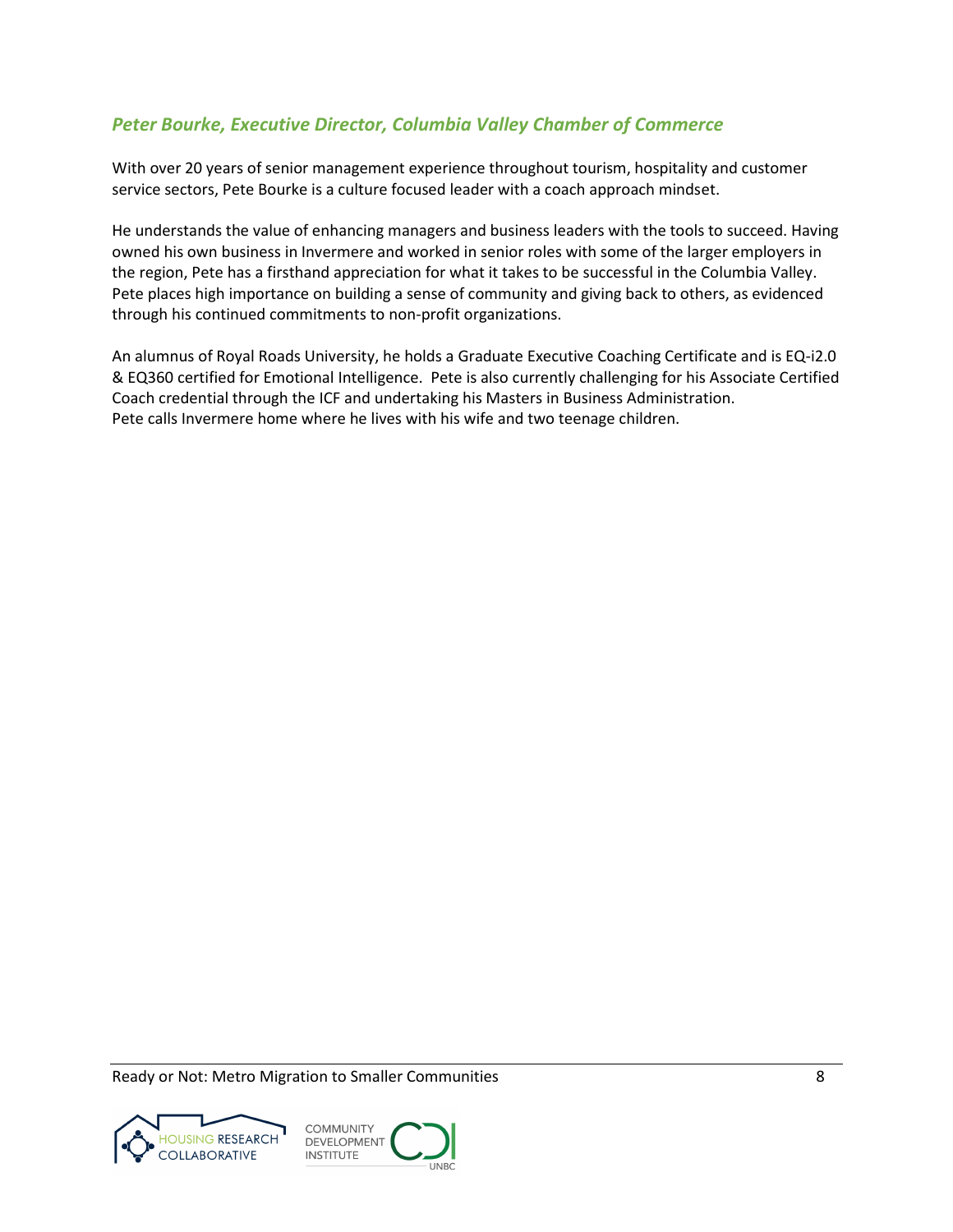# <span id="page-15-0"></span>*Frank Quinn, Principal, A&T Project Developments Inc.*

Frank Quinn brings over 30 years' experience as a lawyer, developer, corporate strategist and governance leader to his role with A&T. He is a visionary who identifies opportunity then pairs it with relevant knowledge, prudence, and the right partnerships to make good ideas happen. He oversees the company's land negotiations and acquisitions, and leads the research and analysis required to ensure its major developments and projects are not only feasible but successful. He also directs and supervises the investment, design, and planning decisions required for each of A&T's major multi-family and commercial projects.

He has helped guide and govern several provincial, regional, and local business, community, health, and educational organizations. Frank's commitment to the community has also led him to sit on the board of directors for the Kamloops Food Bank, an organization that he values deeply.

Together with his wife Cathy, he is a father to three, a grandfather to five and a trusted and devoted friend to many. He is uncompromising in his commitments to others but equally devoted to the intense pursuit of his interests – which include heli-skiing, mountain climbing, and mountain biking.

Ready or Not: Metro Migration to Smaller Communities **Property and Secure 2018** 9



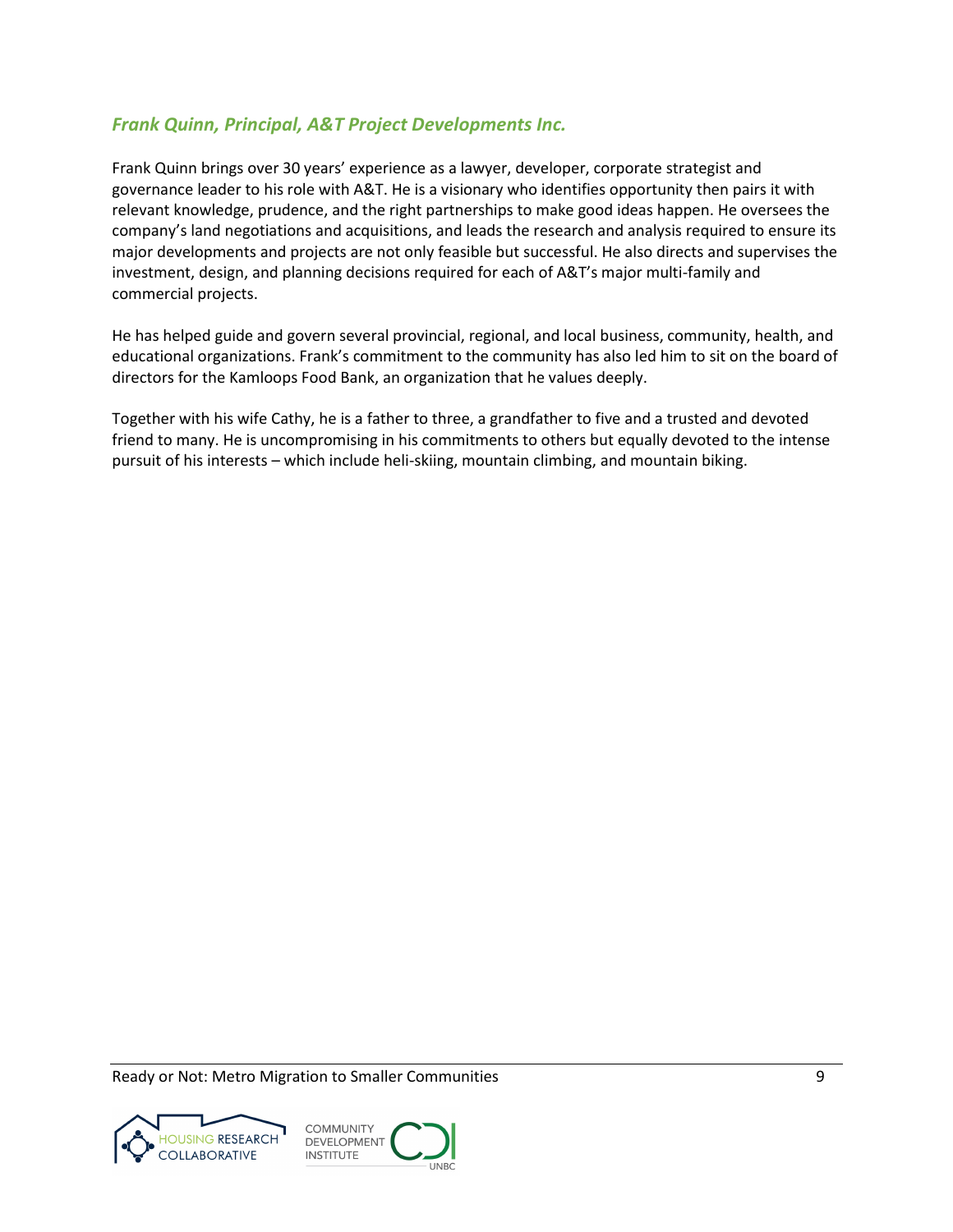# <span id="page-16-0"></span>**Panel Presentations**

# <span id="page-16-1"></span>*Data Presentation: Non-Metropolitan Demographics and Housing Stock*

This data presentation set the context for the session. Marleen Morris introduced the two factors driving housing issues: population and demographic change, and the housing stock itself.

The CDI has been conducting non-metropolitan housing research for many years. The most recent dataset consists of demographic and housing data for 39 non-metropolitan BC communities, collected from the most recent available Census data products (2016 Census).

According to Census data, the population of BC has been growing across all geographies over the last decades. BC overall registered 5.6% growth from 2011-2016. During that time, Census Metropolitan Areas (CMA), with populations of 100,000 or more, grew by 6.7%, and non-metropolitan areas (NMAs), with populations under 100,000, noted a population increase of 4.6%. Intra-provincial migration data, i.e. BC residents moving between BC communities, furthermore confirmed that there was a trend of residents migrating out of CMAs and into NMAs.<sup>1</sup>

Population characteristics and demographic change determine housing needs and expectations. NMAs populations are, on average, older than metropolitan populations. The average median age in the CDI's NMA sample was over 44 years, compared to under 41 years in the Vancouver CMA. Population pyramids confirm the prevalence of population age groups of retirement, or pre-retirement, age.

Another relevant demographic indicator in the context of housing is household size. Average household size in NMAs in 2016 was 2.2 persons. This means NMA communities have to house smaller households than the Vancouver CMA, where household size was at 2.5 persons. Compounding the challenges NMA are facing in meeting smaller households' needs is the fact that they have experienced significant change in household size over the past four decades. Between 1981 and 2016, NMAs saw a 21% decline in household size, while it has stayed relatively stable in the Vancouver CMA with only a 3.5% decline during the same time.

The housing stock in NMAs is considerably older than CMA housing. On average, 57% of the NMA housing stock in the sample was built before 1981, while only 40% of Vancouver CMA housing dated back that far. Older housing translates to lower energy efficiency and a higher need for major repairs, which is reflected in the data. This need for major repairs is even more noticeable in rented NMA dwellings; close to 10% of NMA rental units are in a state disrepair, compared to less than 7% in Vancouver.

Another common characteristic of the NMA housing stock is the lack of diversity. Close to two-thirds of the NMA housing stock consists of single detached dwellings. In comparison with less than 30% in the Vancouver CMA, this shows that NMAs face a significant shortage of typically smaller units requiring less

Ready or Not: Metro Migration to Smaller Communities 10 and 10 and 10 and 10 and 10 and 10 and 10 and 10 and 10  $1$  Credit for collecting and processing intra-provincial migration data: Craig Jones, Research Coordinator, HRC.



l

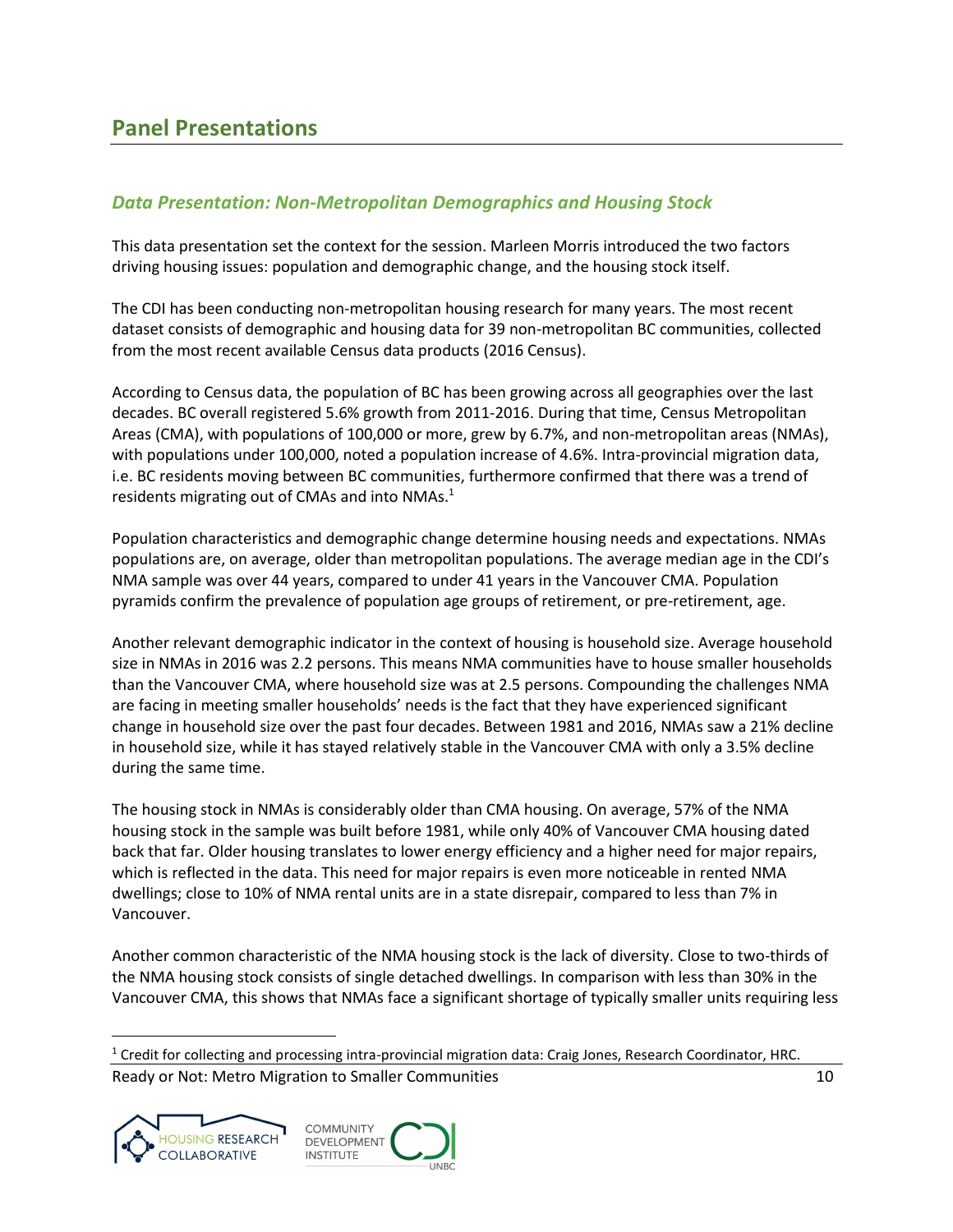maintenance, such as apartments or condos, duplexes, and other forms of housing. Adding to the lack of choices in the NMA housing market, a comparison of the prevalence of small households with the prevalence of small dwellings highlights a notable shortage of smaller dwellings. Data for larger households and larger dwellings confirms an oversupply of homes with four or more bedrooms.

Finally, affordability data exposed a pronounced vulnerability among NMA tenants, especially seniors. Households spending 30% or more of their income on shelter costs are considered vulnerable. In NMAs, on average, 40% of tenants fell into that category, compared to 43.5% in the Vancouver CMA. While this was the average, tenants in many NMA sample communities were significantly more vulnerable than Vancouver tenants. Another relevant affordability indicator is the average price of a dwelling. While many NMA communities have seen enough of an increase in housing prices in recent years to create their own affordability challenges with displacement of local residents and home ownership moving out of reach for many, the equity in NMA housing remains relatively low compared to larger centres. This makes home ownership seemingly more affordable; however, it impacts mobility and limits NMA residents' opportunities for intra-provincial migration.

Within these overarching trends in the NMA demographics and housing stock, a pattern emerged, pointing to three major community 'archetypes' in BC: amenity/resort communities, aging resourcebased communities, and retirement communities. Most communities will not fit perfectly into one archetype, but may be in transition between two or embody elements of all three. The presentation focused on 3 communities that represent these archetypes: Invermere (amenity/resort), Kitimat (aging resource-based), and Parksville (retirement).

Retirement communities are attractive to older adults, usually 55 years plus, because they are seen as desirable places to live in their senior years. Retirement communities are characterized by population growth, often dating back to the 1980s, and a significantly older population than CMA or NMA averages. Given the population growth, these communities also have a higher percentage of newer housing development; however, many still lack diversity of dwelling types. These communities also tend to have only a small family-formation/working age population. While there is some financial vulnerability among homeowners in these communities, tenants, especially senior tenants, tend to be particularly vulnerable in terms of affordability.

The aging resource communities thrived from the 1950s to the 1980s thanks to the strong growth of BC's natural resources sector, including forestry, mining, and fishing. After the global economic downturn in the early 1980s, however, these communities experienced boom and bust cycles that gradually resulted in long-term economic decline. Aging resource communities are characterized by population decline and an older median age. The housing stock in these communities is generally old and in need of major repairs. New housing development is almost non-existent because it is seen as too risky in a community experiencing boom and bust cycles.

Finally, the resort/amenity communities, historically, had ties to both the resource sector and to the tourism economy. Other communities are, just now, transitioning from a resource community to a resort/amenity community. These communities are characterized by a younger median age and a larger proportion of the population in the family-formation/working age cohorts. They are also characterized by population growth, although for some, this growth is very recent. As population growth results in



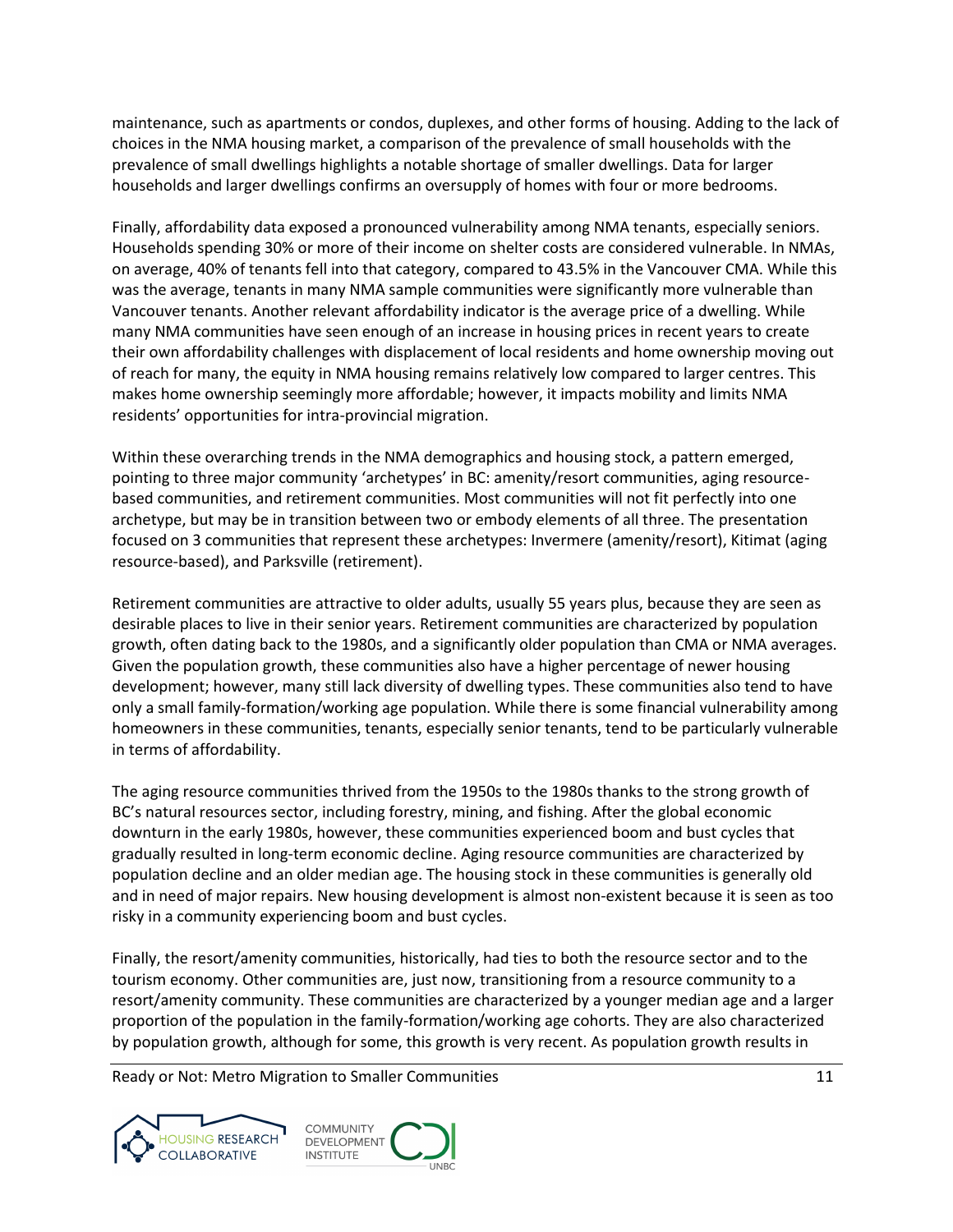housing demand, the housing stock in many resort/amenity communities is in the process of renewal. Given that many households in resort/amenity communities have relatively low incomes, housing affordability and vulnerability are issues.

While most communities will not reflect these archetypes perfectly, understanding how economic and social transition impacts the housing stock, and vice versa, can help communities anywhere on a spectrum of community 'types' better understand their challenges and anticipate trends and trajectories.



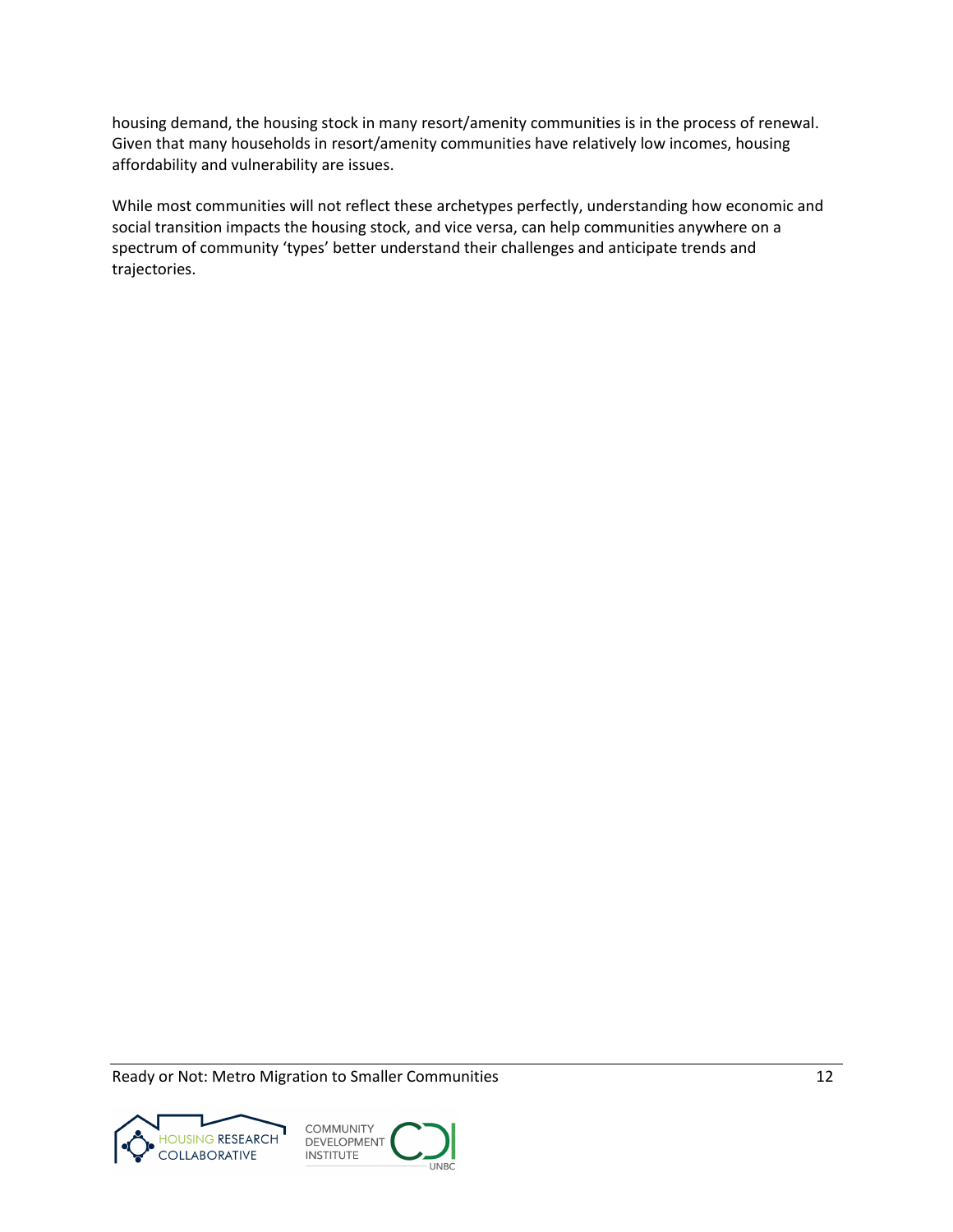# <span id="page-19-0"></span>*Non-Metropolitan Municipal Government Perspective*

Mayor Owen Torgerson shared the metro-migration trend from the perspective of the Village of Valemount. Located in eastern central BC, Valemount is a community of around 1,020 people (2016 Census) in the mountainous region close to Jasper National Park and Mt. Robson Provincial Park. Leading up to the 1980s, Valemount was a booming forestry community; however, with the global recession in the 1980s, forestry in Valemount went into decline. While value-added forestry products continue to be a vital part of its local economy, Valemount has since then continuously reinvented itself as a tourism and amenity destination. It has become BC's most northern resort community and offers a variety of outdoor activities for all seasons with world class facilities and conditions. The municipality adopted a role of supporting and leading recreational opportunity development, as well as policy development.

Since Valemount's attractions are mainly outdoor activities, tourism has stayed mostly stable throughout the COVID-19 pandemic with an initial decline followed by growth as the pandemic has progressed.

Due to work on the Transmountain Pipeline in its vicinity, Valemount has also seen a considerable influx of workers. Initially, the community could absorb the worker population thanks to its tourism accommodation capacity. However, as the influx of workers continued and increased, housing and accommodation became a problem.

Beyond visitors and temporary workers, Valemount has also seen an increase in lifestyle migrants. "If their job allows them to work from anywhere, they choose Valemount as a home due to its lifestyle and amenities."

This growth from multiple types of in-migration has led to a significant increase in land sales. Land transactions within Village boundaries alone increased six-fold, and single-family home construction increased three-fold as a result. However, since these developments could not absorb the worker population, the Village Council also passed a temporary resolution to allow recreational vehicles for housing. Uptake has been strong for this new opportunity. In terms of managing this housing option, applications require a public hearing and an opportunity for community consultation. Building services inspect electrical connections, RV certification, water back flow prevention valves, and holding tank content removal plans. In addition, non-profit organizations in Valemount have stepped up and are contributing to an expected increase of eight or nine percent in housing stock over the next year or two.

Mayor Owen Torgerson invited participants with further questions to contact him at [otorgerson@valemount.ca.](mailto:otorgerson@valemount.ca)



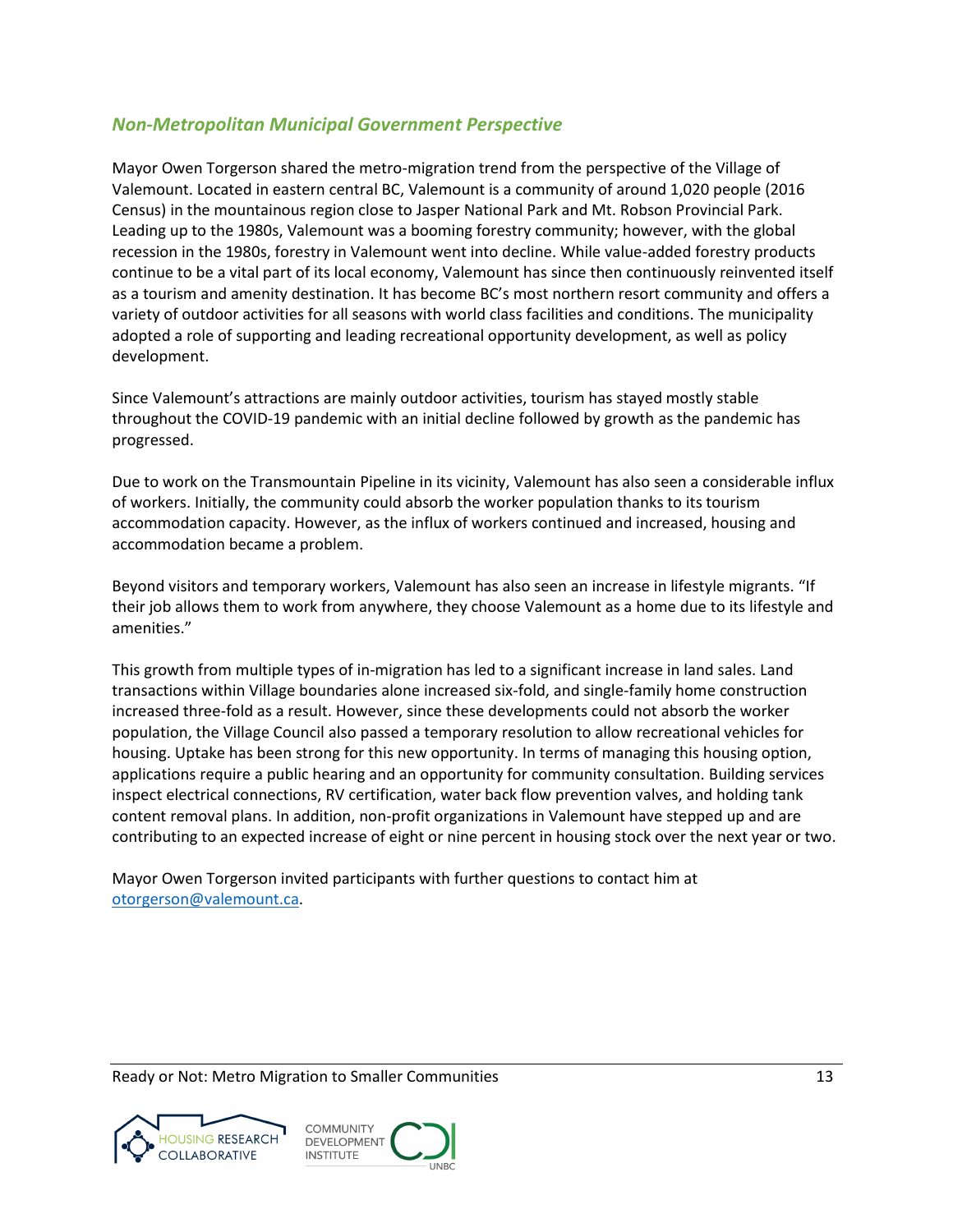# <span id="page-20-0"></span>*Non-Metropolitan Business Perspective*

As the Executive Director of the Columbia Valley Chamber of Commerce, Peter Bourke from Invermere brought the business perspective on NMA housing to this session. The Columbia Valley is located in south-eastern BC, approximately three hours from Calgary. The Columbia Valley Chamber of Commerce works in close collaboration with communities, regional districts and First Nations in the area. The region has ongoing ties to the forestry and mining sectors; however, it also has strong roots in the tourism and amenity sector.

As a result of the tourism and amenity role, communities in the Columbia Valley have relatively high proportions of part-time residents and short-term rentals. This creates a unique set of opportunities and pressures on the local housing market.

In an effort to understand the needs before taking action in various housing development projects, the Chamber of Commerce has recently launched a survey to inform its workforce housing goals for the coming years. The responses to the survey paint a clear picture of the impacts of housing challenges on the business community. A total of 67 businesses have participated in the survey.

- One-third of respondents listed a shortage of housing, in particular rental housing, as one of the main factors contributing to staff shortages for their businesses.
- The businesses who responded currently employ over 1,100 full-time staff and would employ another 220 if staff were available. In addition, the current number of part-time positions (155) could be increased by 44% to over 220 positions.
- Two-thirds of respondents paid at least the current living wage in the Columbia Valley (\$17.18), confirming that unattractive wages are not a factor in staff shortages.
- A total of 16% of respondents are already either providing staff accommodation or providing support to their staff in finding accommodation. Some restaurants, for example, have purchased a condo, or similar dwelling unit, to house staff.
- Exploring possible solutions, 22% of respondents declared an interest in a co-op housing project.

A housing workshop will be hosted to share the results with the business community. The Chamber is planning to invite a range of players that may be interested in the data or can answer questions, including for example builders, developers, and lawyers.

Traditionally, stakeholders in the Columbia Valley work closely together to build relationships, exchange best practices, and collaborate on solutions. Partnerships between municipalities and First Nations, for example, lead to opportunities related to land and build mutual support systems.

Some of the goals and strategies of the Chamber of Commerce include the promotion of lifestyle housing. There is a noticeable shortage of entry-level rental units, but there is also a pronounced need for housing for professionals and their families, including for example teachers and nurses. A recent collaboration with a developer is in its final stages as they are completing a low-income housing project. Other areas of interest for future surveys include transit, seasonality, and short-term rentals.



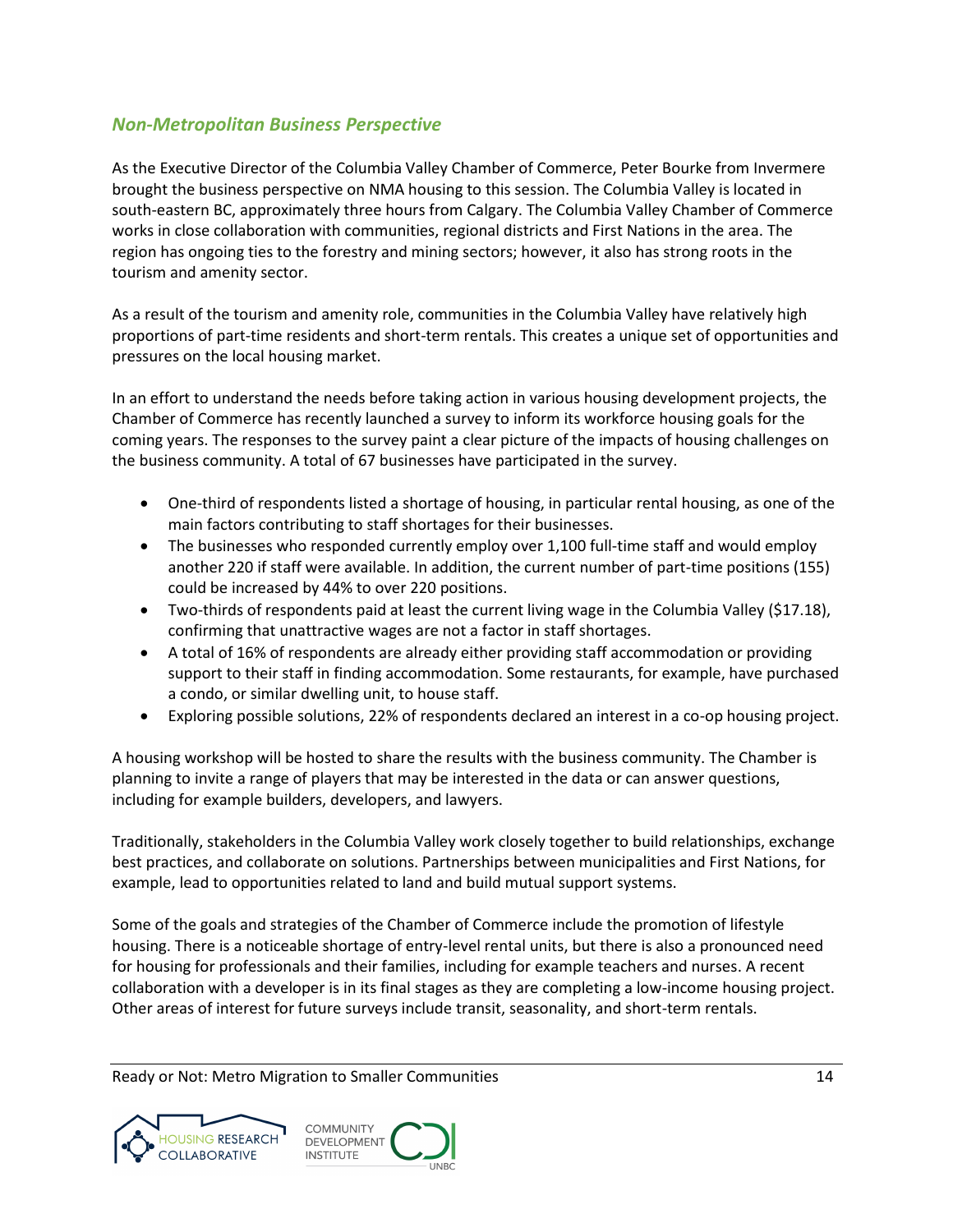# <span id="page-21-0"></span>*Development and Building Industry Perspective*

As a principal at A&T Project Development Inc., Frank Quinn presented to the session participants the developers' perspective on housing development in non-metropolitan communities.

His first piece of advice to municipalities was to be aware of interest rates if they want to invest in housing, in particular rental housing. Changes in interest rates can change the supply and demand situation significantly, and as soon as the interest rate reaches 5% or higher, there is no incentive for developers to build rental units. CMHC provides an effective vehicle to reduce rates and provide longterm security; however, there are limitations to their program where they consider the market too unstable to fund. In effect, this means it is a challenge for smaller communities to get CMHC insurance. Innovative and unique development projects, for example an opportunity for a non-profit organization like a food bank to invest into affordable housing as a means to meet their clients' needs and to become less dependent on donations, are also less likely to qualify.

Frank Quinn then shared the developers' perspective on three areas of great importance for municipal governments and administrations wishing to attract development to their communities and achieve a diverse housing landscape.

The first area of consideration is the land that is to be developed. A lot of developers who are interested in investing in a community, or are invited to consider the community, find that the properties they are shown have unresolved issues that make investment unattractive or would delay development to a degree that makes it unfeasible. These issues can include geotechnical issues, floodplains, rezoning requirements, and lacking utilities. "The golden rule for developers is, 'always build your best property first.' That also goes for municipalities," Quinn highlighted and advised communities to show their best land first, have completed geotechnical work, ensure rezoning has already happened and allows for flexibility, and have the utilities in place, or at least a plan and schedule for servicing the land.

The second area of concern was the cost associated with remoteness. The more remote the community, the more expensive it is to build there. From a developer's point of view, there are several common reasons for that, all of which fall into one two categories: material and trades capacity.

- Material:
	- o The longer transportation routes drive up material costs.
- Trades:
	- $\circ$  There are a limited numbers of trades people in smaller communities, and they often do not have any experience with large developments.
	- $\circ$  Remote communities are often located close to resource development projects, and their trades people choose to work in the resource sector and are not interested in residential housing development projects.
	- $\circ$  Protectionism among local developers, who understandably dislike outside developers securing projects in their community, keeps local trades intentionally out of reach for larger outside developers.
	- $\circ$  The resulting trades shortages mean that a developer has to tender work more broadly to bring in trades from farther away. This leads to increased travel and live-in payments, and consequently to higher costs.

Ready or Not: Metro Migration to Smaller Communities 15 and 15 and 15 and 15 and 15 and 15 and 15 and 15 and 15 and 15 and 15 and 15 and 15 and 15 and 15 and 15 and 15 and 16 and 16 and 16 and 16 and 16 and 16 and 16 and 1



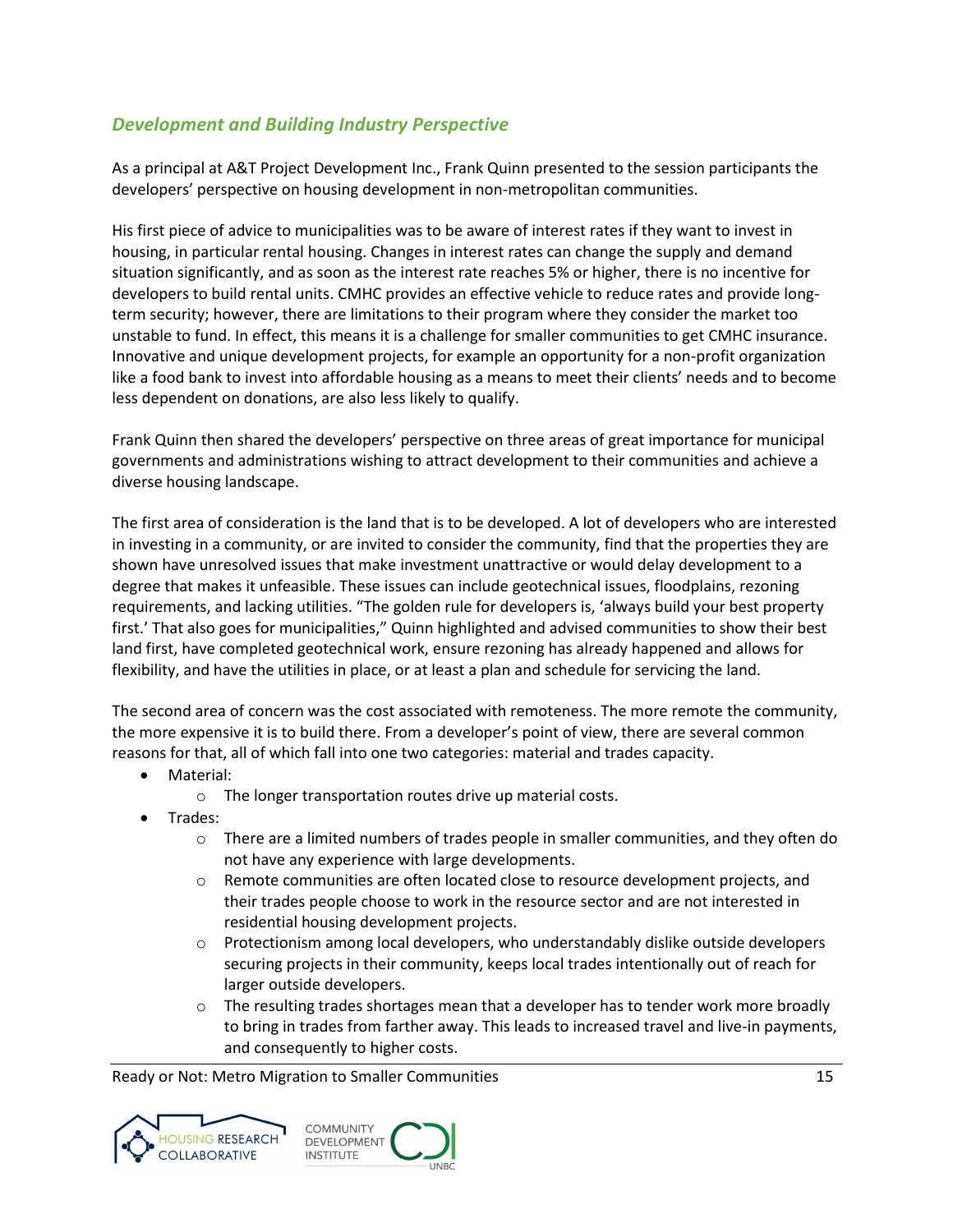While some of these factors are out of any one party's control, Frank Quinn's advice to municipalities was to help local developers and trades understand the importance of cooperation. "Growth will bring growth." In addition, we highly recommend that 'out-of-community' developers explore opportunities for joint ventures with local governments and local trade companies.

A third barrier commonly encountered in non-metropolitan communities lies in administrative priorities and capacity. Quinn conceded that he was touching upon some sensitive subjects and began by elaborating on questions of environmental sustainability and municipal priorities. While many developers, including himself, value and prioritize "green" practices, housing development cannot take place entirely without impacting the environment. It is difficult, or impossible, to create a small development project with the latest 'green' technology, for example green energy, integrated green space, and electric charging stations, that people can afford to live in. His experiments with 'green' practices and technology have shown that many are not feasible or functional in remote and northern communities; green roofs are too expensive, geothermal heat does not work in many places, and the costs of alternative solutions in general are too high. Therefore, his advice to non-metropolitan communities was that it is a good idea to offer incentives for 'green' development solutions but not to make the mistake of making 'green' practices a dogmatic requirement if they want to attract development.

Another capacity concern was that of municipal administrations being pressured to cut costs and employing too few people to carry out the administrative and regulatory work. When permit approval timelines are too long, the project becomes less interesting as an investment. Any permitting timelines over six months mean that the developer's money is tied up for too long. Therefore, the advice would be to expedite processes wherever possible. Quinn saw small communities at an advantage in this regard as they have the ability to make things happen faster. He strongly suggested making processes as fast and convenient as possible, "do not turn a rezoning application into a subdivision application."

Ready or Not: Metro Migration to Smaller Communities 16 and 16 and 16 and 16 and 16 and 16 and 16 and 16 and 16 and 16 and 16 and 16 and 16 and 16 and 16 and 16 and 16 and 16 and 16 and 16 and 16 and 16 and 16 and 16 and 1



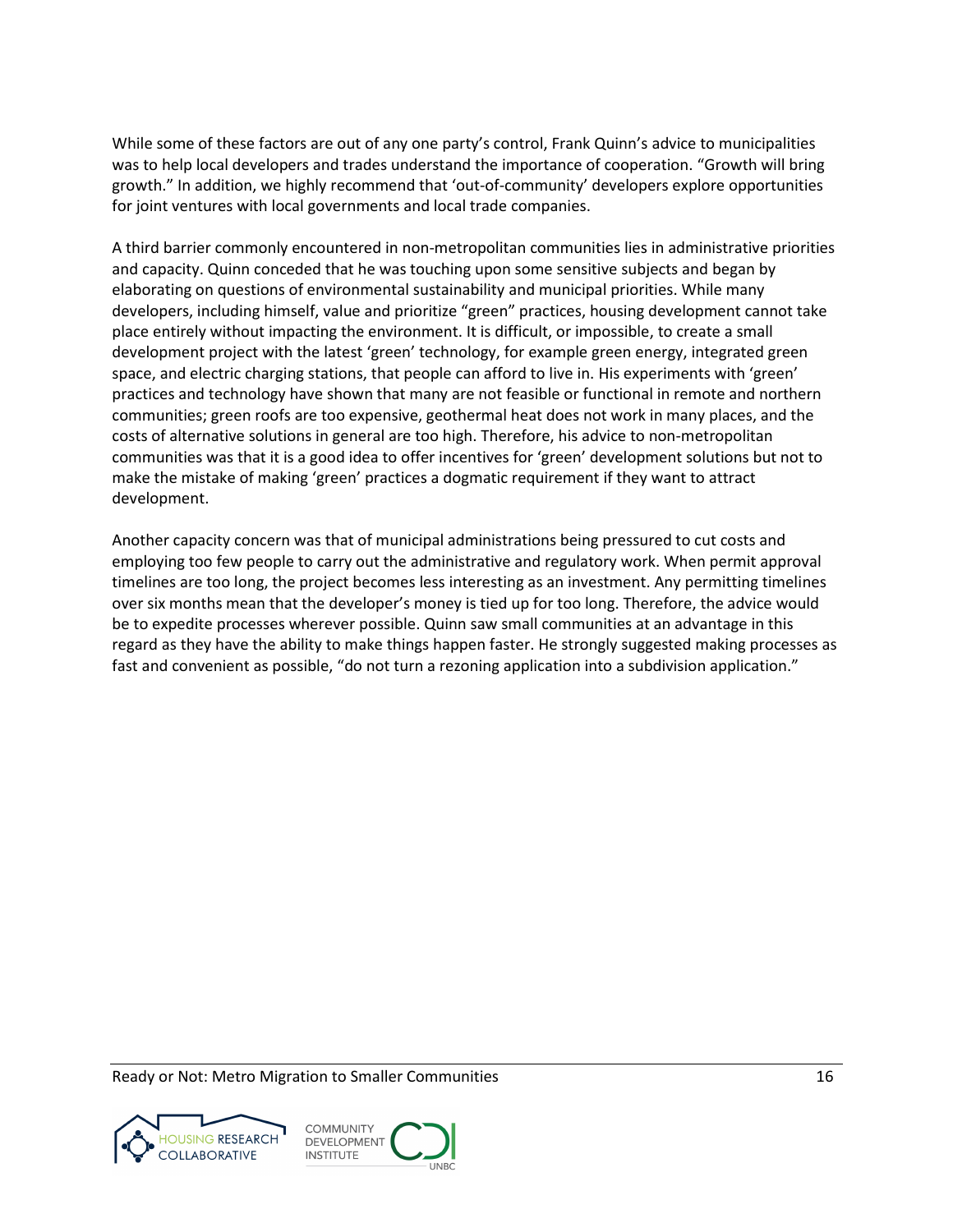# <span id="page-23-0"></span>**Small Group Discussions**

After the panel presentations, session participants were assigned to virtual breakout rooms. Each room had a designated facilitator, a note taker, and three to five participants at large. The small group discussions were structured by three questions:

- 1. What do you see that indicates your community is ready or not for migration from metro areas?
- 2. What specific ways is migration from metro areas impacting your community?
- 3. What ideas do you have to address this now (low hanging fruit) and into the future?

Many small group discussions confirmed that metro-migration is happening, and all non-metropolitan communities are feeling it in some form. Some of the more remote communities reported seeing a cascading out of the migration pattern. Where metro-migration may traditionally have focused mainly on smaller communities immediately adjacent to the larger centres of origin, it now affects more remote and northern communities than before. Many participants also recognized the effects of the COVID-19 pandemic and the normalization of working from home as many metro-migrants are maintaining their old jobs and are moving to non-metropolitan areas to enjoy the lifestyle.

The following sections will outline the small group responses to the discussion questions.



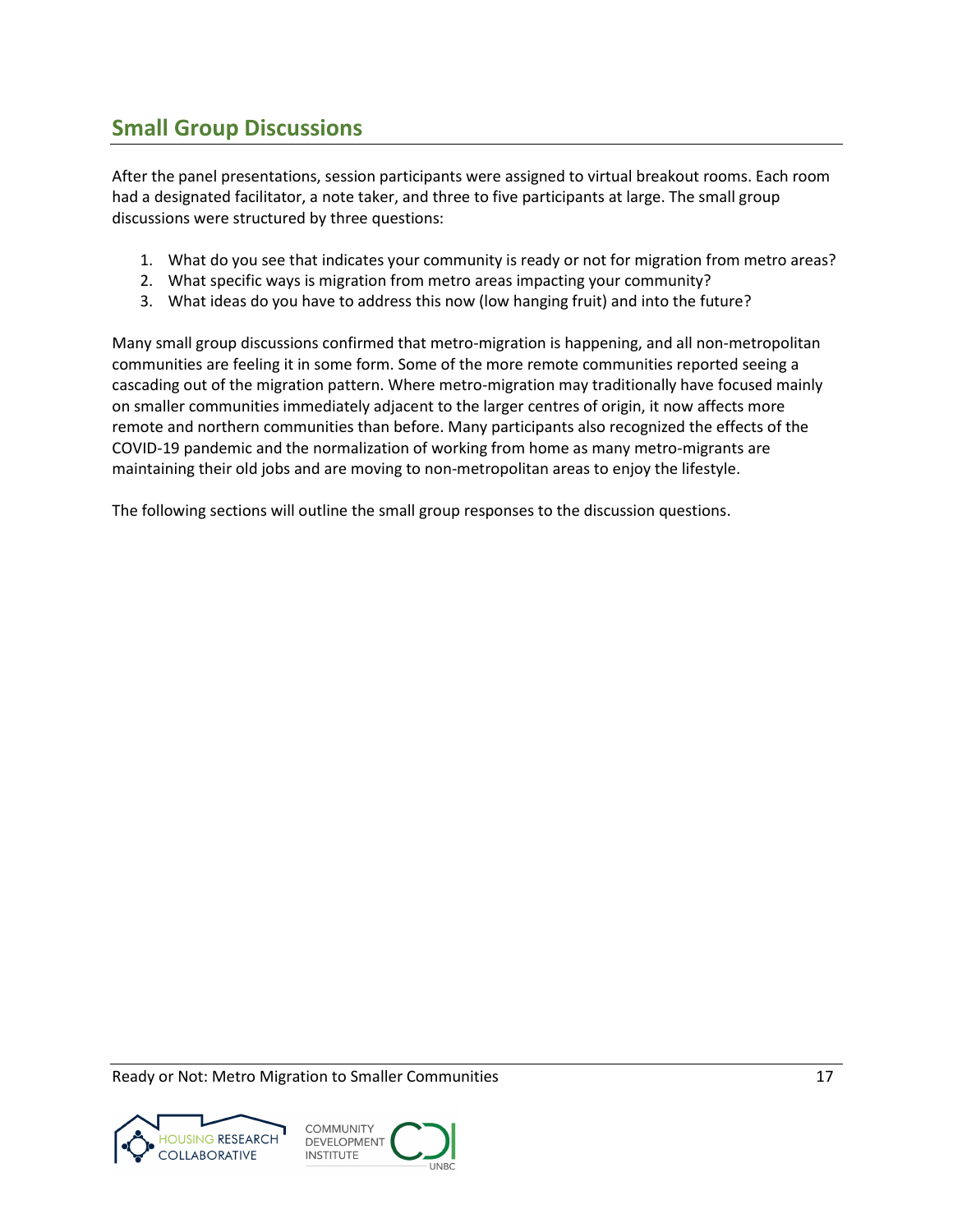# <span id="page-24-0"></span>*What do you see that indicates your community is ready or not for migration from metro areas?*

Participants in all groups agreed that communities in non-metropolitan BC are not ready for the metromigration trend. However, some recognized signs of readiness or elaborated what signs of readiness could look like in their opinion. Table 1 outlines the responses to the readiness question. The signs of readiness for metro-migration fall into a number of categories. The mindset of a community, including its residents and its government, creates a foundation for readiness. A community that is open for change, welcomes newcomers, and sees opportunity in growth and renewal is more likely to take action and look at innovative ways of accommodating growth and change. Communities where growth and change are embraced are also more likely to have diversified their local economy. A diverse economy, and the presence of job openings, offers opportunity to newcomers and can be an effective tool in attracting and retaining new residents. Research and strategic planning are another area where participants saw a level of community readiness. A community which has recently created, or updated, a housing strategy is more likely to be able to take a coordinated and targeted approach to accommodating metro-migration.

More palpable signs that a community is not just open to in-migration but actively supporting it can be found in the area of regulatory frameworks. Some communities represented in the session reported having passed bylaws to allow secondary suites and buildings; some have rezoning in place to attract development to the community; reduced parking standards have effectively lifted some limitations on higher development density; and a number of communities reported having accelerated their permitting processes.

Finally, the existing built environment, at any given point in time, determines the limit of how much growth a community can accommodate at that moment. A small number of communities felt they have a robust infrastructure envelope in place to accommodate growth for some time. In addition, geographical, or topographical, limitations may determine how much growth a community can accommodate, and a few felt they have enough land available for development to be ready for growth. Some very small communities which have registered increased building activity felt optimistic about the level of growth in their community. An active focus on infill housing and denser development in their communities also gave some participants a sense of readiness in the face of increasing metro-migration.

Discussions about the many ways in which non-metropolitan communities are not ready for metromigration dominated most of the virtual breakout rooms. While an open mindset is the foundation for a community to prepare for growth and change, a majority of session participants felt that opposition to growth, opposition to change, and opposition to density in particular, among both local residents and local politicians is holding many communities back. It was also noted that municipal governments and administrations are commonly suffering capacity shortages, which is one reason for long timelines for rezoning and other measures to accommodate change. Limited resources both in terms of human resources and finances put limitations on what municipalities can achieve. Some local or regional governments are not ready to prioritize housing, and even among those who do, some participants saw a lack of political will to diversify the housing stock and to undertake rezoning. Whether due to capacity shortages or an opposition to change, session participants noted a lack of strategic action in their municipal leadership. While some municipalities have commissioned housing studies or needs



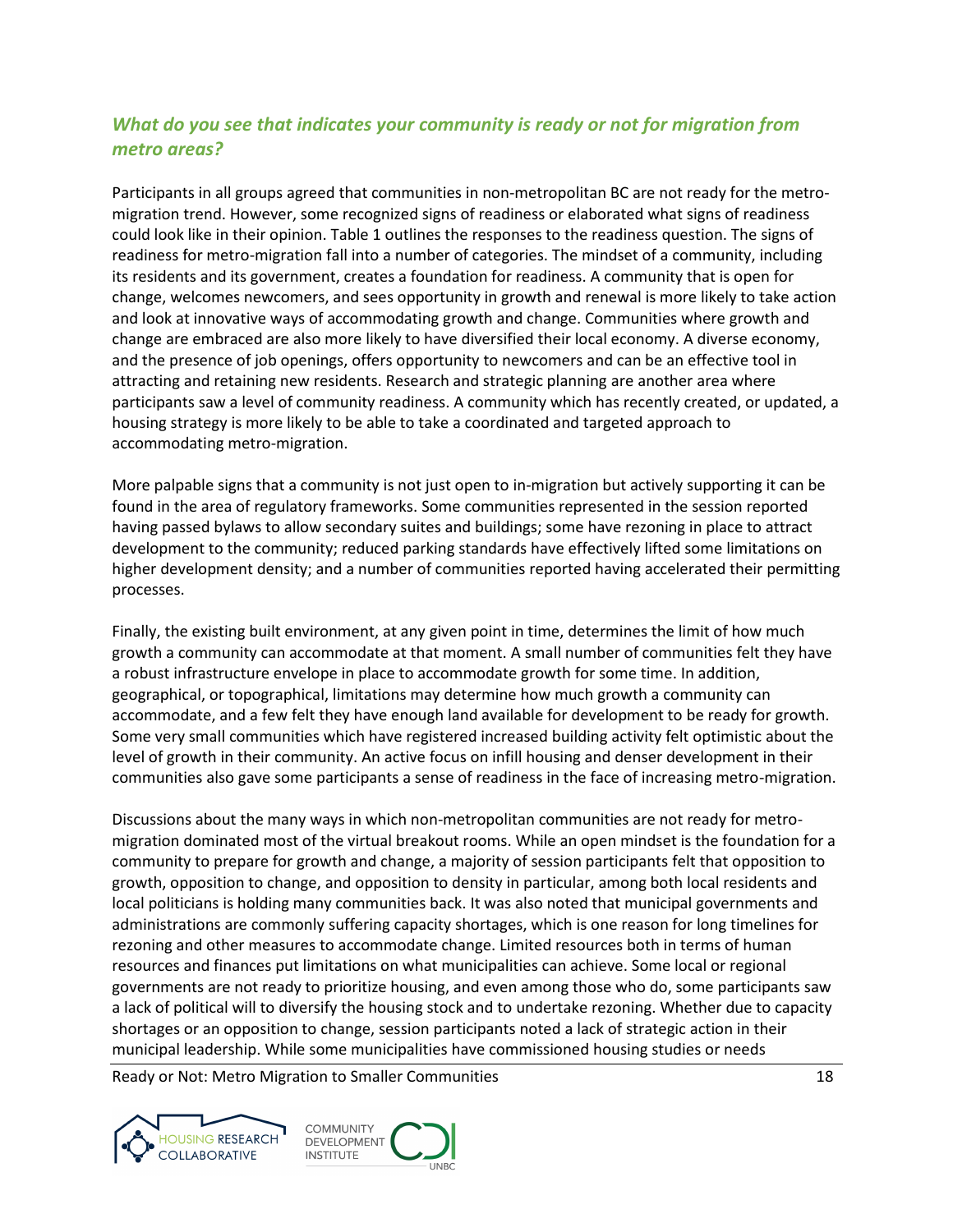assessments, they reportedly appear unwilling or unable to follow through with actions. Another point of lacking readiness on the municipal level is a lack of regional collaboration. In more general terms, some session participants described their municipal approaches as reactive instead of proactive.

Closely tied to municipal capacity, regulatory circumstances also came up as barriers to development and readiness. Confusion over building codes and overlapping regulatory frameworks were mentioned as slowing down change. In addition, a lack of incentives, for example through taxation, was considered a problem in some communities. Hinting at limitations to non-metropolitan development due to overgeneralized provincial frameworks, it was mentioned that provincial energy efficiency requirements can be unfeasible in remote northern communities.

As some participants saw signs of readiness in the built environment, most also saw significant limitations in infrastructure and housing stock as a major barrier to development and readiness for metro-migration. The existing infrastructure in many non-metropolitan communities is reportedly at capacity and at, or near, the end of its lifespan. Land shortage due to the natural topography of a community near mountains and waterways exacerbates the lacking growth and development. Adding the service element to the built infrastructure, session participants considered their municipal services at capacity and mentioned a lack of services, for example curbside recycling, as a barrier to welcoming metro-migrants seamlessly into their communities. Remote working has become the norm, or at least a feasible possibility, in many workplaces. This is one of the factors driving metro-migration since many metropolitan jobs are no longer tied to metropolitan residence. However, many session participants in remote communities noted poor internet connectivity as a barrier to successfully attracting and accommodating metro-migrants.

The construction industry plays a big role in community readiness for in-migration. Non-metropolitan communities reported a shortage of builders. The resulting difficulties and delays of new development are increased by material shortages and rising material costs. While costs are increasing with market developments and with increasing remoteness, financing for non-metropolitan development projects seems to constitute another barrier to community readiness.

Finally, the housing stock itself was often described as a sign of lacking readiness. Communities were reported to have low housing stock that is not meeting the increasing demand. The existing housing is overwhelmingly old and of poor quality. An explicitly mentioned lack of small and affordable units reflects the general lack of diversity in the housing stock, a lack of rental housing, and a lack of seniors housing.

Ready or Not: Metro Migration to Smaller Communities 19 and 19 and 19 and 19 and 19 and 19 and 19 and 19 and 19



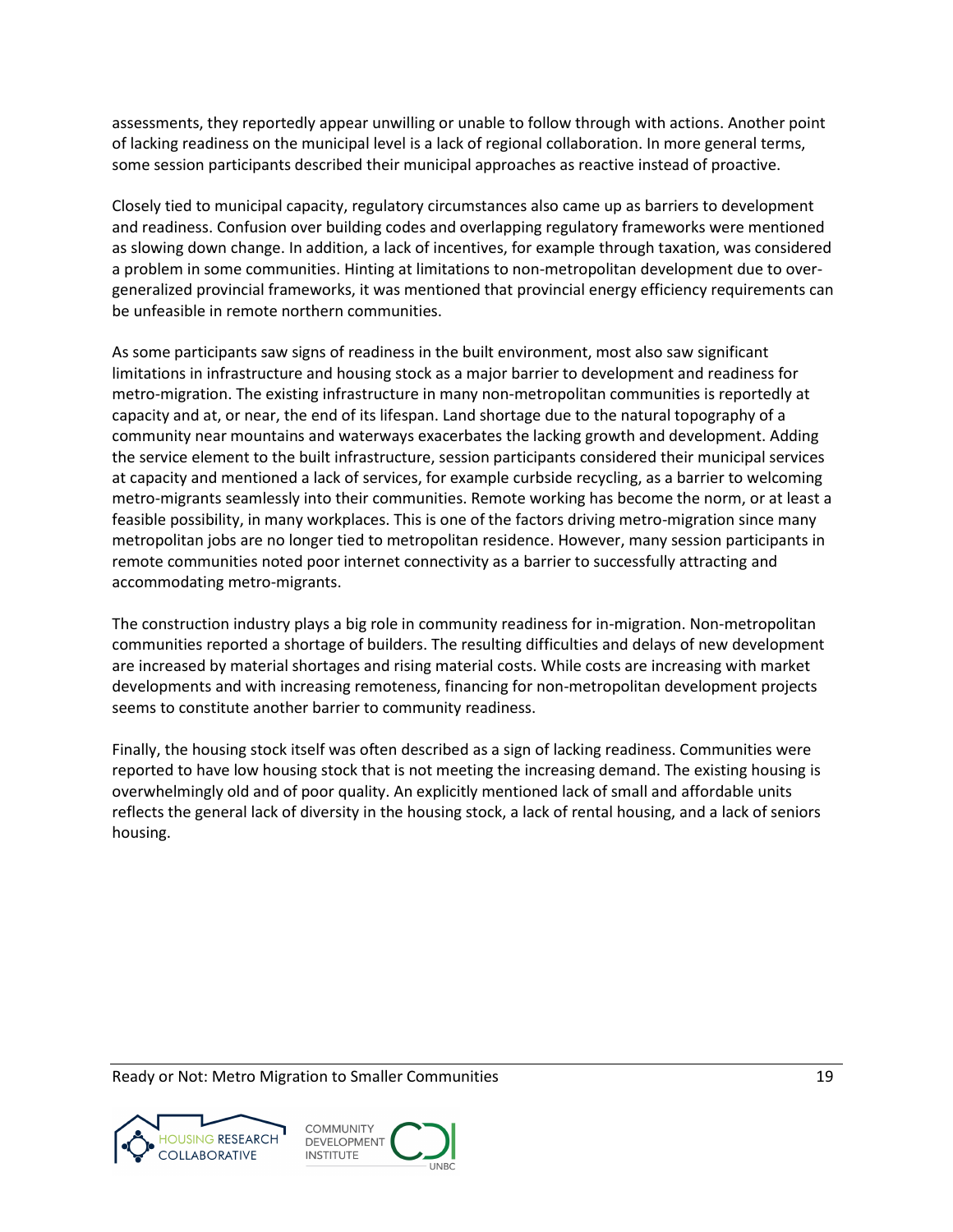<span id="page-26-0"></span>

| Table 1: Signs that non-metropolitan communities are ready for metro-migration |  |  |
|--------------------------------------------------------------------------------|--|--|
|                                                                                |  |  |

| <b>Ready</b>     |                                                       |
|------------------|-------------------------------------------------------|
| Mindset          |                                                       |
| $\bullet$        | Open to development                                   |
| ٠                | Welcoming newcomers                                   |
| $\bullet$        | See opportunity for local economy                     |
| Economy          |                                                       |
| $\bullet$        | Diversification                                       |
| $\bullet$        | Job opportunities                                     |
|                  | Research and strategic planning                       |
| $\bullet$        | Updated housing strategy                              |
| Regulations      |                                                       |
|                  | Bylaws for secondary suites or structures             |
| ٠                | Re-zoning in place                                    |
| ٠                | Reduced parking standards                             |
| $\bullet$        | Accelerated processes                                 |
| Infrastructure   |                                                       |
| $\bullet$        | Infrastructure built to accommodate more development  |
| $\bullet$        | Land available for development                        |
| Housing stock    |                                                       |
| $\bullet$        | Increased building activity                           |
| $\bullet$        | Actively building infill and denser housing           |
| <b>Not Ready</b> |                                                       |
| Mindset          |                                                       |
| $\bullet$        | Opposition to growth                                  |
| ٠                | Opposition to change and new people                   |
| $\bullet$        | Opposition to density                                 |
|                  | Municipal government and administration               |
| $\bullet$        | Capacity shortage                                     |
| $\bullet$        | Long timeline for rezoning                            |
| $\bullet$        | Limited resources                                     |
| $\bullet$        | Not prioritizing housing                              |
| ٠                | Lacking political will to diversify housing stock     |
|                  | Lacking strategic action                              |
|                  | Lacking regional collaboration                        |
| $\bullet$        | Reactive instead of proactive approach                |
| Regulations      |                                                       |
|                  | Confusion over building codes                         |
|                  | Lacking incentives for developers                     |
|                  | Provincial energy efficiency requirements challenging |
| Infrastructure   |                                                       |
| $\bullet$        | Existing infrastructure at capacity                   |
|                  | Existing infrastructure at end of lifespan            |
|                  | Land shortage                                         |
|                  | Municipal services at capacity                        |
|                  | Lack of municipal services                            |
|                  |                                                       |

UNBC

• Poor internet connectivity

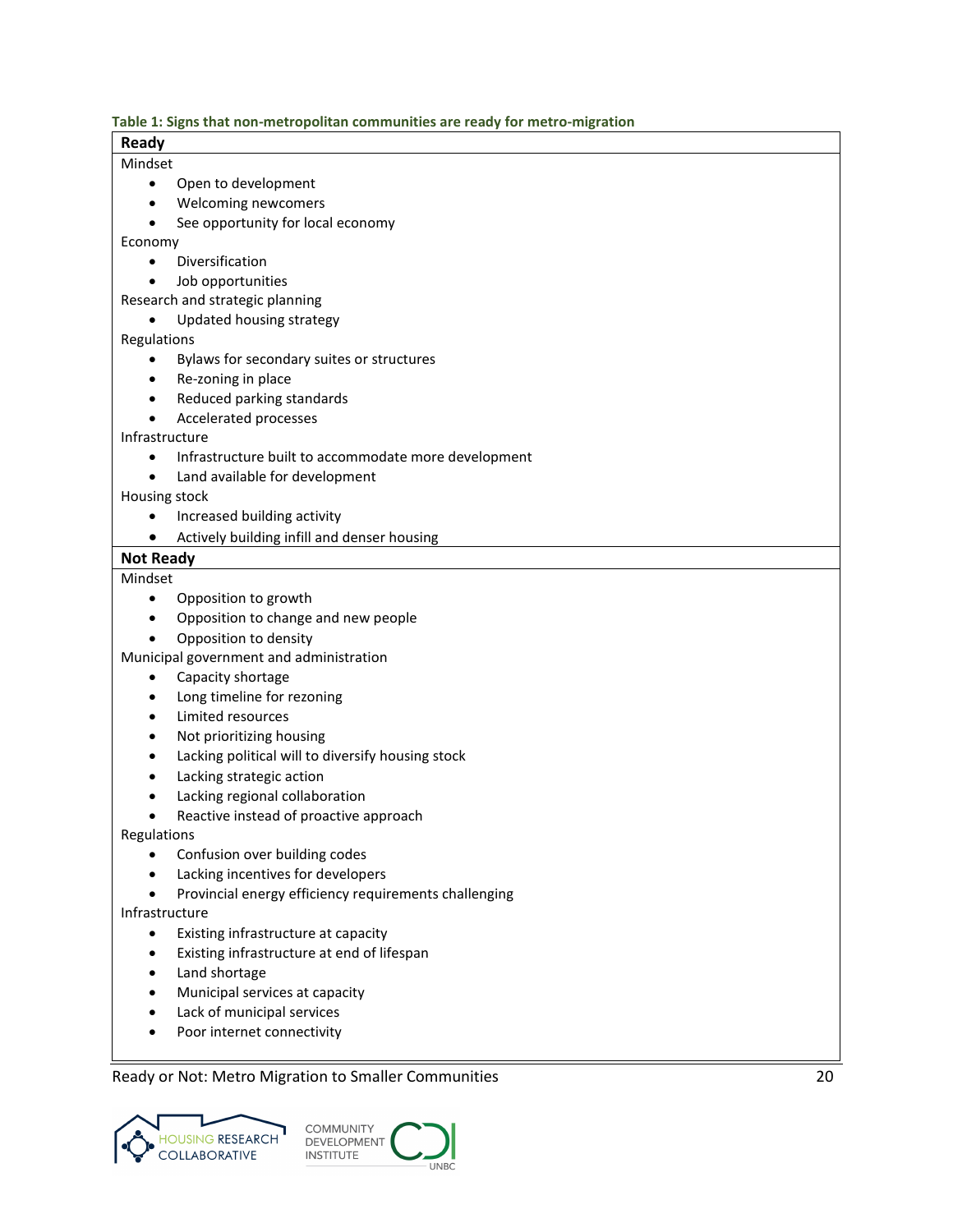#### **Construction**

- Shortage of builders
- Material shortages
- Material costs
- Financing challenges

Housing Stock

- Low housing stock does not meet increasing demand
- Old housing stock
- Poor quality housing stock
- Expensive to build
- Lack of small units
- Lack of affordable units
- Lack of rental stock
- Lack of diversity
- Lack of seniors housing



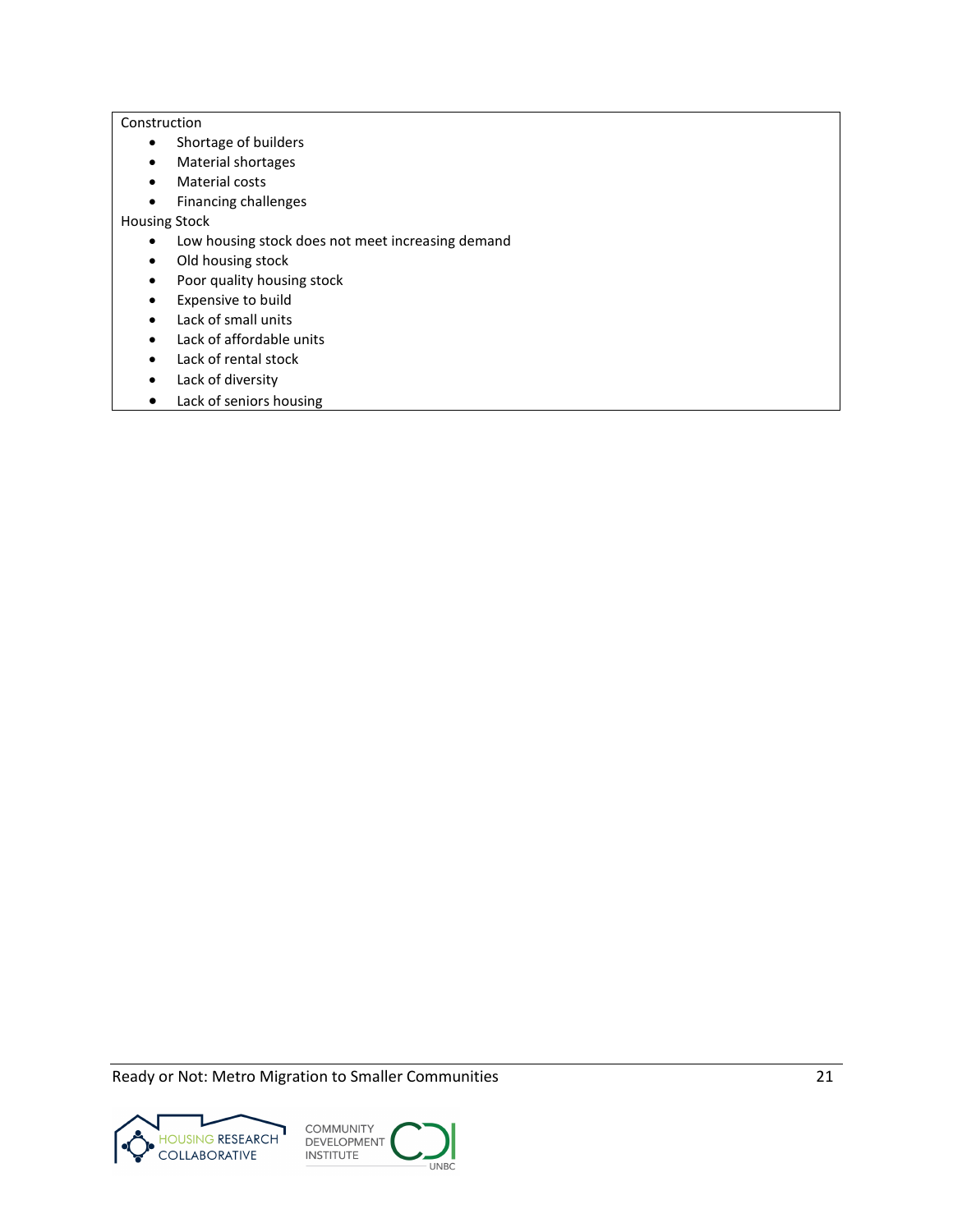# <span id="page-28-0"></span>*What specific ways is migration from metro areas impacting your community?*

The second question guiding the small group discussions invited participants to share the impacts of metro-migration that their communities have been experiencing. The impacts described by participants included opportunities and challenges as outlined in Table 2. Many of the impacts are direct results of a community's readiness, or lack thereof. Some participants noted an increase in multi-family developments in their communities. This is a result of in-migration and changing demands but also reflects a community's willingness to diversify its housing and recognize the diversity and current-day needs and expectations of the residents. Mixed-use development is another new direction reported in zoning and housing stock development. While the example also showed that the transition into mixed uses can be challenging, this is another instance of taking a new direction with non-metropolitan housing stock.

There are also opportunities in community development. These are impacts felt beyond housing and housing-related regulations and development. For example, some communities mentioned increasing enrollment in their K-12 educational system. As young families move into the community, they bring their kids, who enter the local schools. Increasing school enrolment is a sign of a growing younger demographic. A further diversification of the community demographic in some communities is an influx of seniors. A diverse demographic makeup holds opportunities on many social and economic levels, which leads to the next area of opportunity. The local economy in many non-metropolitan communities benefits from metro-migration. A number of participants had observed new businesses in their communities, for example to meet increasing service needs. The in-migration of metropolitan residents was also seen as an opportunity in terms of new skill sets in the community.

However, given that almost all participants considered their communities ill-prepared for metromigration, it is not surprising that the majority of the observed impacts were considered challenges. The municipal and residential mindset have already been mentioned as signs of readiness. When it comes to impacts of metro-migration, some participants felt the influx of newcomers has led to further conflict and disagreement in the community. Some tourist destinations reported tourism fatigue that has led to a certain level of fatigue against all newcomers. "NIMBYism" (Not In My Backyard attitudes) and a propensity to oppose change have led to opposition to new and more diverse types of development and resistance against affordable housing projects in some communities. Conversely, in some cases newcomers are the ones to oppose change in the community. They have moved to a non-metropolitan area for its lifestyle, and now expect it to be preserved its current state.

At the municipal level, the existing staffing shortages and lengthy permitting and approval processes have become exacerbated by metro-migration. In terms of regulations, many processes are reportedly still catching up with the reality of population growth and increased development. This is also true for some of the First Nations communities who were represented among participants. Recent changes in governance, for example, have not yet led to complete sets of housing regulations. Communities are consequently dealing with supply shortages and informal housing solutions that urgently need to be addressed. Similar informal settlements or illegal suites were also noted outside of First Nations communities. Unregulated housing situations constitute safety concerns but also beg the question how to develop, or streamline, a process of legalizing them. Another aspect of development-related



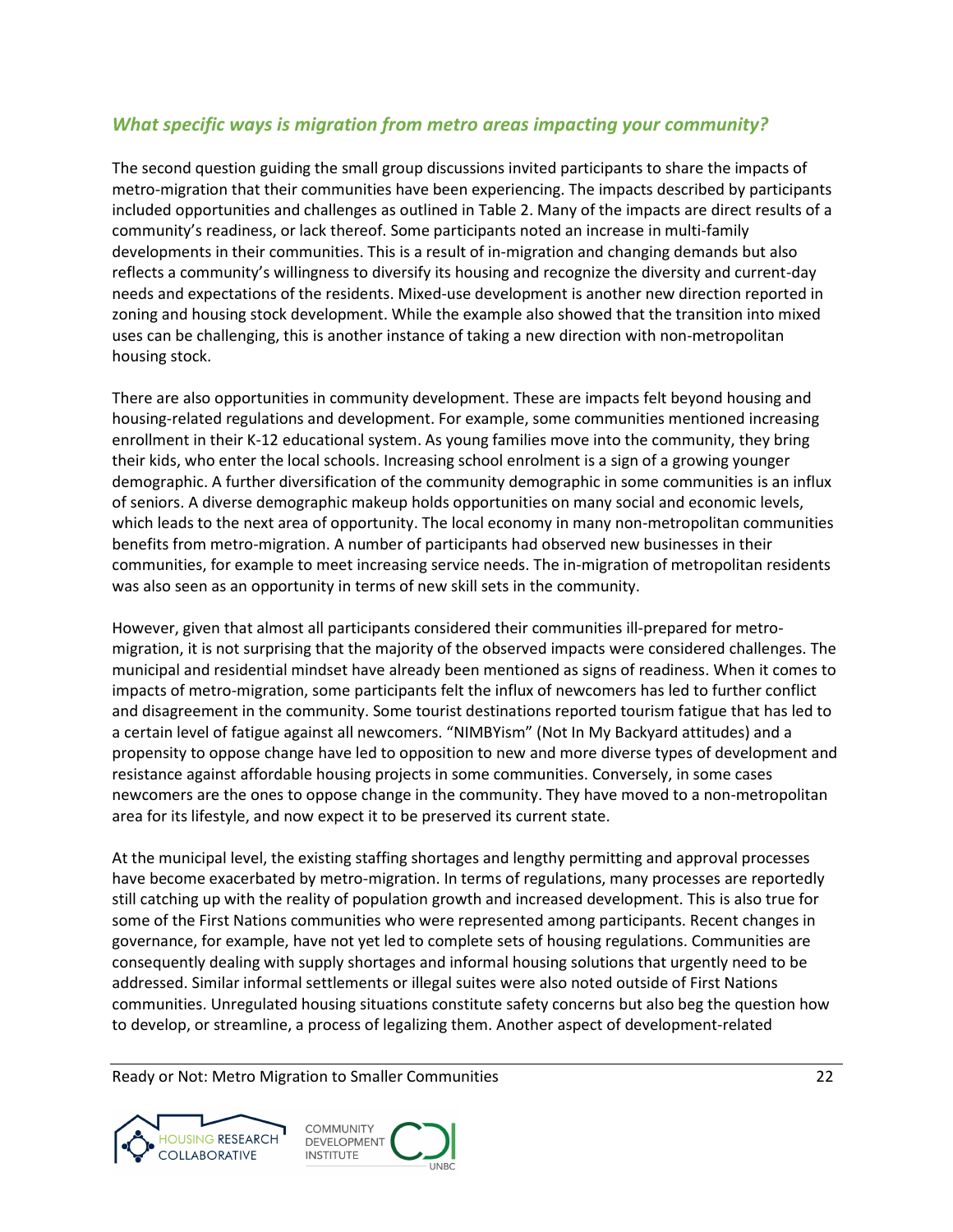regulations can be found in the increased metro-migration into un-zoned and unregulated rural areas outside of communities, as regional districts reported an increase in development in their jurisdictions.

With much of the non-metropolitan infrastructure at capacity or at the end of its lifespan, it is, again, not surprising that some of the impacts of metro-migration are increased maintenance costs. In addition, an increase in vehicle traffic is cause for infrastructure concerns in some communities.

The capacity shortages in the construction industry, which have been mentioned earlier as a sign that communities are not prepared for metro-migration, has become more evident with in-migration into non-metropolitan communities. In part due to the long permitting and approval timelines, nonmetropolitan trades were noted to be commonly tied up in projects for months, or even years, into the future.

Exacerbated by the common shortage of available construction trades and contractors, many NMA representatives confirmed a housing shortage in their communities. The current housing stock is not sufficient to house the workforce that is needed in the communities, or could be employed in the existing job openings and potential employment opportunities. Increased metro-migration has also resulted in a loss of housing options for young local households wanting to start out on their own. Related to this, another common observation was that too much of the housing stock is high-end housing, while there is a shortage of 'middle ground' housing options. Further illustrating this lack of affordable options for the middle class, many noted a lack of units for service sector workers.

As indicated, affordability is closely related to housing stock and availability, as well as demand and the capital coming into the communities with metro-migrants. Metro-migration means an increased demand for housing as well as an increased influx of capital. Metro-migrants often have more capital and the ability to bid higher on the non-metropolitan housing stock. This can lead to displacement of local residents. Some NMA communities noted an increase in homelessness and in informal settlements, caused by rising housing prices and a shortage of housing units. Even for middle-class households, however, an increase in housing prices and overall cost of living is reportedly felt across the board. As a result, local businesses are sometimes unable to pay current living wages that would offset the higher cost of living. Wages not high enough to compensate for higher cost of living in turn reinforce vulnerability in housing. The increases in cost of living were noted to be more pronounced the closer an NMA community is located to a larger centre.

NMA communities with a significant tourism sector face very particular challenges in terms of housing stock. In some cases, demand on housing is so great that hotels are used to house a workforce, meaning a loss for the local tourism industry. Most non-metropolitan tourism destinations experience seasonal variations in their housing demand. In some communities, permanent local residents temporarily give up their housing for seasonal residents or visitors and move into recreational vehicles or other nonpermanent structures.

Many of the factors discussed above were noted to lead to displacement of local residents, for example to areas outside of communities or to other communities, either due to lack of available housing or, in many cases, due to affordability challenges. The rapid growth, as well as change in community make-up,



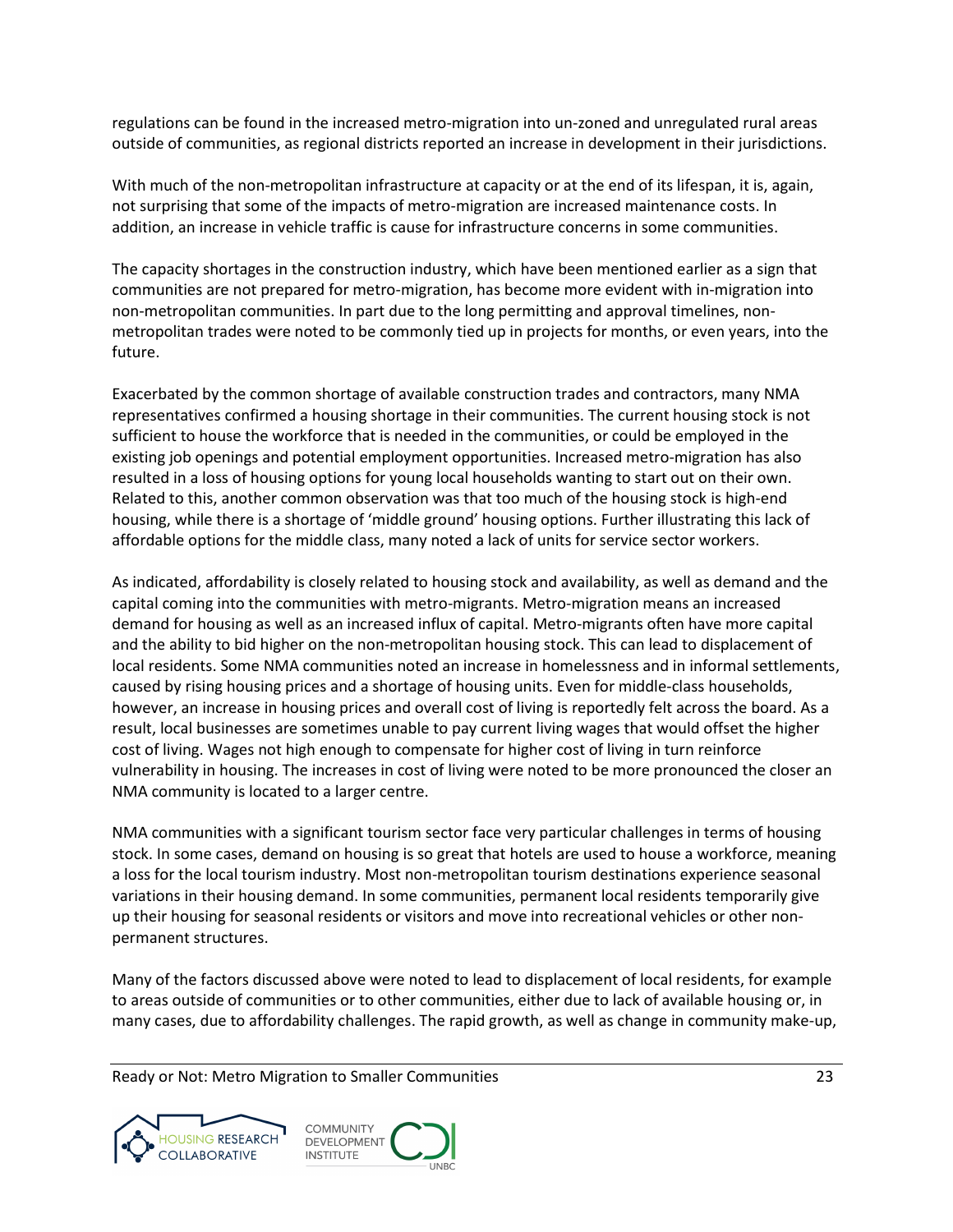and a focus on monetary-driven development plans were noted to have led to a loss of the sense of community that is unique to smaller non-metropolitan communities.



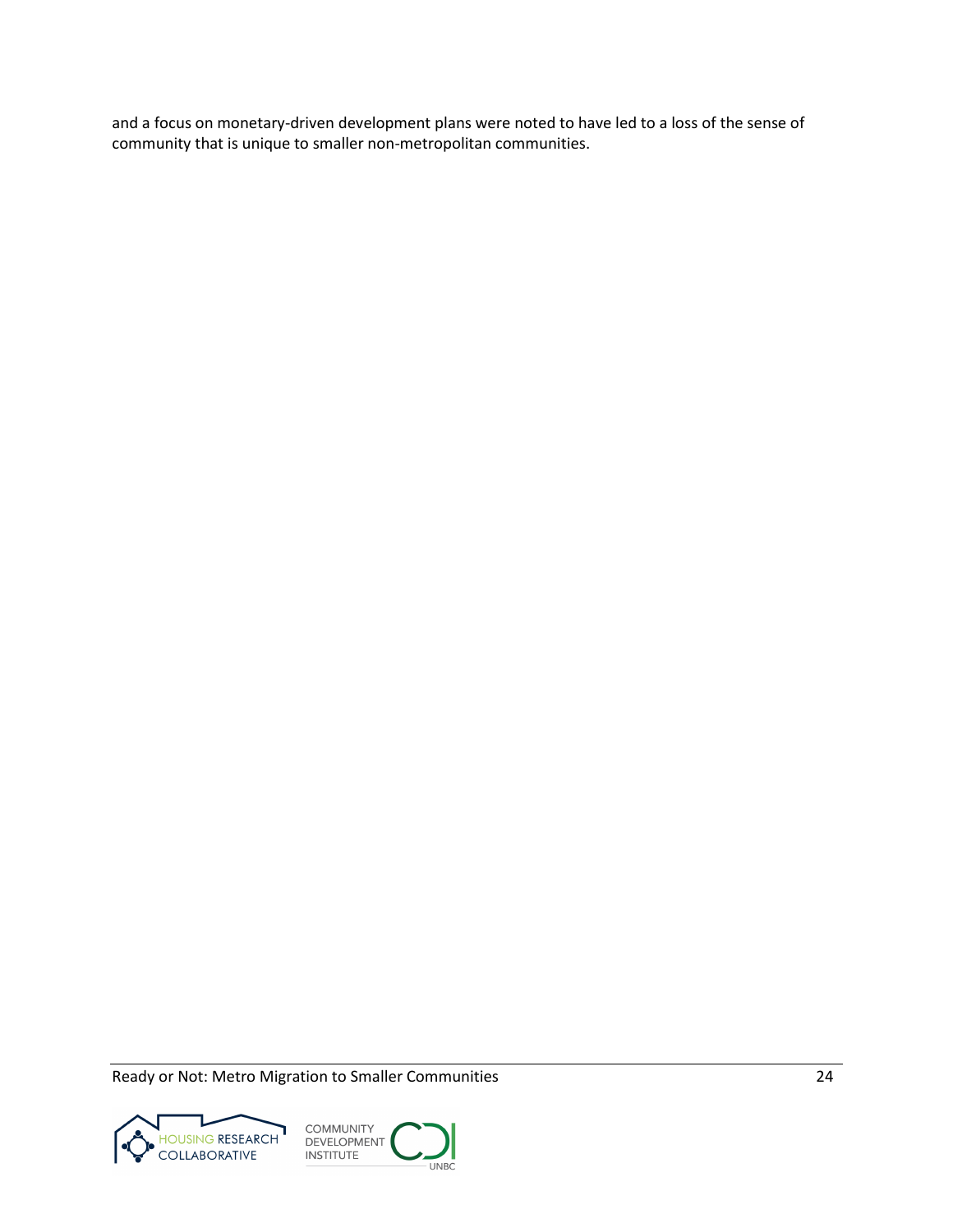#### <span id="page-31-0"></span>**Table 2: Impacts of Metro-Migration**

## **Opportunities**

#### Housing stock

- More multi-unit development
- Mixed use development, chaotic neighbourhood transitions

Community

- Increased school enrolment
- Increase in seniors

#### Economy

- New businesses
- New skill sets

#### **Challenges**

#### Mindset

- Tourism fatigue
- Conflict and disagreement with new development types
- Resistance against affordable housing developments
- Newcomers opposed to change
- Municipal government and administration
	- Increased delays in permitting and approval processes

Regulations

- Processes still catching up with growth
- Illegal suites
- Metro-migration into unregulated areas, resulting subdivisions outside of OCP

Infrastructure

- Increasing maintenance costs
- Traffic concerns

Construction

• Trades are tied up in future projects

Housing stock

- Housing shortage, cannot house workforce
- Loss of housing for young households
- Too much high-end stock
- Lack of affordable units, cannot house service sector workers

Affordability

- Increased homelessness
- Increase in informal settlements
- Higher cost of living increases closer to large centres
- Increase in housing prices
- Increase in cost of living
- Local businesses cannot pay living wages

Economy

- Hotels used for housing, loss for tourism
- Seasonal variations
- Seasonal residents take up housing

Community

- Displacement of local residents (affordability and geography)
- Loss of sense of community



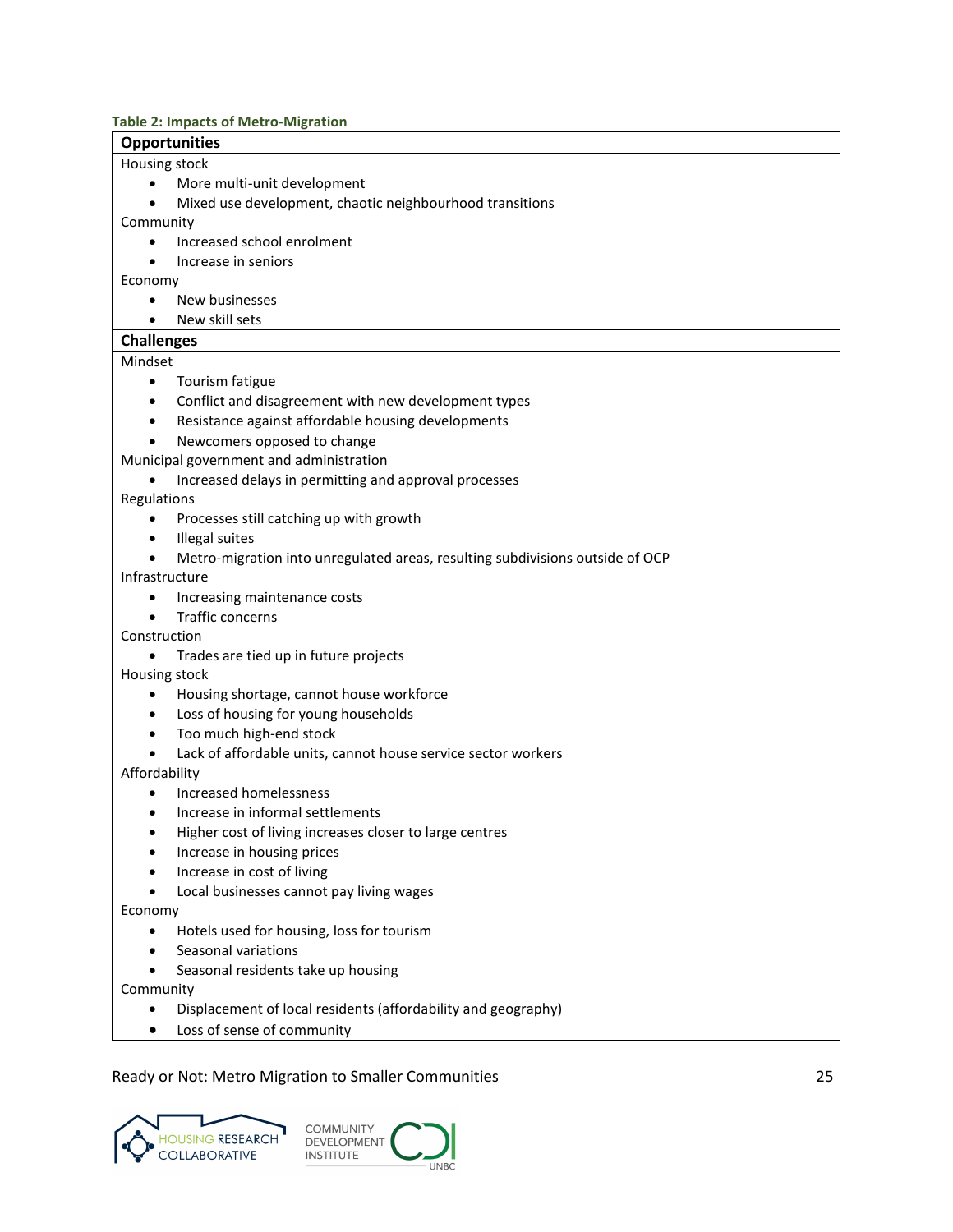# <span id="page-32-0"></span>*What ideas do you have to address this now (low hanging fruit) and into the future?*

Finally, facilitators steered the small-group dialogues towards exploring solutions and strategies to resolve challenges and realize opportunities. While the question encouraged participants to identify immediate steps as well as longer-term measures, the reality of housing challenges is that there are no instant solutions. The ideas that were brought forward are sorted by area of responsibility. Many ideas are items that can be initiated now by the respective levels of government; however, most processes can be expected to take time to be completed, take effect, and show results. Generally, community consultation and public education can be early steps in setting the stage for targeted development. Capacity issues at municipal administrative levels, and optimizing processes at that level, could begin to be targeted immediately as one of the first steps. Other processes follow a logical order that is important to making informed decisions and strategically strengthening the community, beginning with assessments and information gathering, followed by strategic identification of objectives and steps to get there. This will set the stage for taking action and ongoing development.

As Table 3 shows, the majority of suggestions fall into the realm of municipal and regional governments and administrations. In order to address metro-migration challenges and realize their potential for healthy community and economic development, participants agreed that both community leaders and residents have to have a mindset that embraces change and is open to exploring how to direct that change to the community's advantage. Many communities fear change, including residents and community leadership, which is why session participants suggested public education efforts. Leaders have to be willing to inform themselves and explore their options; then the opportunities for positive change have to be communicated to the local residents. It is also important for municipal leadership to gain a detailed insight into their residents' concerns and preferences. For example, it was the participants' experience that many non-metropolitan residents still prefer owning over renting, and having "their own front door" as opposed to condo living. When exploring options for higher density and ways to increase rental stock, for example, these preferences have to be kept in mind to ensure that lifestyle is not sacrificed for the sake of growth alone. Finally, it was also suggested that communities get a sense of how satisfied metro-migrants are with their new non-metropolitan life. In long-term planning, it will be helpful to know what attracts them or drives them away, and to anticipate possible trend reversals.

In addressing challenges and seizing opportunities, the importance of planning strategically was emphasized in many small-group discussions. A number of communities have found the completion of mandatory housing needs assessments helpful in understanding their housing situation. Therefore, housing needs assessments were mentioned as one of the first steps to an informed and strategic planning process. The idea of more targeted planning as a community-led process with a focus on people and their lifestyle needs and preferences, as opposed to a strictly monetary growth focused strategy, was also brought forward. An Official Community Plan (OCP), guided by BC's *Local Government Act*, supports a community in developing a long-term vision and developing policies to achieve that vision. As a crucial piece in strategic planning, a review and update of OCP with metro-migration in mind is the next step identified in addressing the challenges and ensuring that opportunities are maximized. In more concrete terms, ideas for strategic responses to metro-migration included measures that allow for "gentle density", a concept of accommodating higher density development without losing the nonmetropolitan lifestyle and single-family home character of many non-metropolitan communities.



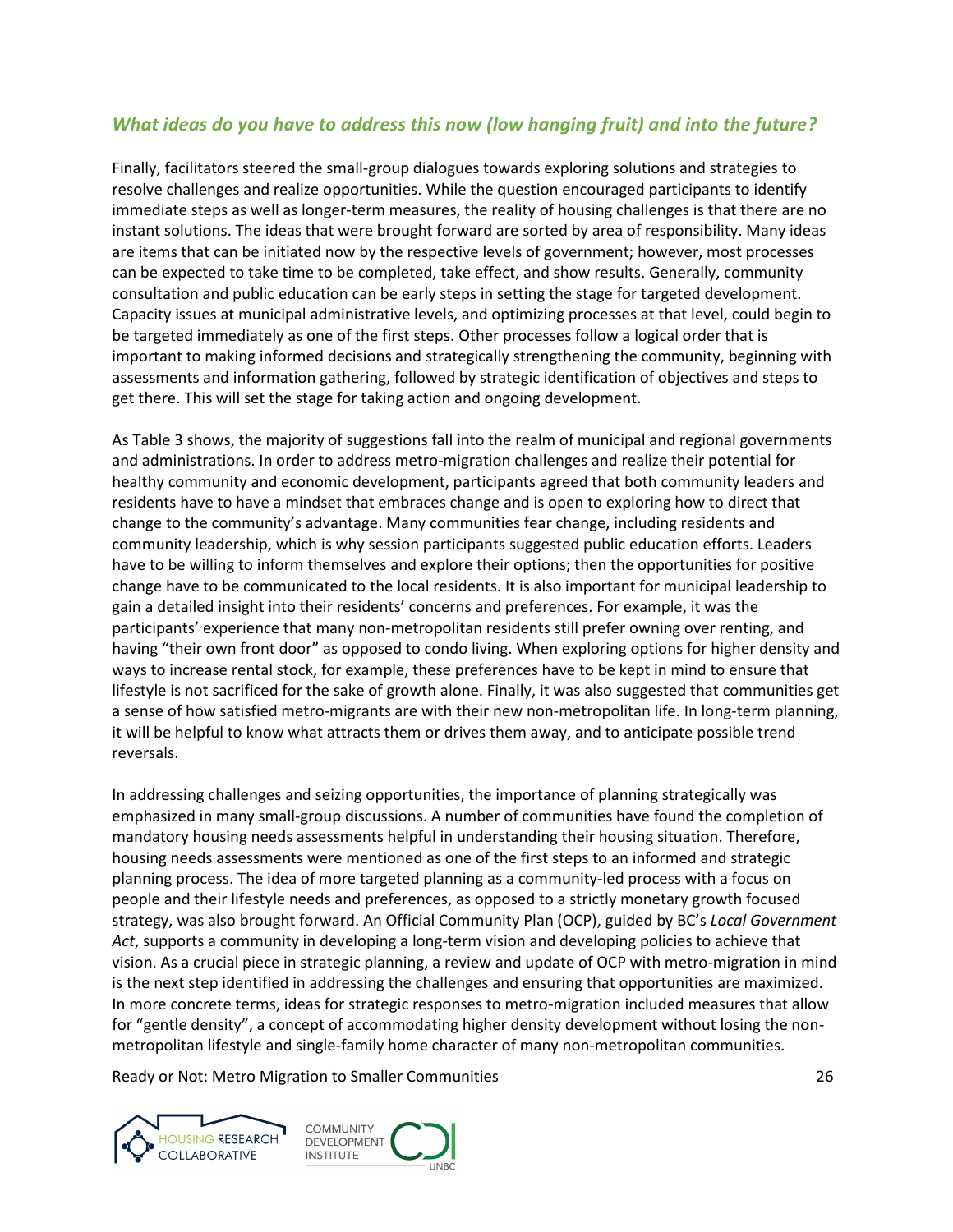Another concrete goal is to specifically consider the housing types that have been identified as lacking, such as middle-class housing for example. Participants thought that innovative housing solutions such as currently unregulated and unrecognized tiny homes, should be considered. Regulated tiny home subdivisions might offer safe, budget-friendly, and desirable housing for small households, thereby increasing density while still maintaining single-family home living. In order to further respond to affordability challenges, and an acute shortage of affordable housing due to the limited feasibility of such projects, an affordable housing reserve fund was suggested to support non-profit housing providers.

When a vision and concrete objectives are identified, policies and regulations have to be designed to support and guide development towards those goals. Many ideas illustrated what those regulations could and should look like to address challenges related to metro-migration and population influx into non-metropolitan communities. It was suggested that communities with a moratorium on building new housing units should consider eliminating this barrier to growth. Given abundant struggles with "red tape" and compatibility issues with provincial requirements in small and remote regions, participants suggested that expectations and regulatory barriers should be lowered for rural development projects to adjust to their realities and enable development. Parcel sizes should be changed to encourage higher density. At the same time, zoning should be more inclusive of diverse development rather than making single detached dwellings of a certain size the default. The importance of allowing accessory dwelling units (ADU) was emphasized. In order to maintain single-family home subdivisions while encouraging density, offering diverse housing options, and increasing affordability, it was also suggested to include a requirement for a suite or ADU in single detached zoning areas. In an effort to simplify regulations and requirements, participants proposed that municipalities consider waiving public hearing requirements for developments that are compatible with their OCP. Of particular importance to non-metropolitan tourism destinations, it will be crucial to address the seasonal use housing, for example by bringing a vacancy tax to smaller communities and by introducing more stringent regulations for short-term rental development and use.

Beyond regulations guiding would-be development, local and regional governments can also take a more active and supportive role in steering development in their communities in the desired direction through incentives and supports. Participants generally mentioned the need for tax incentives and deferrals to attract and direct development. Other targeted incentives that were mentioned include incentives for affordable housing. Finally, the idea of being proactive as a municipality in the redevelopment of old housing stock can take many forms; it can be identified as a strategic goal and opportunity in an OCP; it can be captured and directed in regulations, requirements, and zoning; and it can be designed in the form of incentives through taxes or grants, as well as support models with stock re-design plans and conversion templates.

Another area that was viewed as important in addressing the current housing situation was the topic of capacity. The idea of providing supports for businesses might fall into that category of building local capacity with the influx of population, capital, and new skill sets. However, the need for increased capacity was seen mainly as a shortage of human resources, and relevant and adaptive skill sets, in municipal and regional administration. Many discussion groups mentioned the need for more staff and better staff support. Administrative staff should also receive training to assist developers. Together with reviewing and streamlining application and permitting systems, these measures should lead to shorter



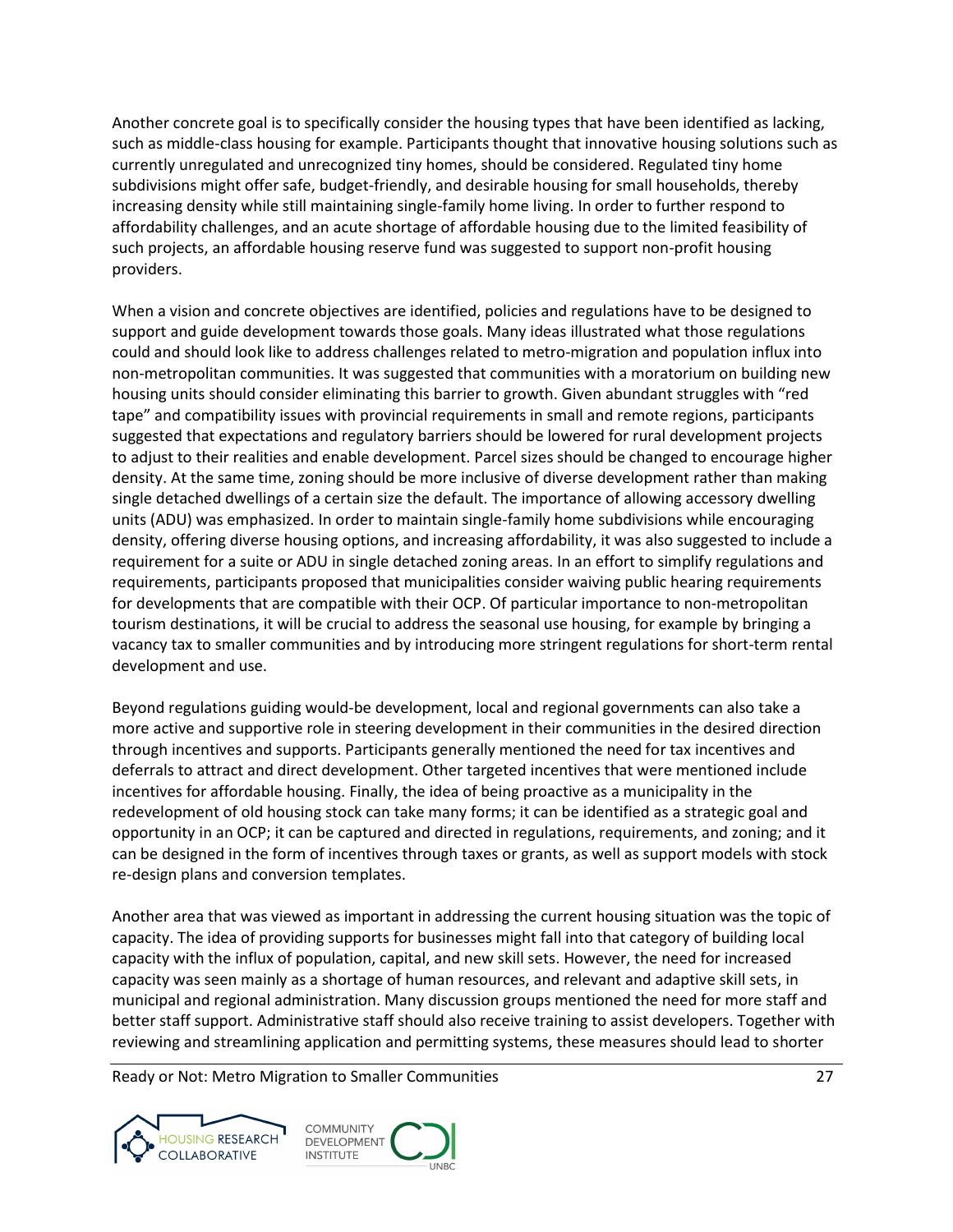timelines and more feasible development opportunities. One group suggested exploring the model used in the Province of Alberta, where developers provide third party building inspectors in order to free up municipal and regional administrative capacity, shorten project timelines, and increase development feasibility.

Turning towards the built environment of the community, a few infrastructure considerations were brought forward. Especially in the light of recent natural disasters, it was suggested that communities actively consider the limitations of their infrastructure. The impression was that larger centres seem to be better prepared for such events, and that non-metropolitan communities could learn from comparing infrastructure adaptability and quality. Given the usually relatively small infrastructure envelope and limited utility network capacity in many smaller non-metropolitan communities, and the resulting development limitations, participants expressed the importance of exploring options to expand non-metropolitan infrastructure and utility capacity within the existing footprint. Following the developer advice to "show your best land first", it was also proposed to consider expanding the infrastructure envelope if the existing one contains undesirable land, for example in flood plains or with other geotechnical complications. In this context, several participants also mentioned the possibility of leveraging crown land for new development and to provide additional housing.

The construction industry is a crucial piece in moving from plans to action. While the industry is not in direct control of municipal and regional governments and administrations, participants felt that there were steps and efforts that could be made to support development. One goal that was mentioned was to attract more experienced developers to the communities. This could mean numerous things in terms of regulation and infrastructure ideas to support such efforts; it also points towards communication and relationship building with the industry on a larger level. As such, a concrete suggestion was to cooperate with developers to have agreements on zoning in place to make the process more attractive to them. However, besides a focus on bringing in outside help, there was also a call to rely on local knowledge. Local contractors and local First Nations have first-hand knowledge of the land and should be consulted and actively involved in development. A last proposed step to addressing current housing challenges was to look towards innovative building methods. This is a call to the construction industry to give more consideration to alternatives such as prefabricated construction and modular homes to make affordable development more feasible and shorten development timelines. Municipalities may have a role in this in their planning and regulation processes, as well as in making this a part of staff training and their communications with developers.

Taking a step back from planning and implementation, knowledge mobilization was also considered essential in addressing the housing challenges and opportunities of metro-migration. Many participants emphasized the importance of communication and collaboration between municipalities to avoid "having to re-invent the wheel" in every single community. In addition, communication and collaboration with and among community groups would increase knowledge sharing about needs and realities on-the-ground and potentially free up capacity both at the municipal level as well as within community groups. Overall, a more open and accessible communication of best practices in planning, also between non-metropolitan and metropolitan planners, would be welcomed and was thought to greatly increase the ability to plan strategically using successful models.



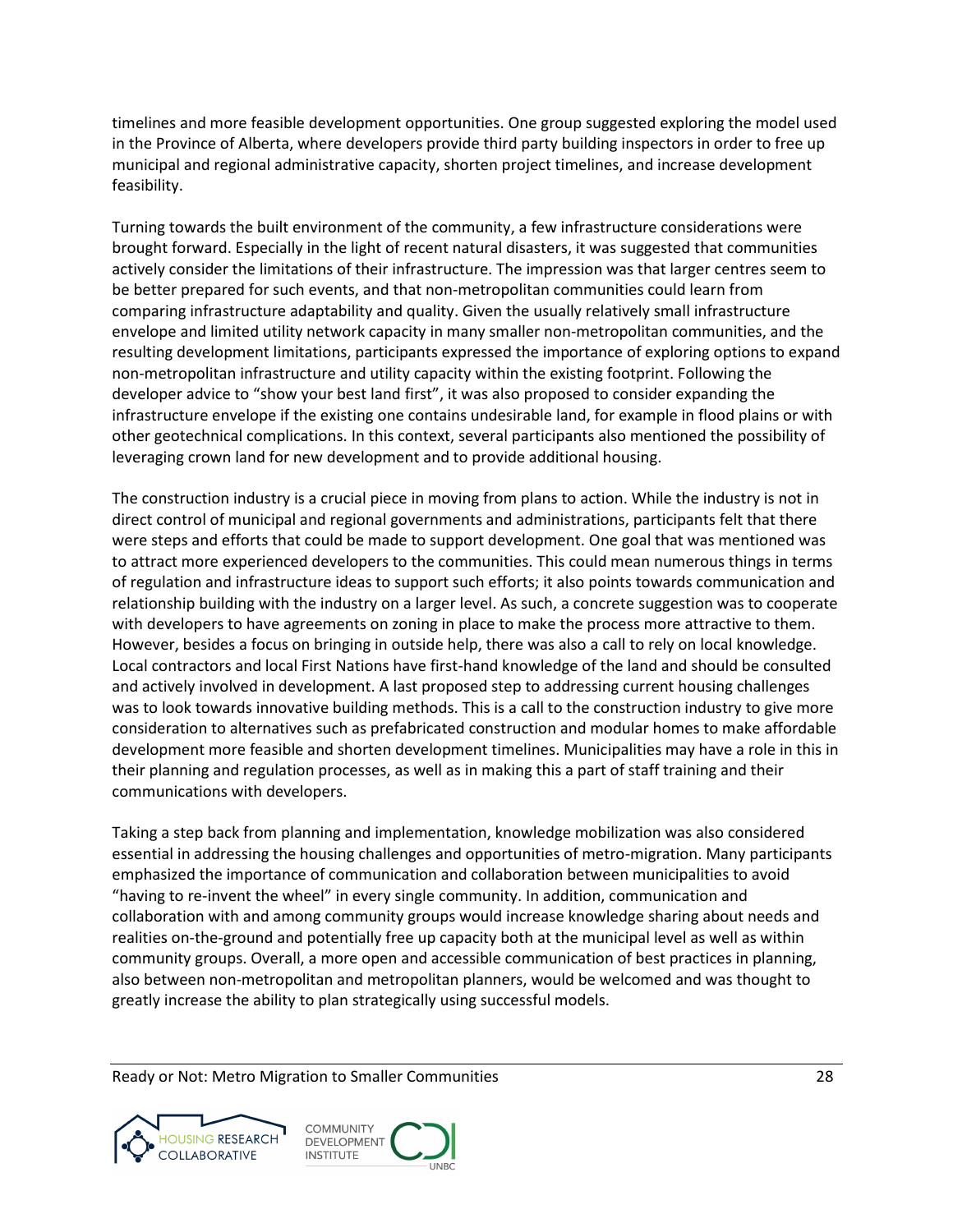As another part of improved communication, but going a step further, participants suggested that coordination across regions would greatly aid with capacity shortages and avoid many complications and delays in planning and development processes. For example, standardization of BC Energy Step Code requirements at the regional level would minimize complications and time-consuming adaptations for every single project. Political alignment across various levels of government to prioritize housing, including municipalities and regional districts, would further enable a focus on solutions, and simplified regulations and permitting processes.

Finally, research was mentioned as an important support in making informed decisions and strategic plans. Local and regional leaders were urged to engage the public to see new visions and ensure that the perspectives of their communities are included in planning and development. Participants also identified a need to include more diverse perspectives in planning and policy. The call for research, moreover, went beyond the municipal realm. For example, there is currently a need to update data and get a more accurate sense of the impacts of the COVID-19 pandemic on metro-migration and non-metropolitan housing challenges. Communities need support in defining what exactly they are getting ready for, including not only the pandemic but also longer trends of remote working, as well as their risks for natural disasters like floods, fires, and seismic activity. This calls for collaboration with academia in the form of active involvement of municipalities, as well as municipalities taking the initiative of commissioning research or communicating what type of information they need.

A few suggestions were also made for higher levels of government. In terms of regulations and standardization, it was suggested that BC look at the Washington State model of zoning. This refers to the idea of a state-wide ban on single-family zoning. A ban or financial incentives at the provincial level were considered as a potentially helpful measure to initiate a province-wide focus on zoning alternatives. Furthermore, participants felt that bidding wars in real estate transactions should be addressed. There may be a role for higher levels of government in regulating, for example, the transparency of bidding processes.

In regards to the built environment in non-metropolitan BC, some participants saw a greater role for the province in infrastructure funding and maintenance.

The most commonly mentioned role for higher levels of government in addressing metro-migration opportunities and non-metropolitan housing challenges was a role of lending greater support. "Small communities cannot do all the heavy lifting", was a sentiment repeatedly expressed in the session. Provincial leadership and guidance in matters of intra-provincial migration, economic and community development opportunities throughout all regions of the province, and province-wide patterns of nonmetropolitan housing challenges were thought to be essential in effectively, efficiently, and equitably putting municipalities of all sizes and all latitudes in a position to realize their full potential. Such a support structure should include advice and knowledge sharing, but should also go beyond and set aside dedicated funding for support as an investment in province-wide economic prosperity as well as quality of life. Addressing some more concrete ideas, participants brought up a need for a support structure for re-zoning plans and processes. It was also proposed that provincial and federal governments utilize funds from business licensing for affordable housing projects in non-metropolitan areas.



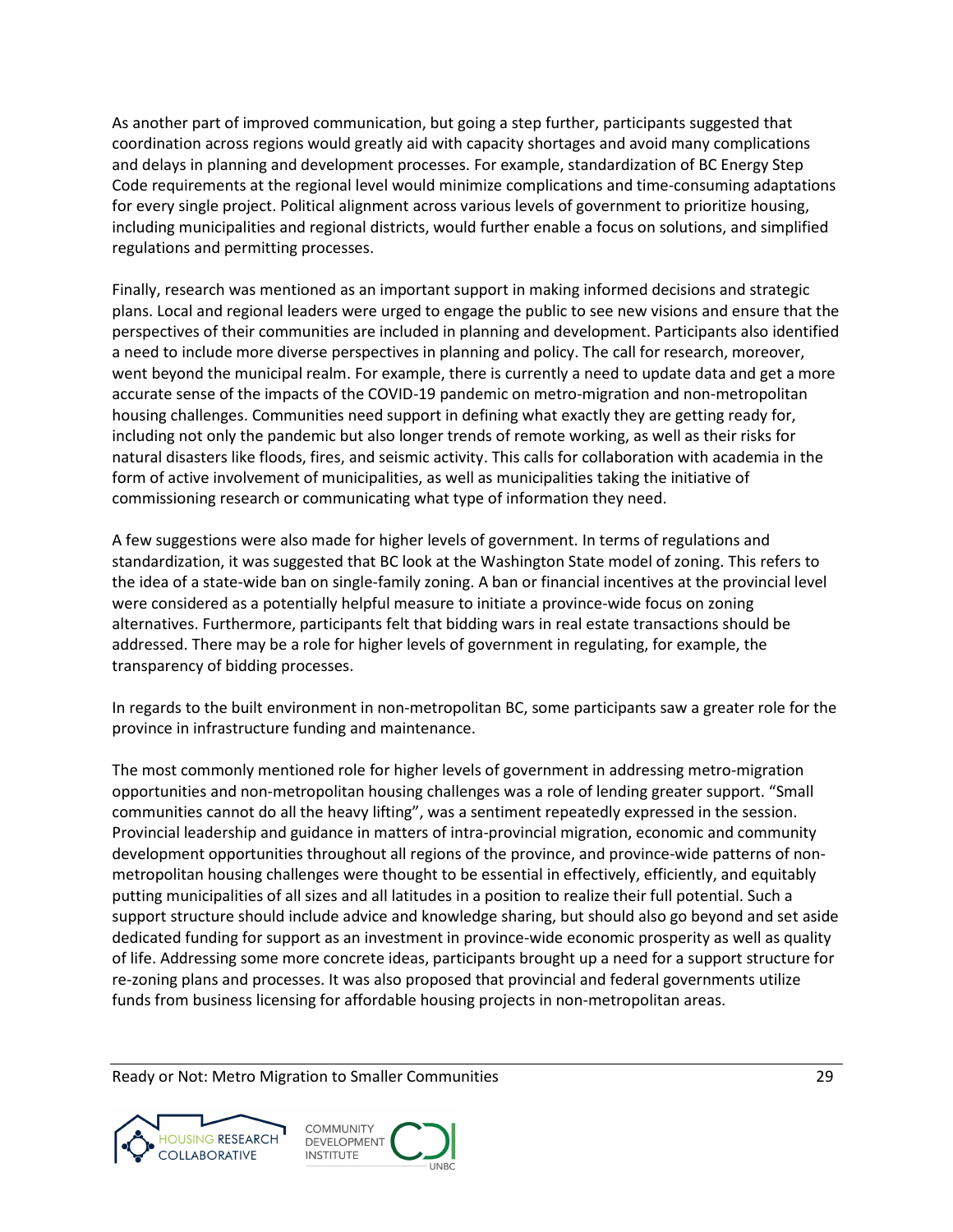<span id="page-36-0"></span>**Table 3: How to Address Housing Challenges**

## **Municipal and Regional Government** Mindset • Foster openness to development, address fear of change • Public education • Raise awareness • People prefer owning over renting • People prefer to have their own front door, feel of their own home • Get a sense of how satisfied metro migrants are, anticipate reversal of migration direction Strategic planning • Housing needs assessments • More targeted planning: community-led, focus on people and preferences rather than monetary aspects • Review and update OCP • "Gentle density" through duplexes and townhouses • Missing middle-income housing • Creative housing solutions, e.g. tiny home subdivisions • Affordable housing reserve fund to support non-profit providers Regulations • Eliminate moratorium on building new housing units in some communities Lower expectations for rural development projects • Change parcel sizes to encourage density Stronger zoning to allow more diverse development • Include requirement for suite or garden suite with every new single-family home • Expand zoning for middle ground housing • Allow accessory dwelling units, and secondary suites and buildings • Waive public hearing requirements for OCP compatible development • Vacancy tax to address seasonal use housing in smaller communities • More stringent short-term rental regulations Incentives • Tax incentives and deferrals • Incentives for affordable housing • Proactive in redevelopment of old stock Business • Support for small businesses with population influx Administrative capacity • Need more staff and support • Understand staff shortages • Staff training to assist developers Streamlined processing for quicker timelines • Follow Alberta model: developer provides third-party building inspector Infrastructure • Consider infrastructure limitation in case of natural disasters • Explore options to expand utilities and infrastructure capacity • Expand infrastructure if existing envelope is not desirable land Leverage crown land to provide housing Construction

• Attract more experienced developers

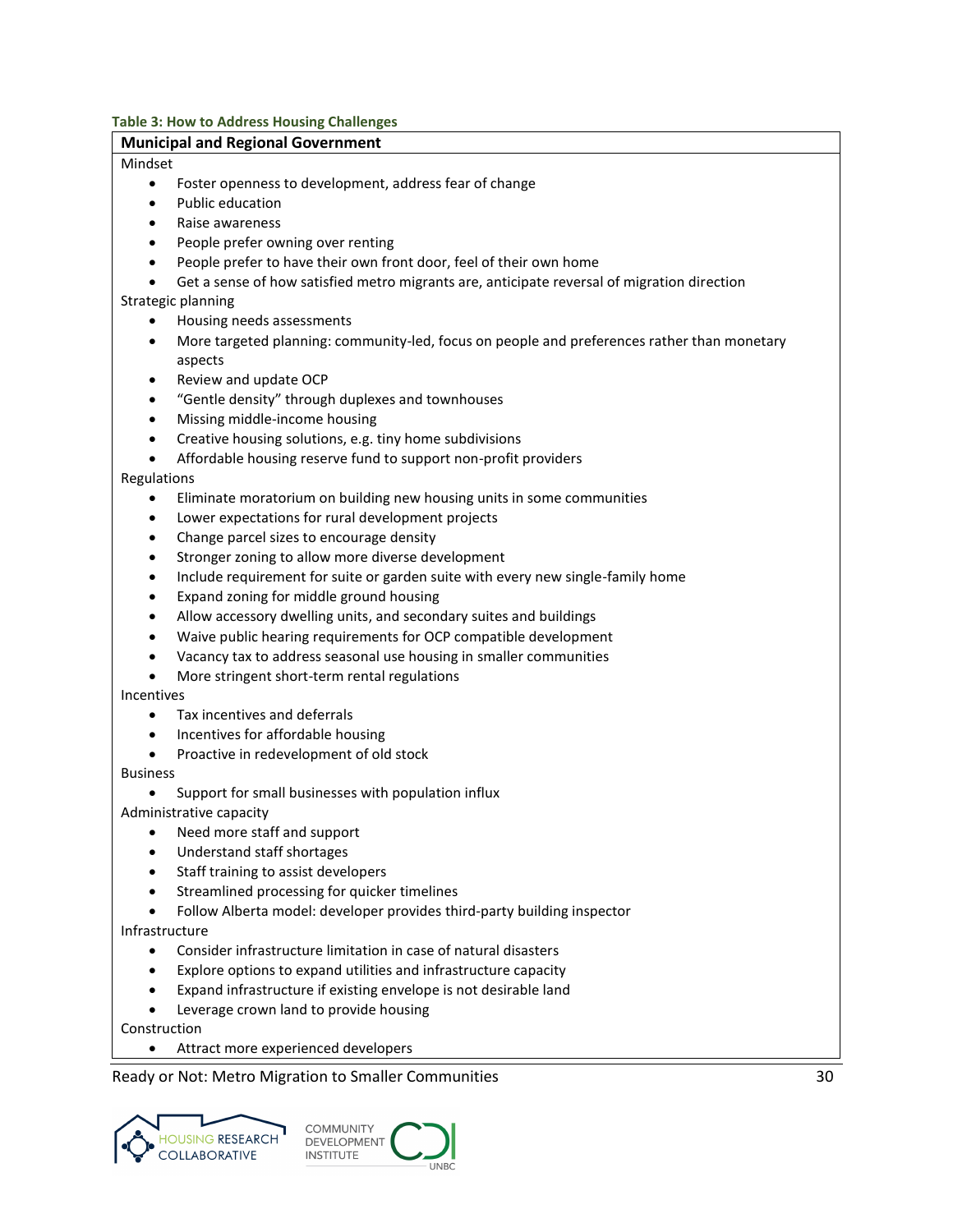- Cooperate with developers to have agreements in place for new zoning
- Use local knowledge instead of relying on big non-local developers alone
- Innovative building methods, pre-fabricated construction, modular homes Communication/collaboration
	- Communication and collaboration between municipalities and community groups
	- More collaboration between smaller communities
	- Better communication of best practices among planners, including metro planners with small community planners

Coordination

- Standardizing step-code across multiple municipalities
- Political alignment

Research and data

- Need updated data to reflect COVID-19 impacts
- More diverse policy and planning perspectives
- Public engagement to see new visions
- Define what communities are getting ready for (include considerations of COVID, remote working, floods, fires etc.)

#### **Higher Levels of Government**

Regulations

- Washington State model: Ban single-family zoning
- Address problem of bidding wars in real estate

Infrastructure

• Greater role for province in infrastructure funding

Support

- Provincial leadership and guidance, small communities cannot do all the heavy lifting
- Need for better support structure around re-zoning
- Dedicated funding and support from provincial and federal governments
- Utilize funds from the business licensing system for affordable housing projects (Prov, Fed)

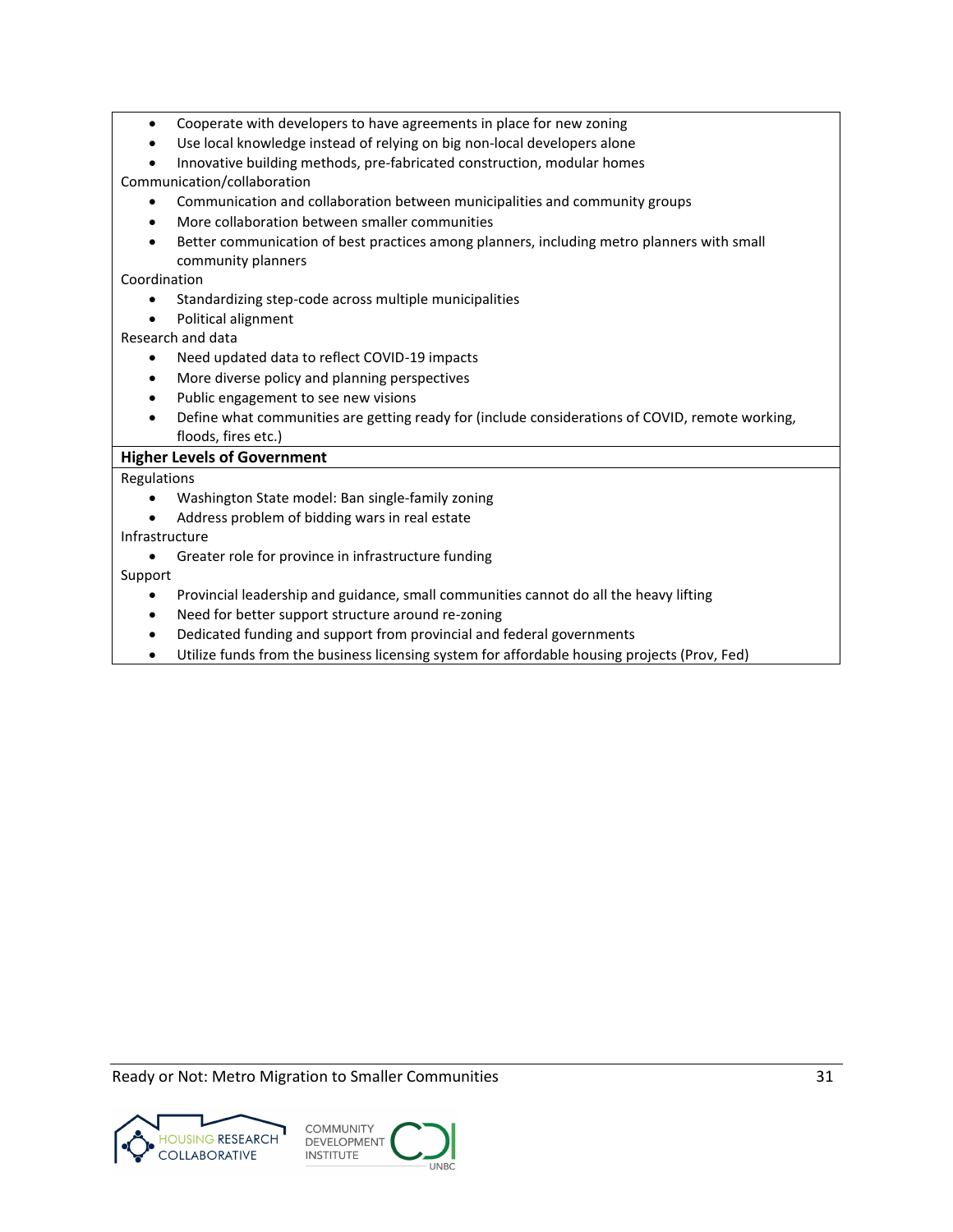# <span id="page-38-1"></span><span id="page-38-0"></span>*What were the two key takeaways from your group discussion?*

After the small-group discussions in the virtual break-out rooms, all participants came back to a virtual plenary discussion. All small-group facilitators were given the opportunity to share two key takeaways from their group discussion or, if their key points had already been made by previous facilitators, to share insights that had not yet been mentioned in the plenary session.

Table 4 lists the key takeaways that were presented by facilitators. They generally fell into categories of either challenges and barriers, or opportunities and ideas for solutions. As with the comprehensive summaries of discussion notes in the previous tables, the challenges as well as opportunities could be allocated to specific levels of government and particular community development aspects. The key takeaways are mostly congruent with the comprehensive discussion notes; in some instances, facilitators added their lived experience for context when presenting their groups' key priorities. Table 4 sorts the topics that were brought to the plenary by priority of how often and urgently they were mentioned and discussed. The shortcomings of the housing stock, and its various facets, dominates much of the key points that were made.

Notably, while the role of higher levels of government in addressing non-metropolitan housing challenges in the context of metro-migration only constitute a small part of the small-group discussion points, the plenary discussion made it obvious how strongly non-metropolitan representatives of all walks of life feel about the need for a supportive framework on a provincial level. Neither human resources nor financial means of non-metropolitan municipalities are sufficient to address their challenges. Given the similarity of challenges in communities across the province, provincial level frameworks and templates to streamline processes and address various challenges could offer solutions so long as they are designed in a way that respects communities' authority and unique circumstances. No one solution fits all; but not every small community should have to "re-invent the wheel", and no regional developer should have to adapt every single project to a different set of requirements. In addition, the common inability to secure financing for non-metropolitan development projects has to be addressed with banks by a higher level of government to remove barriers and create equal opportunity.

This leads to the next prioritized item among the key takeaways: administrative capacity. A number of challenges and barriers to successful development and strategic growth were linked to staff shortages and underqualification born from the need to "wear many hats" in a small community. A number of solutions were suggested, as previously listed in the comprehensive notes. However, facilitators and many session participants at large described what the situation looks and feels like on-the-ground for the administrative staff. It became clear how overwhelming the pressures are to the individuals in those positions, which added a sense of urgency to this set of key takeaways.

Discussions about infrastructure came up repeatedly throughout the facilitator reports. While there is a strategic element to growing a community within an existing infrastructure envelope, many noted that the current limitations of their utilities, and the age and quality of their infrastructure networks, are



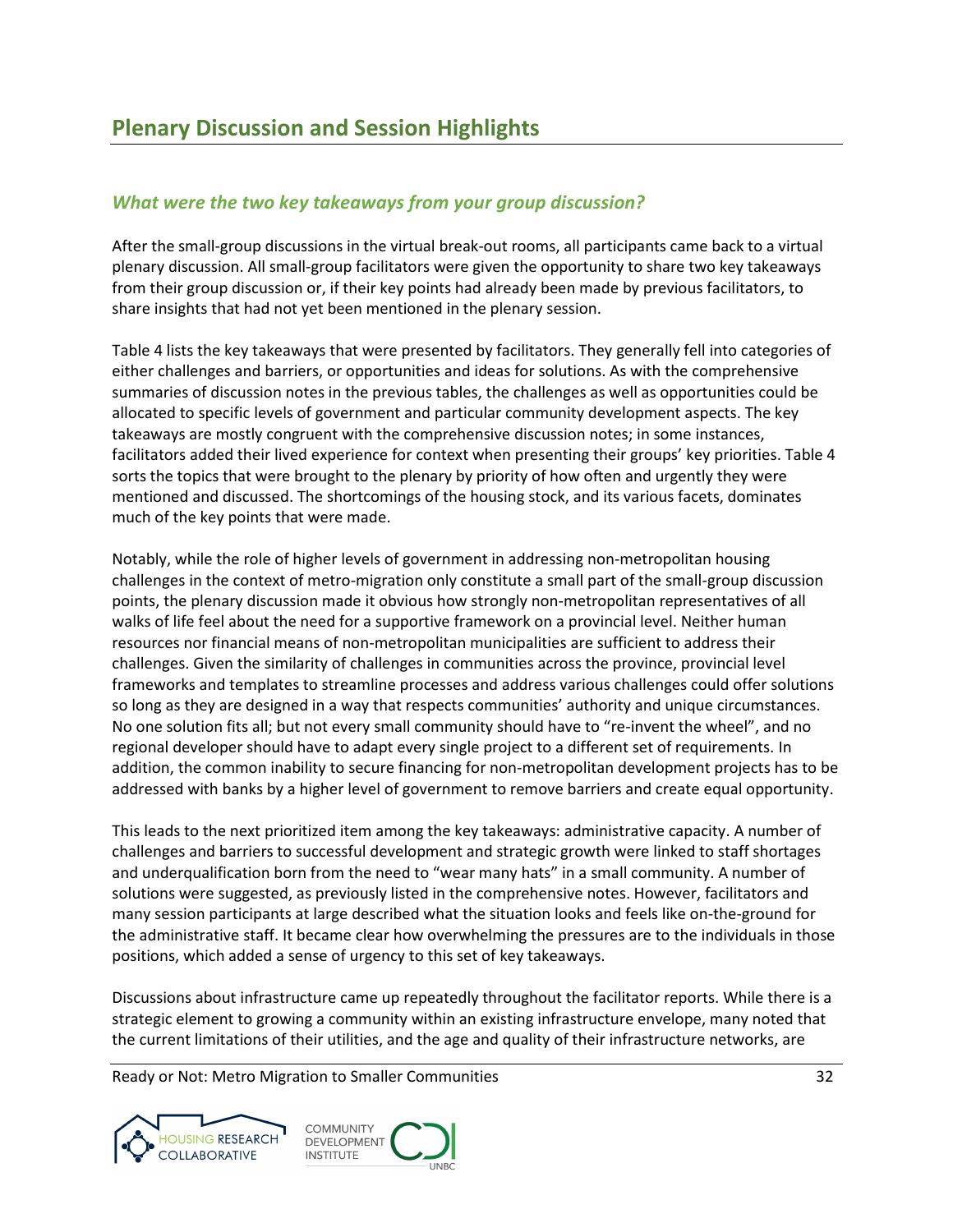immediate limiting factors and are often neglected in strategic planning processes. While a focus on housing stock is necessary to guide strategic growth and development, in reality, the plenary discussion showed that infrastructure limitations will have to be addressed as a first step in many nonmetropolitan communities.

Closely connected in context, strategic planning was equally prioritized. The plenary discussion highlighted that, even though most communities have an OCP in place, the relatively new challenges of metro-migration and accelerated growth require a review and update of existing visions, objectives, and strategies. Beyond the obvious strategic planning steps of doing research, knowing what the needs are, and anticipating the trends, the discussion highlighted another aspect in drawing attention towards the need to consider the community character and lifestyle priorities.

In the context of economic and business development, it became clear that most communities are facing no shortage of job opportunities but are rather limited in realizing their economic potential by the limitations of the housing stock. Lack of housing, and appropriate housing, was mentioned several times as a very real barrier to recruitment, including any positions from industry labourers, to service sector workers, and professionals.

As mentioned in previous notes, local mindsets play an important role in what a community can achieve and how well it adapts to changing circumstances. In terms of leadership mindsets, a lack of political will to push for change in housing development, or even to acknowledge the role of housing and make housing a priority, was expressed very clearly by a number of participants. Similarly, opposition to change among local residents as well as newcomers in some cases poses a barrier to improved and adapted housing development, although local and regional variations were noted. While displacement of local residents through housing or land shortages as well as rising housing prices is a palpable problem, an influx of young families has meant a more diverse demographic makeup and has revitalized the primary and secondary school systems in some communities. This shows that many communities have been feeling both negative as well as positive impacts.

The comprehensive small-group discussion notes showed a breadth of ideas for solutions through regulations and zoning; however, in the plenary discussion on key points and highlights, zoning did not take up a lot of time. There seemed to be a general understanding of the role of zoning in facilitating, supporting, and guiding development and housing stock improvements. Contradictions and barriers have to be eliminated, while zoning should be considered a tool to specifically solve issues related to lacking diversity, lacking density, short-term rental circumstances, and other concrete challenges.

Ready or Not: Metro Migration to Smaller Communities **33** and the state of the state of the state and the state of the state of the state of the state of the state of the state of the state of the state of the state of the



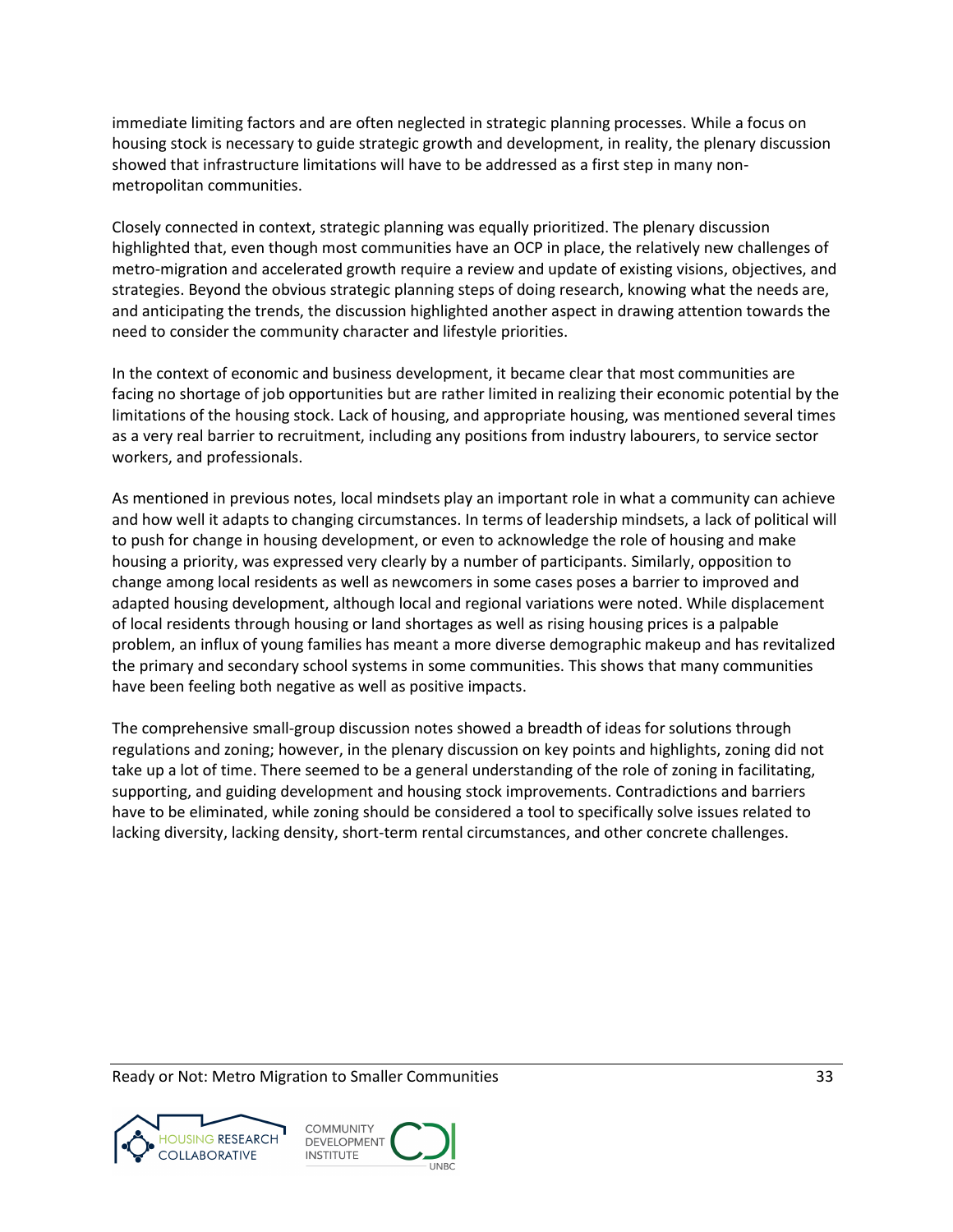| rable 4 Key Takeaways from Small-Group Discussions in Order of Priority                                                                                                                                                        |                                                                                                                                                                                                                              |  |  |
|--------------------------------------------------------------------------------------------------------------------------------------------------------------------------------------------------------------------------------|------------------------------------------------------------------------------------------------------------------------------------------------------------------------------------------------------------------------------|--|--|
| <b>Challenges and Barriers</b>                                                                                                                                                                                                 | <b>Opportunities and Solutions</b>                                                                                                                                                                                           |  |  |
| <b>Housing</b>                                                                                                                                                                                                                 | <b>Housing</b>                                                                                                                                                                                                               |  |  |
| Housing stock<br>Overwhelmingly old and poor quality<br>Other extreme is new very high-end, large<br>$\bullet$<br>housing<br>Missing diversity<br>Missing middle-field housing, e.g. duplexes,<br>row houses, townhouses       | Housing stock<br>Consider and plan for renovation and<br>conversion, as well as demolition                                                                                                                                   |  |  |
| Affordable housing<br>Building too costly to make affordable<br>housing development feasible                                                                                                                                   | Affordable housing<br>Make community attractive to developers<br>and non-profit sector<br>Offset high cost of building with incentives<br>Example of community creating fund to<br>invest in capacity and affordable housing |  |  |
| Rentals<br>Shortage of rentals<br>$\bullet$<br>Shortage of affordable rental options<br>$\bullet$                                                                                                                              | Rentals<br>Privately owned rentals underestimated as<br>٠<br>crucial in affordable rental housing<br>Prevent conversion of long-term rentals into<br>short-term                                                              |  |  |
| Seniors                                                                                                                                                                                                                        | Seniors                                                                                                                                                                                                                      |  |  |
| Lack of seniors housing                                                                                                                                                                                                        | No opportunities were discussed                                                                                                                                                                                              |  |  |
| <b>Higher levels of government</b>                                                                                                                                                                                             | <b>Higher levels of government</b>                                                                                                                                                                                           |  |  |
| Regulatory frameworks<br>Small communities caught between<br>$\bullet$<br>overlapping regulatory frameworks<br>Provincial level regulations pose barriers for<br>$\bullet$<br>small community development                      | Regulatory frameworks<br>Need to provide more support and guidance<br>Involvement through Local Government Act:<br>turn to Washington State approach                                                                         |  |  |
| <b>Emergency preparedness</b><br>• Many small resource towns located on flood<br>plains<br>Lack of resources for smaller towns to assess<br>and address challenges                                                             | <b>Emergency preparedness</b><br>• Role for province to support/undertake<br>assessments                                                                                                                                     |  |  |
| Communication and collaboration<br>Importance of opportunities for collaboration<br>$\bullet$<br>between local governments, developers,<br>community, and non-profit sector<br>Lacking platform for best practice sharing<br>٠ | Communication and collaboration<br>Provide resources to facilitate information<br>$\bullet$<br>sharing, communication, and collaboration                                                                                     |  |  |
| Financing                                                                                                                                                                                                                      | Financing<br>Collaboration with banks                                                                                                                                                                                        |  |  |

<span id="page-40-0"></span>**Table 4 Key Takeaways from Small-Group Discussions in Order of Priority**

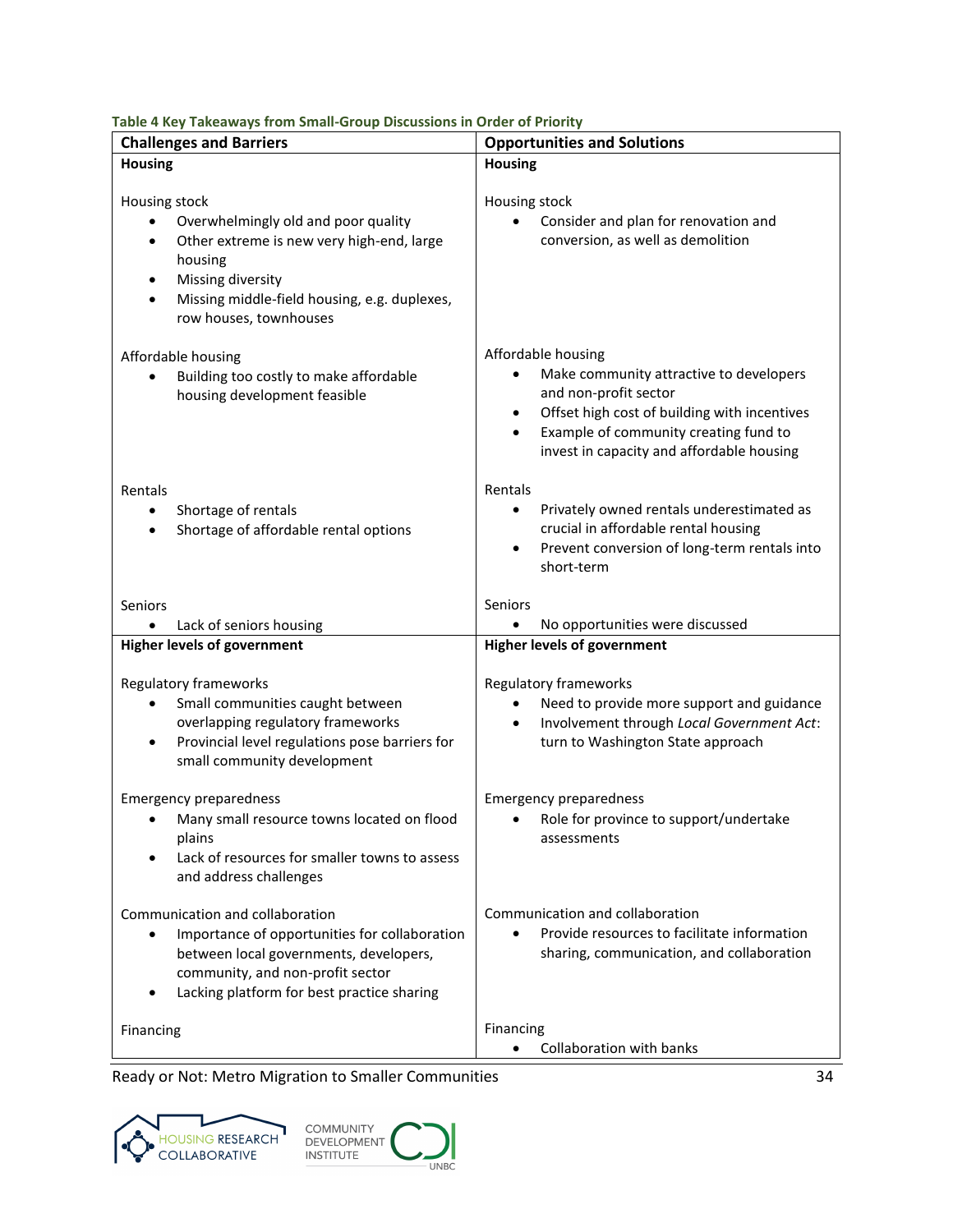| Challenges to secure financing from banks for<br>٠<br>unique or innovative projects<br>Challenges to get CMHC support for small<br>community projects<br><b>Administrative capacity</b><br>No follow-through of studies because of staff<br>shortages<br>Small administrations overwhelmed by<br>magnitude of challenges<br>Staff commonly not trained for all "hats" they<br>٠<br>need to wear<br>Permitting delays pose large cost. | <b>Administrative capacity</b><br>Streamline processes to save time and cost<br>٠<br>Make navigating processes easy<br>$\bullet$<br>Turn to Alberta model: Third party inspectors<br>$\bullet$<br>provided by developers                                                                                                                                                                                                                                                                                                                                           |
|---------------------------------------------------------------------------------------------------------------------------------------------------------------------------------------------------------------------------------------------------------------------------------------------------------------------------------------------------------------------------------------------------------------------------------------|--------------------------------------------------------------------------------------------------------------------------------------------------------------------------------------------------------------------------------------------------------------------------------------------------------------------------------------------------------------------------------------------------------------------------------------------------------------------------------------------------------------------------------------------------------------------|
| Building inspector shortage<br>Infrastructure                                                                                                                                                                                                                                                                                                                                                                                         | Infrastructure                                                                                                                                                                                                                                                                                                                                                                                                                                                                                                                                                     |
| Increased demand affects access to water<br>Internet connectivity not great in<br>small/remote communities<br>Disconnect between planning and reality<br><b>Strategic planning</b><br>Lacking execution of study recommendations<br>Difficult to move from recommendations to<br>action given staff shortages                                                                                                                         | Consider access to utilities<br>Ensure capacity for densification<br>$\bullet$<br>Develop and densify within existing envelope<br>Be prepared to upgrade and replace existing<br>older infrastructure<br><b>Strategic planning</b><br>OCP reviews to adjust housing goals and<br>$\bullet$<br>strategies<br>Update OCP with accurate flood plain<br>$\bullet$<br>information<br>How to meet demand is prevalent; add<br>considerations how to maintain community<br>character<br>Move away from purely financial and<br>population growth goals and include people |
|                                                                                                                                                                                                                                                                                                                                                                                                                                       | and lifestyle in planning<br>Understand and communicate circumstances<br>of building in remote communities<br>Explore housing development corporation to<br>actively build what you need                                                                                                                                                                                                                                                                                                                                                                           |
| <b>Economic development</b>                                                                                                                                                                                                                                                                                                                                                                                                           | <b>Economic development</b>                                                                                                                                                                                                                                                                                                                                                                                                                                                                                                                                        |
| Lack of housing barrier to recruitment and<br>growth in industry<br>Lack of housing barrier to recruitment for<br>local businesses<br>Type, quality, affordability of available<br>housing impacts type of labour force<br>Lack of satisfactory internet connectivity<br>limits home office migrants and business in-<br>migration                                                                                                    | New businesses developed or moved to town<br>with newcomers                                                                                                                                                                                                                                                                                                                                                                                                                                                                                                        |



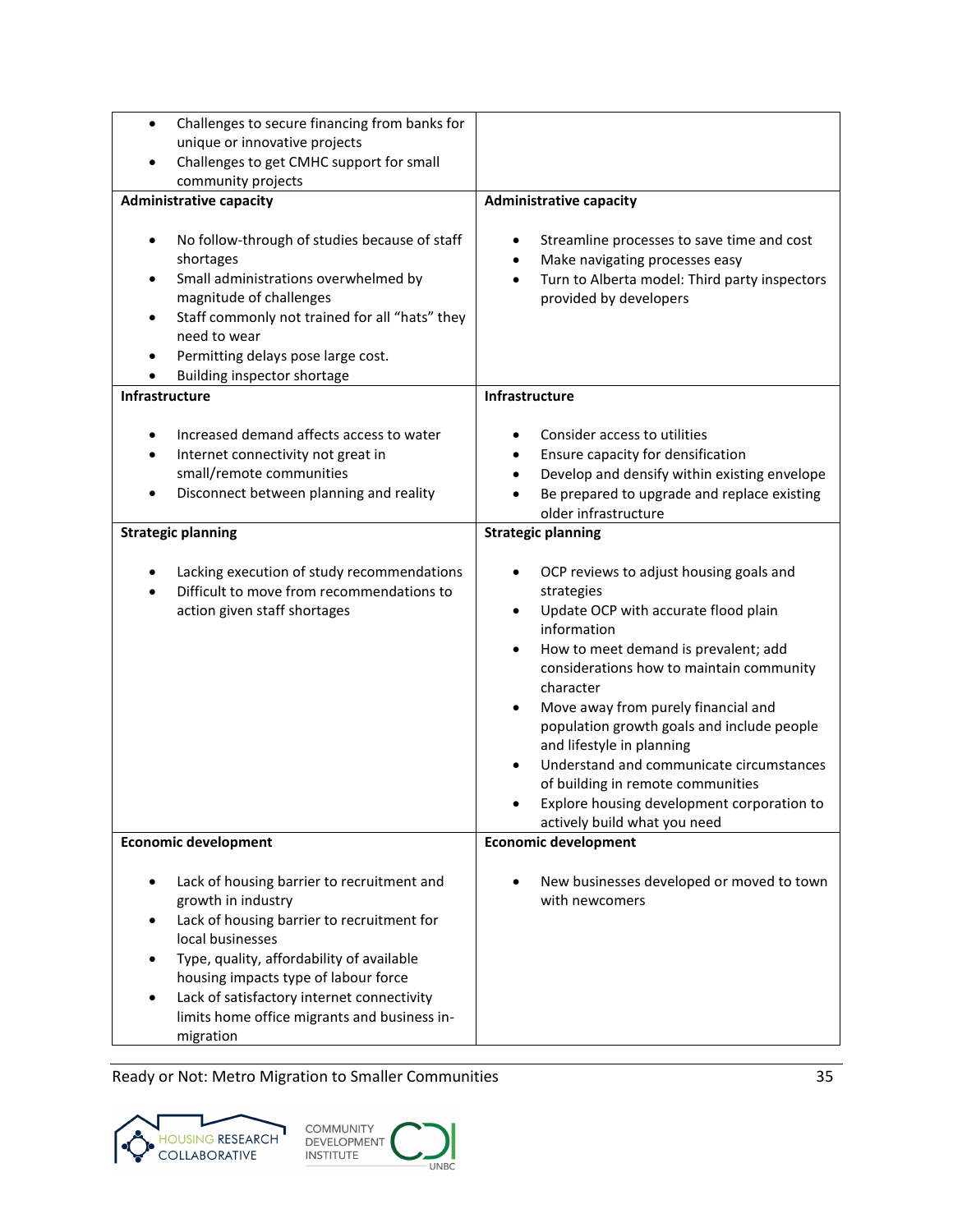| Tourism impacted through vacancy<br>$\bullet$<br>shortages.                                                                                                                        |                                                                                                                                                                                                                                                                                             |
|------------------------------------------------------------------------------------------------------------------------------------------------------------------------------------|---------------------------------------------------------------------------------------------------------------------------------------------------------------------------------------------------------------------------------------------------------------------------------------------|
| Leadership mindset                                                                                                                                                                 | Leadership mindset                                                                                                                                                                                                                                                                          |
| Lacking political will to prioritize housing at<br>regional levels<br>Elected officials insist on direct involvement<br>in all housing decisions                                   | Need to push for change in housing<br>development<br>Political alignment across levels of local and<br>regional government to ensure housing is<br>prioritized<br>Better processes to have adequate staff and<br>$\bullet$<br>trust them to handle housing<br>Address stigma around renting |
| <b>Community mindset</b>                                                                                                                                                           | <b>Community mindset</b>                                                                                                                                                                                                                                                                    |
| Newcomers not open to change, expect<br>communities to be preserved in current state<br>Expectation that newcomers adapt to local<br>٠<br>lifestyle, "look like locals", own homes | Local communities more open to change and<br>growth<br>Mix of excitement and hostility towards<br>newcomers                                                                                                                                                                                 |
| Community                                                                                                                                                                          | Community                                                                                                                                                                                                                                                                                   |
| Local residents being displaced either<br>through lacking availability of housing or<br>through increasing housing prices                                                          | More young families moving in diversifying<br>demographic<br>Enhanced school enrolment saves schools<br>from closure                                                                                                                                                                        |
| <b>Zoning and regulations</b>                                                                                                                                                      | <b>Zoning and regulations</b>                                                                                                                                                                                                                                                               |
| Contradictions in bylaws: e.g. encouraging<br>ADU but limiting floor space on lots                                                                                                 | Create opportunities for housing other than<br>single-family homes<br>Stressing importance of right type of housing                                                                                                                                                                         |

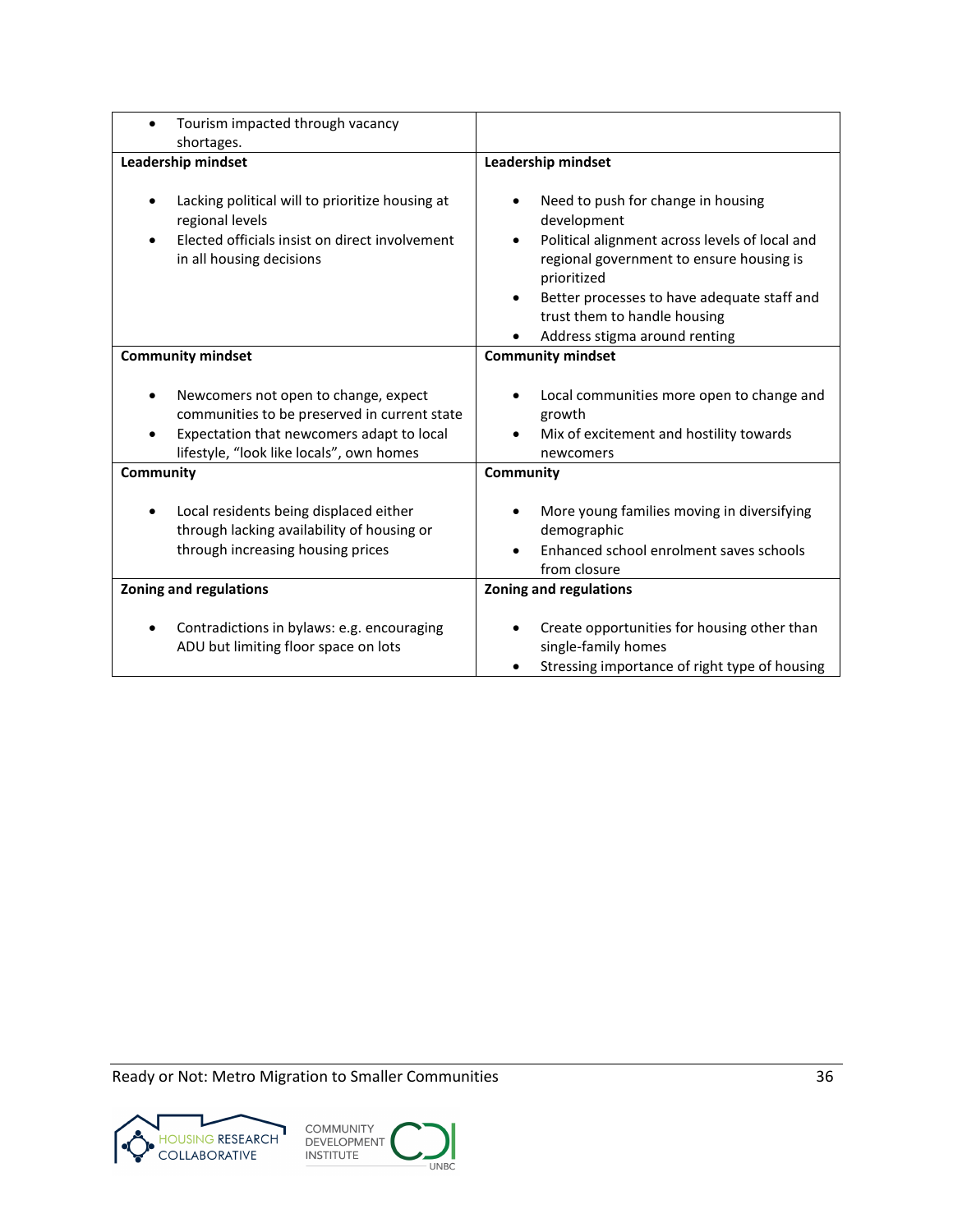# <span id="page-43-0"></span>*What stood out most to you about your group discussion?*

As a last discussion opportunity, the virtual floor was opened up to all participants to express their priorities and impressions inviting everyone to comment on what had stood out to them in the session. A number of participants commented in-person and in the chat, and reiterated the various steps that are part of the process towards solutions, including strategic information gathering and planning, policy adjustments, and specific measures to tackle community-specific pressing issues. It was also stressed again that it is crucial to "have the community on board". Resident opposition poses a considerable barrier to changing plans and revisiting risk assessments, for example. The step of community consultation and education should not be underestimated, including local residents and newcomers.

While much of the conversation revolved around housing concerns typical to resort and amenity communities as well as communities in various stages of transition, the question was also asked how to plan for, and support development through boom and bust cycles, a concern most intensely felt by aging resource-based communities.

Cooperatives, as commonly found in European countries, and community trusts, as already tested in some of BC's larger centres, were mentioned as options worth exploring at local and regional levels of BC non-metropolitan communities.

## **Rentals**

Addressing short-term rentals and vacancies was a major concern. While the challenges related to shortterm rentals are mostly concerning resort and amenity communities, a number of rental-related considerations were brought up again, underlining the importance of the issue. The role of small rental properties, and how they are represented in the data, was a new aspect in the discussion. Since CMHC rental surveys only include properties with at least three units and only communities with a population of at least 10,000, many small, privately owned rental units are not captured in official data. Considering that a large proportion of the non-metropolitan rental stock consists of such small rental units, smaller communities have little reliable and consistent data to capture the extent, condition, and vacancy of local rental stock.

The discussion turned towards the underestimated role of privately-owned rental units in finding solutions to shortage of units and affordability challenges. Would private rental unit owners in small communities be open to densifying the occupancy of their buildings? What could be incentives for conversion? Participants with experience in development plans that allow and encourage that type of densification noted that the risk of investing into conversion of their property should not rest with the private owners alone. Small municipalities are not usually in a position to invest in this either, therefore, a role for the province to set up programs and work with financial institutions was identified in densifying the privately-owned rental stock. It was also noted that, in reality, small-scale long-term rentals are often outfitted with illegal and unsafe additional units. It is therefore of utmost importance to create a framework that ensures the creation of legal and safe units. One idea for provincial support was to redirect BC Housing funds that are spent on large scale affordable, and subsidized, rental units towards upgrading and densifying small-scale rentals.